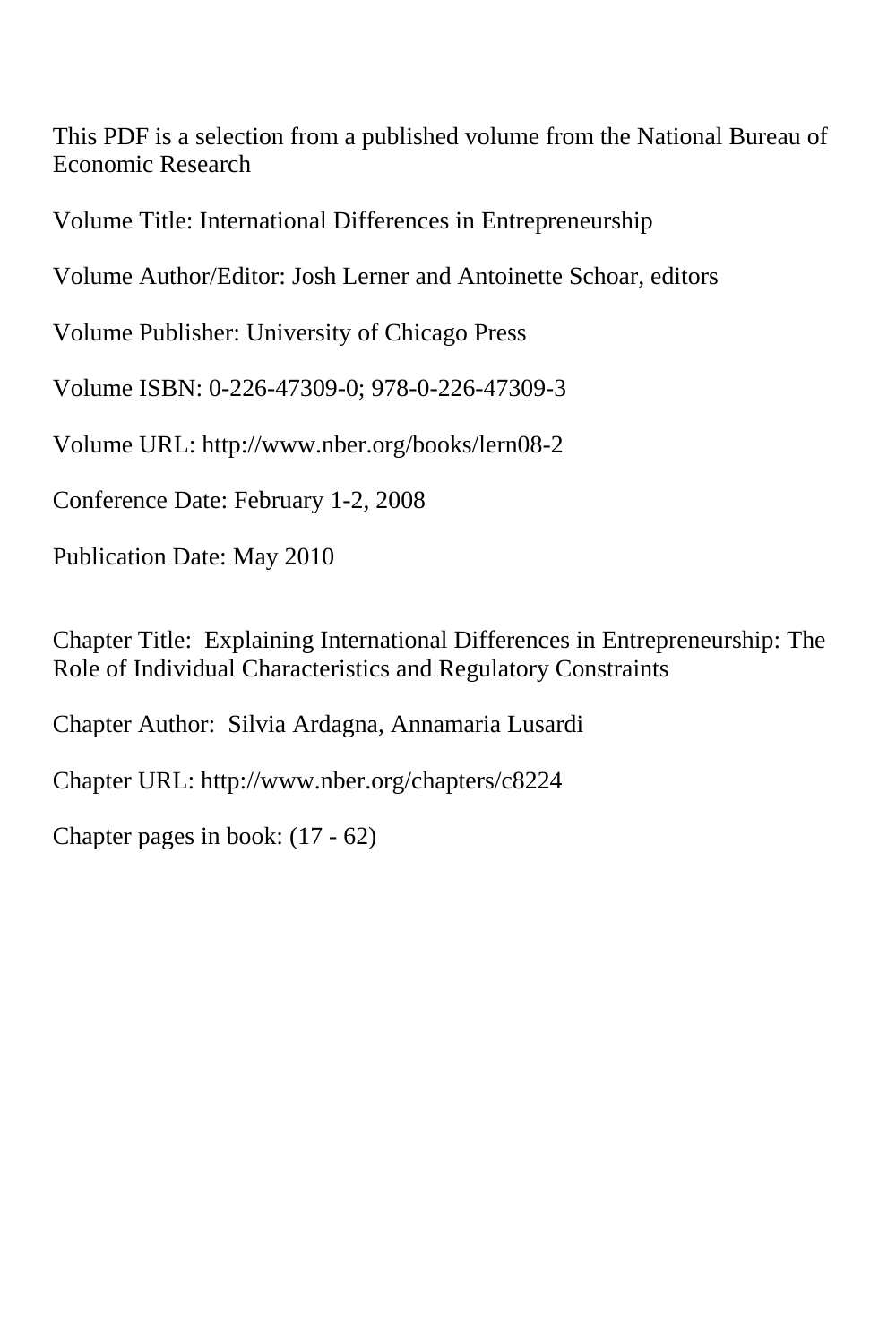# **Explaining International Differences in Entrepreneurship** The Role of Individual Characteristics and Regulatory Constraints

Silvia Ardagna and Annamaria Lusardi

#### **1.1 Introduction**

The regulatory and legal environment is commonly held to be an important factor in determining a country's economic performance. Tight regulation of product and labor markets is one of the most frequently cited reasons for slower growth and higher unemployment in continental Europe than in the United States. Deregulation has been highly recommended to countries like Italy, France, and Germany, as well as to developing nations to improve their economies.

One way in which the regulatory and legal environment can impact growth and employment is its effect on the rate at which new businesses are created. In fact, as suggested by the Schumpeterian approach to economic growth (Aghion and Howitt 1997), new entrepreneurial activities play a vital part in the process of creative destruction that fosters innovation, employment, and growth. While a burgeoning empirical literature has studied the influence of regulation of product and labor markets on gross domestic product (GDP) growth, total factor productivity (TFP), investment, and employ-

Silvia Ardagna is an associate professor of economics at Harvard University. Annamaria Lusardi is a professor of economics at Dartmouth College and a research associate of the National Bureau of Economic Research.

We would like to thank David Blanchflower, Boyan Jovanovic, Leora Klapper, Josh Lerner, Norman Loayza, Maria Luengo- Prado, Ramana Nanda, Ana Maria Oviedo, Paul Reynolds, Fabio Schiantarelli, Antoinette Schoar, and Luis Serven for their comments and help with the data, and we thank seminar participants at the NBER International Differences in Entrepreneurship conference, the European University Institute, the European Bank for Reconstruction and Development, and Northeastern University for their many suggestions. We also thank David Raines for his excellent research assistance; any errors are our responsibility.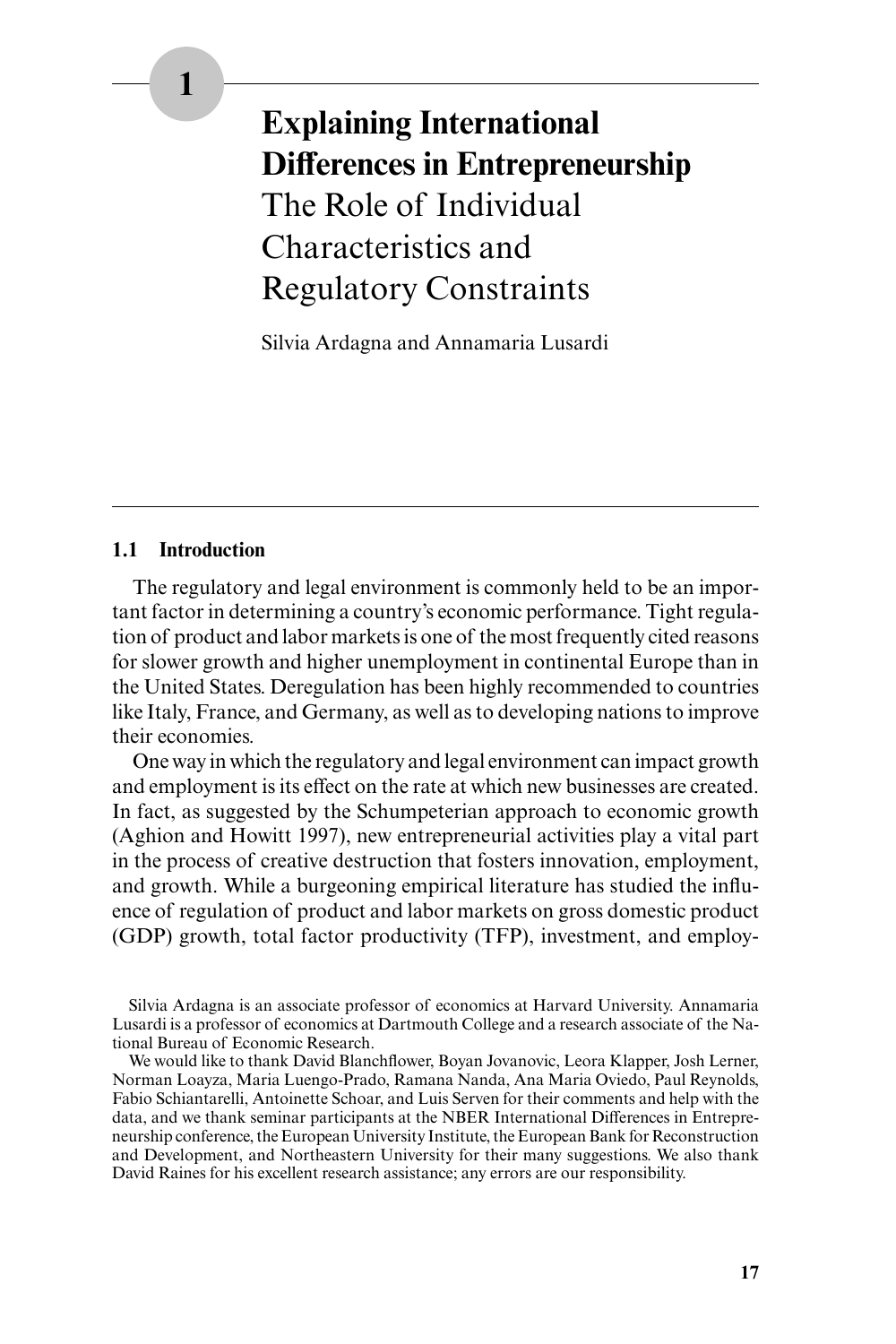ment using macrodata,<sup>1</sup> little is known about how a country's regulatory and legal environment affect individuals' decisions to engage in new entrepreneurial activity.

In our chapter, we tackle this question using microdata. We study the effect of regulation on entrepreneurship in a broad sample of countries using a novel data set: the Global Entrepreneurship Monitor (GEM). There are several advantages in using data from the GEM. First, we can rely on cross national harmonized data on entrepreneurship for about 150,000 individuals in thirty- seven developed and developing nations. This is the only data set that allows researchers to compare the level of business creation and its determinants at the micro level across many countries. Second, we can identify two different types of entrepreneurs: those who enter entrepreneurship to pursue a business opportunity and those whose entrepreneurial activity is simply remedial—that is, they could not find a better alternative. This distinction is important in that it allows us to perform an economic analysis of entrepreneurship that has not been possible in previous work. Third, we have information on a wide-ranging set of individual characteristics, including business skills, fear of failure, and social networks. Thus, we can account for a good set of determinants of entrepreneurship across countries. To be able to examine the impact of regulation on entrepreneurial activity, we merge data from the GEM with data on measures of regulation in the product markets, the labor markets, and the legal system.

There are relatively few studies that investigate the factors affecting individual decisions to engage in new entrepreneurial activity in a broad sample of countries; most of the literature uses microdata from one particular country, the United States in the majority of the cases. Also, with the exception of Djankov et al. (2005, 2006a, 2006b, 2008), who investigate the role of a broad set of macro- and microvariables on entrepreneurship in Russia, China, and Brazil, empirical research has focused on a limited number of individual characteristics.2 Moreover, while the literature has focused on tax policy and liquidity constraints (see, for example, the work by Djankov et al. [2009], Gentry and Hubbard [2000], Evans and Jovanovic [1989], Guiso, Sapienza, and Zingales [2004], and Hurst and Lusardi [2004, 2008]),<sup>3</sup> our chapter looks at other types of regulation, such as the regulation of product and labor markets and contract enforcement. In this respect, our chapter relates to the work of Ciccone and Papaioannou (2006), Desai, Gompers,

1. A nonexhaustive list of papers includes Alesina et al. (2005), Bassanini and Ernst (2002), Bayoumi, Laxton, and Pesenti (2004), Blanchard and Wolfers (2000), Bertrand and Kramarz (2002), Fiori et al. (2007), Loayza, Oviedo, and Serven (2004), and Nicoletti and Scarpetta (2003).

2. See, for example, the papers by Blanchflower (2000, 2004); Blanchflower, Oswald, and Stutzer (2001); and Blanchflower and Oswald (1998); and the review in Hurst and Lusardi (2004, 2008).

3. See also Alfaro and Charlton (2007) for the effects of international financial integration on entrepreneurship.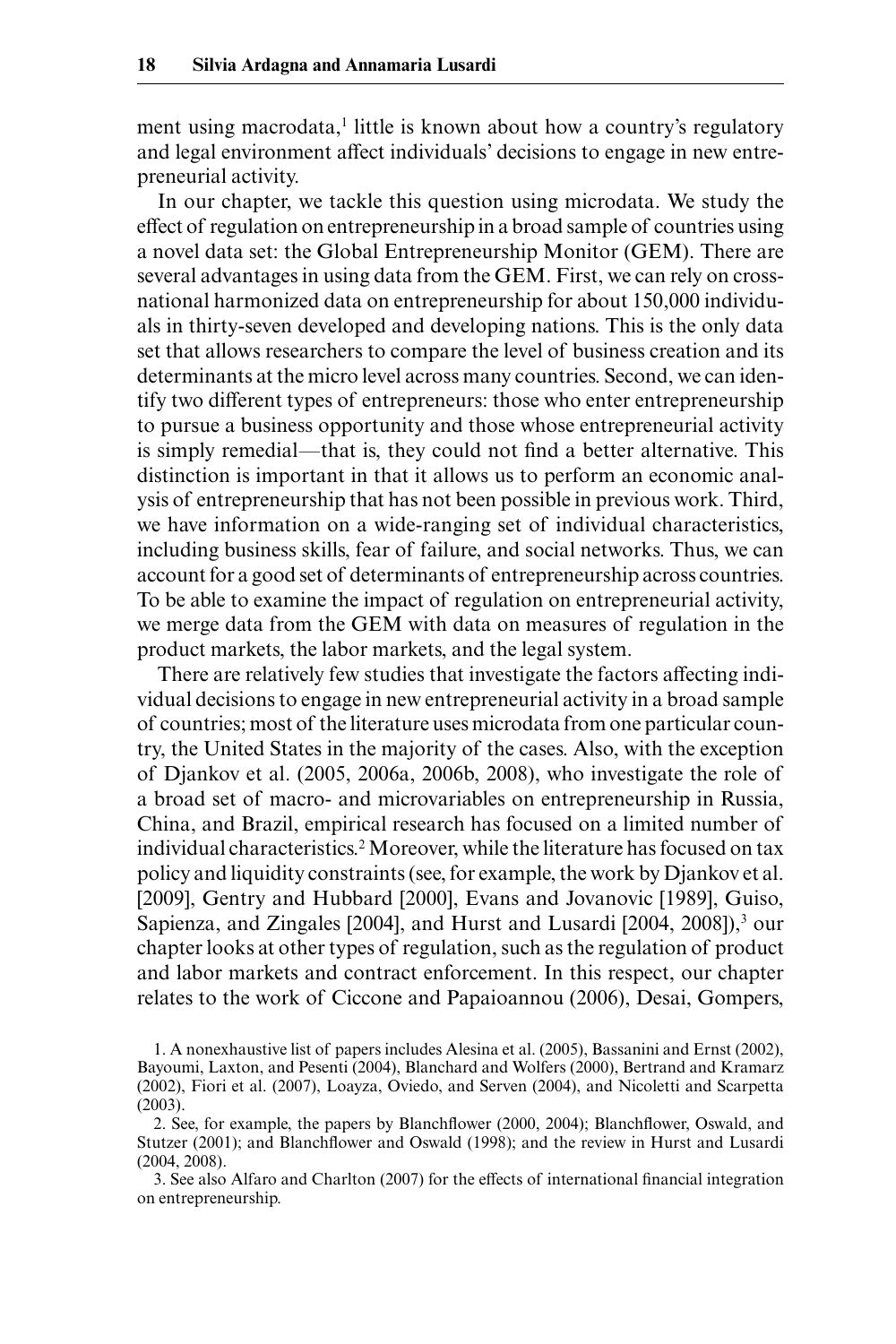and Lerner (2003), Klapper, Laeven, and Raja (2006), and Guiso and Schivardi (2006), who investigate the role of regulation in product markets on industries' entry rates and on several other firm characteristics using firmlevel data from developed and transitional countries.

Views about regulation vary widely in economic theory. According to public choice theory, regulation is socially inefficient and exists either because industry incumbents are able to lobby government officials to pass laws that grant them rents or because politicians use regulation to extract rents for their own benefit. Hence, regulation is a burden for new and existing firms. The public interest theory of regulation proposes an opposing view: regulation exists to cure market failures; hence, heavier regulation should lead to socially superior outcomes.<sup>4</sup> More generally, regulation can foster or hinder entrepreneurial activity, depending on the dimension of regulation one considers. In our empirical work, we consider three broad areas of regulation: regulation of entry, regulation of contract enforcement, and regulation of labor. For each area, we can envision channels through which regulation affects entrepreneurship in potentially opposite directions. For example, as Ciccone and Papaioannou (2006) show, entry regulation can delay the introduction of new product varieties in industries that experience expansionary global demand or technology shocks. Hence, the rate at which firms enter these particular industries is lower in countries that regulate entry more extensively. Second, credit constraints can bind a larger fraction of would- be entrepreneurs in countries where it is more expensive to comply with entry regulation. As a result, individuals who would like to start a new business are prevented from doing so by credit constraints. This is more likely to occur in less financially developed countries.<sup>5</sup> Finally, as Klapper, Laeven, and Rajan (2006) discuss, entry regulation that protects investors enhances access to credit for would-be entrepreneurs. In this case, entry regulation increases entry rates and facilitates entrepreneurship. Similarly, both contract enforcement regulation, which affects the efficiency and the functioning of the legal system, and the regulation of labor markets can have opposite effects on the individual decision to start a new business (see, for example, Djankov et al. [2003], Desai, Gompers, and Lerner [2003], and La Porta et al. [1998, 2000]). Thus, whether regulation has a beneficial or detrimental effect on entrepreneurship is ultimately an empirical question; the specific goal of our empirical work is to understand whether entrepreneurship flourishes in more or in less regulated environments.

Consistent with the public choice model, we find that regulation acts

<sup>4.</sup> See Djankov et al. (2002) for an extensive review of the theory of regulation.

<sup>5.</sup> See Banerjee and Newman (1994) and Desai, Gompers, and Lerner (2003) for the relation between entry costs, financial constraints, and entrepreneurship. See also the work by Blanchflower and Oswald (1998); Evans and Jovanovic (1989); Guiso, Sapienza, and Zingales (2004); and Hurst and Lusardi (2004, 2008) for an overview of the importance and empirical relevance of liquidity constraints.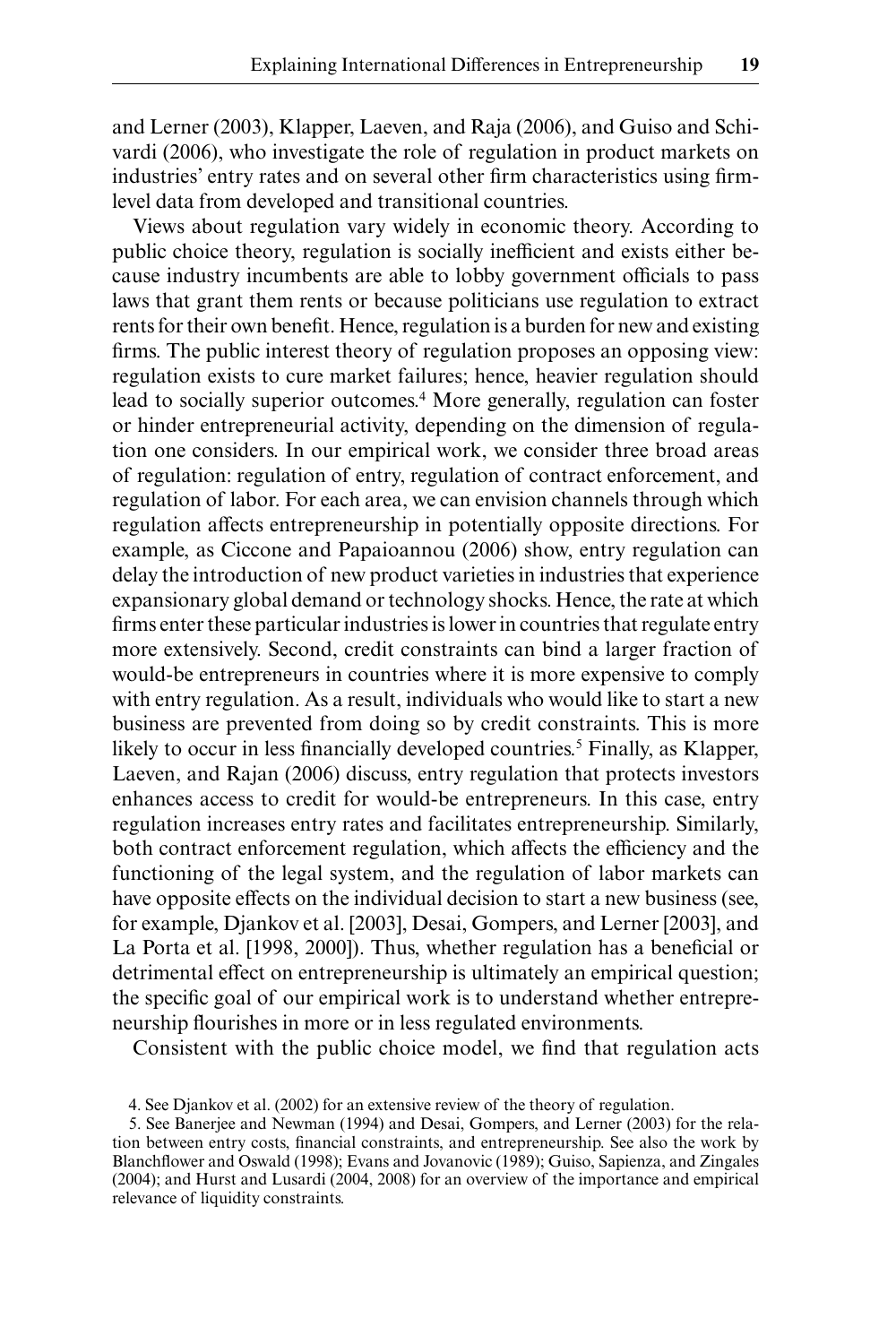as a detriment to entrepreneurship, particularly for those individuals who become entrepreneurs to pursue a business opportunity. In our empirical analysis, we estimate the effect of regulation via its impact on individual characteristics. Regulation has the greatest impact on the effects of social networks, business skills, attitudes toward risk, and working status. Specifically, regulation attenuates the effect of social networks, business skills, and working status on entrepreneurship, while it strengthens the impact of attitudes toward risk. We find also that several individual characteristics-gender, age, and education—are important determinants of entrepreneurship, though their effects differ across types of entrepreneurship. For example, the estimates of education are positive and statistically significant for individuals who become entrepreneurs to pursue a business opportunity, while they are negative and statistically significant for those whose entrepreneurial activity is simply remedial. This finding further highlights the importance of being able to distinguish between types of entrepreneurs. Finally, we provide ample evidence that our findings are robust to a variety of extensions and robustness checks. In particular, our results are virtually unchanged when we instrument countries' regulatory indicators with countries' legal origins to account for the potential endogeneity of regulation.

The GEM data can provide very useful information to policymakers. In particular, the data can speak to the determinants of entrepreneurship across countries. Most importantly, the data show there are different types of entrepreneurs, and these differences should be taken into account when evaluating the effects of policies toward entrepreneurship.

This chapter is organized as follows. Section 1.2 describes our data and presents some descriptive statistics. Section 1.3 discusses the empirical methodology and our results, and the last section concludes.

#### **1.2 Data**

This section describes the data we employ in the empirical analysis. We begin by discussing the microsurvey data. In section 1.2.2, we illustrate the institutional and regulatory data, and in section 1.2.3, we show descriptive statistics on the relationship among entrepreneurship, personal characteristics (such as age, sex, and education), and countries' regulatory environments. We then perform an econometric analysis of the effect of regulation on different measures of entrepreneurship and several robustness checks.

#### 1.2.1 GEM Microsurvey Data

We use microsurvey data collected by the Global Entrepreneurship Monitor, a research program started in 1998 that annually collects cross- national harmonized data on entrepreneurship. Each year, the project surveys (a) either by phone or face-to-face interviews a sample of at least 2,000 randomly selected individuals in each country (the Adult Population Survey) and (b)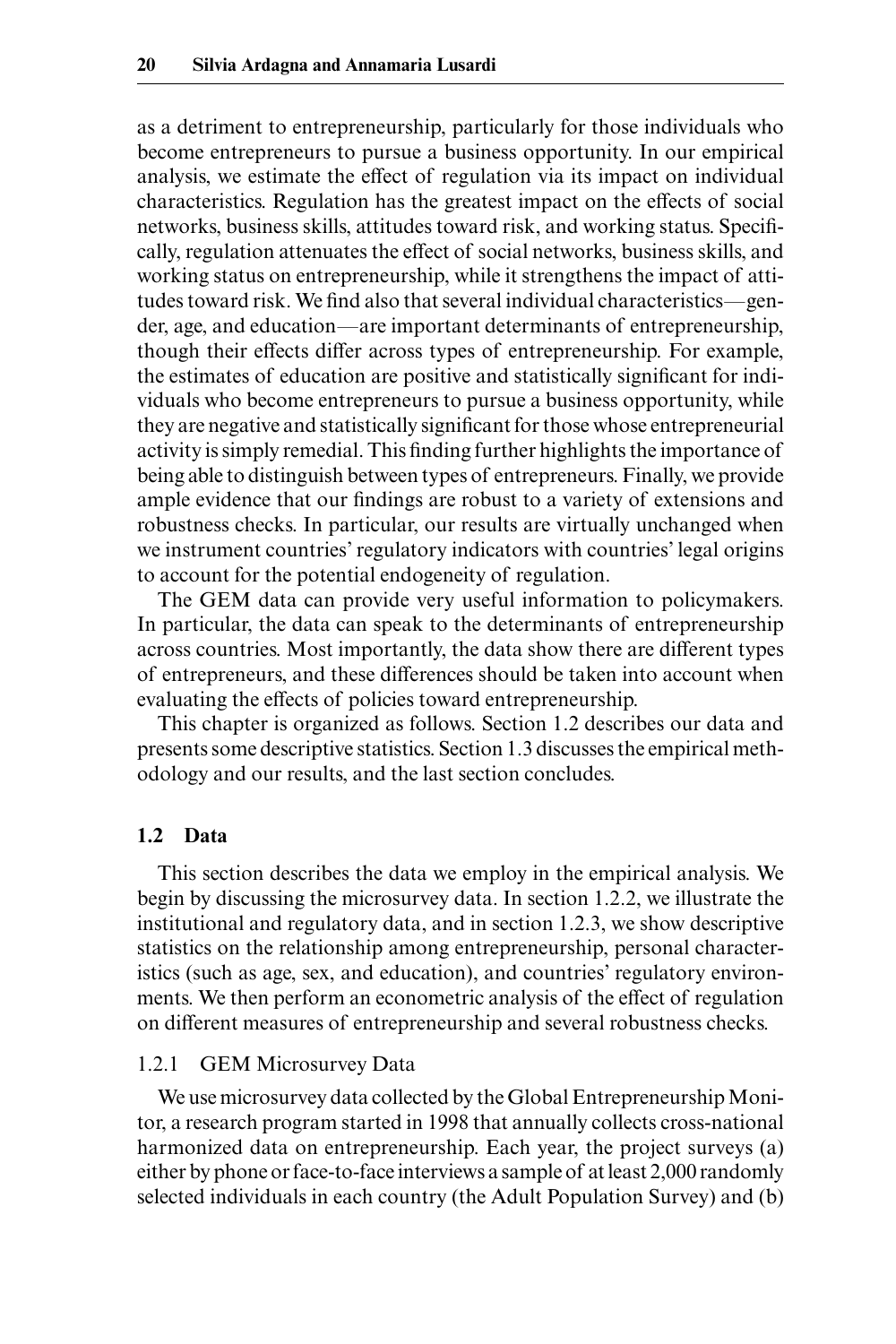an average of thirty-five national experts in each country, using face-to face interviews and self- administered questionnaires (Expert Questionnaire Data). A coordination team at the London Business School supervises the contracts to survey vendors, receives the data, checks all data files for inconsistencies, harmonizes the entire data set, and generates new variables.<sup>6</sup>

In this chapter, we use data from the Adult Population Survey of 2001 and 2002. These are the most recent surveys available to researchers who are not directly involved in the GEM project and include information both on individuals' decisions to engage in entrepreneurial activity and on individuals' motivations to start a new business. One advantage of using these data is also that the definitions of variables and the methodology used in collecting the data are consistent between the two years. Countries included in our sample are Argentina, Australia, Belgium, Brazil, Canada, Chile, China, Croatia, Denmark, Finland, France, Germany, Hong Kong, Hungary, India, Ireland, Israel, Italy, Japan, Korea, Mexico, the Netherlands, New Zealand, Norway, Poland, Portugal, Russia, Singapore, Slovenia, South Africa, Spain, Sweden, Switzerland, Taiwan, Thailand, the United Kingdom, and the United States.<sup>7</sup> We restrict our analysis to individuals of eighteen to sixty-four years of age, and the total number of observations in our sample is 152,612.8

#### *Measures of Entrepreneurial Activity and Individual Characteristics Data*

Our variable of interest is total entrepreneurial activity (*TEA*), which can be further split into total opportunity entrepreneurial activity (*TEAOPP*) and total remedial entrepreneurial activity (*TEANEC*). The indicator variable *TEA* is equal to 1 if individuals are starting a new business or are owners and managers of a young firm; it is equal to zero otherwise. The indicator variable *TEAOPP* is equal to 1 if individuals are starting a new business or are owners and managers of a young firm to take advantage of a business opportunity; it is equal to zero otherwise (opportunity entrepreneurs hereafter). The indicator variable *TEANEC* is equal to 1 if individuals are starting a new business or are owners and managers of a young firm because they could find no better economic work; it is equal to zero otherwise (remedial or necessity entrepreneurs hereafter).9

Individuals starting a new business are individuals who (a) alone or with

6. See Reynolds et al. (2005) for more information on the GEM project and the data collection process.

7. Adult Population Surveys have been conducted also in Iceland in 2001 and 2002. We exclude Iceland from our sample, because regulatory variables for most of the indices we use are not available for this country. Including Iceland in the regressions in which we exclude the regulatory variables does not change the main results.

8. In our empirical work, we always use weights. However, the difference between weighted and unweighted statistics and weighted and unweighted empirical estimates is rather small. Results using the unweighted data are available upon request.

9. We will use the terms remedial entrepreneurs and necessity entrepreneurs interchangeably.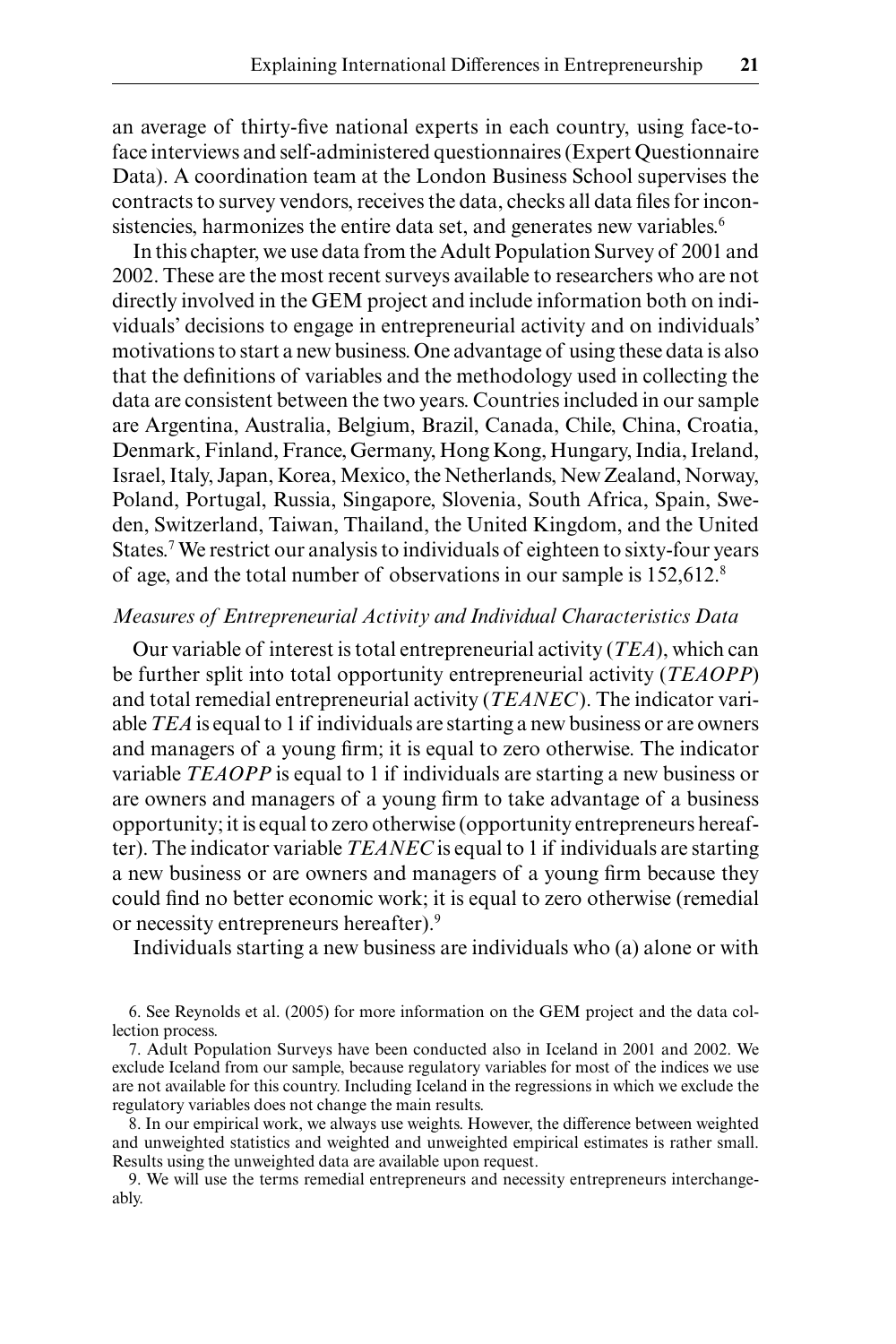others are currently trying to start a new business, including any type of self employment; or (b) alone or with others are trying to start a new business or a new venture together with their employer as an effort that is part of their normal work; and who (a) have been active in the past twelve months in trying to start the new business, (b) expect to own part of it, and (c) have not paid salaries and wages to anyone, including the owner/managers, for more than three months. Individuals who are owners and managers of a young firm are individuals who alone or with others are the owners of a company they help manage, provided that the company has been paying salaries and wages for no more than forty-two months.<sup>10</sup> Thus, our focus is on firms at the initial planning or inception stage. Our data represent the potential supply of entrepreneurs rather than the actual rate of entrepreneurship.11 This is a specific definition of an entrepreneur that differs from what other papers have used so far (see, for example, Blanchflower [2004], Evans and Jovanovic [1989], Hurst and Lusardi [2004], and Gentry and Hubbard [2000]), but as explained next, it is appropriate, given the focus of this chapter.

These data present several advantages. First, we can concentrate on the start-up phase and on the first few years of a new business rather than on well-established firms that have been active for many years and for which, for example, the regulatory environment can have different effects. Second, we can distinguish between different types of entrepreneurs; that is, those individuals involved in entrepreneurship to take advantage of a business opportunity as opposed to those individuals for whom entrepreneurship is a remedial activity. This distinction is not available in many previous studies on entrepreneurship, but it can be particularly useful in studying the impact of individual characteristics and countries' institutional and regulatory differences on the creation of new businesses. Moreover, it is useful in studying the effects of policies toward entrepreneurship.

Table 1.1 reports the number of observations for each country in the sample (column [1]); the mean and standard deviation of the variables *TEA*, *TEAOPP*, and *TEANEC* (columns [2] to [7]); and the ratio of the variables *TEANEC/ TEAOPP* (column[8]) for all countries in our sample and for different groups of countries. We group countries by income groups and by geographic regions using the World Bank classification and by legal origins following the classification in Djankov et al. (2003). We also compute statistics for countries belonging to the European Union (EU).12 On average, in the

10. Appendix B reports the survey questions that the GEM coordination team used to generate the variables *TEA*, *TEAOPP*, and *TEANEC*. The exact methodology is based on procedures previously used in the US Panel Study of Entrepreneurial Dynamics, and it is described in detail in the 2001 and 2002 Adult Population Surveys data documentation and in Reynolds et al. (2005).

11. One reason to consider the nascent and the early- stage entrepreneurs together is that the size of these two groups can be quite small, particularly among European countries.

12. The World Bank classifies economies in income groups using the gross national income per capita, calculated with the World Bank Atlas method. The most recent classification uses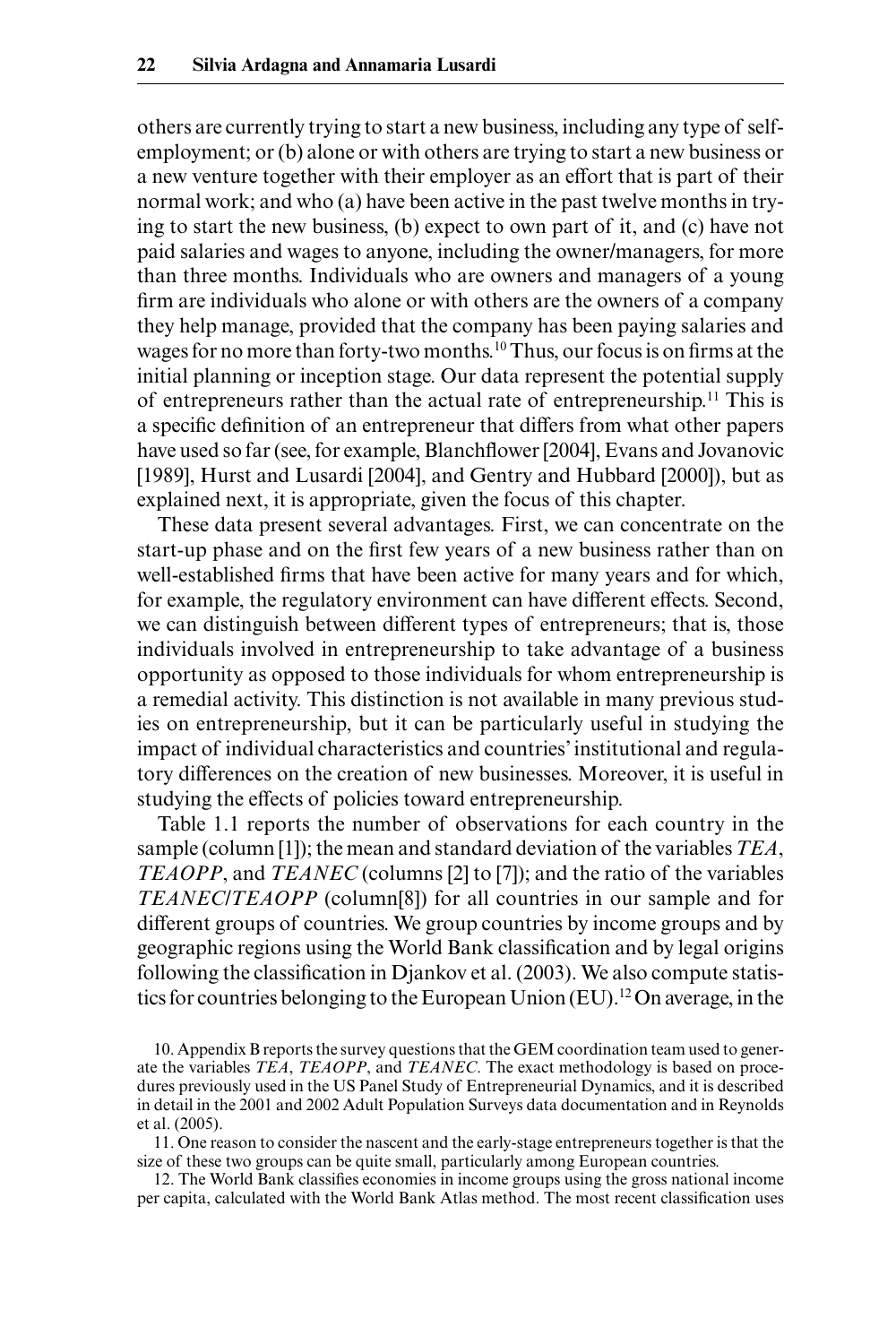entire sample, the percentage of individuals participating in entrepreneurial activity is 7.6 percent. Among them, about 36 percent start a new business or are managers/ owners of a young firm because other employment options are not available or not appealing, while the rest participate in entrepreneurial activities to exploit a perceived business opportunity. The average entrepreneurship rate is much higher in low- and middle- low- income countries than in high- income countries, with rates of about 14 percent and 6.7 percent, respectively. However, the type of entrepreneurial activities undertaken in these countries is rather different: in poor countries, more than two- thirds of individuals engage in remedial entrepreneurial activities, while this type of entrepreneurship drops to 21.9 percent in high- income countries (see also figure 1.1). Total entrepreneurial activity is highest in Latin America  $(14.10)$ percent), followed by countries in the East Asia and Pacific region (9.4 percent), while countries belonging to the European Union have the lowest rate of entrepreneurial activity  $(5.68 \text{ percent})$ . However, as shown in figure 1.1, the ratio of remedial to opportunity entrepreneurial activity is much higher in Latin America than in the Organization for Economic Cooperation and Development (OECD) and EU countries.

Entrepreneurial activity also varies with a nation's legal origin. While in countries with English (common law) legal origin and in countries with French (civil law) legal origin, the percentage of individuals engaging in any type of entrepreneurial activity is almost identical (8.24 percent and 8.36 percent, respectively), individual motivation to start a new business or to be the manager/ owner of a young firm varies. On average, 6.04 percent of people become entrepreneurs to take advantage of a business opportunity in countries with English legal origin, while 5.27 percent do so in countries with French legal origin, and the respective ratio of *TEANEC/TEAOPP* goes from 28.8 percent to 50.3 percent.

Table 1.2 reports the mean and standard deviation of the regressors we use in the empirical analysis in all countries in the sample (column [1]), in low-income (column [2]), middle-low-income (column [3]), upper-middleincome (column [4]), and high-income countries (column [5]). We use a variety of demographic variables that are also used in many other studies: age, gender, education, working status, and income. Moreover, we use other less used but potentially important variables to explain entrepreneurship: self-assessed business skills, attitudes toward risk, and social networks.<sup>13</sup> We measure self-assessed business skills (*skills*) with a dummy variable equal

data for 2005 (available at: www.worldbank.org/data/countryclass/classgroups.htm). The groups are as follows: low income, \$875 or less; lower- middle income, \$876 to \$3,465; upper middle income, \$3,466 to \$10,725; and high income, \$10,726 or more. Low- and middle- income economies are also classified by geographical regions. We augmented this classification by including in the various groups the high-income countries. See appendix A for the exact classification of countries in each group.

<sup>13.</sup> Other papers that have used these types of variables include De Mel, McKenzie, and Woodruff (chapter 2 in this volume) and Djankov et al. (2008).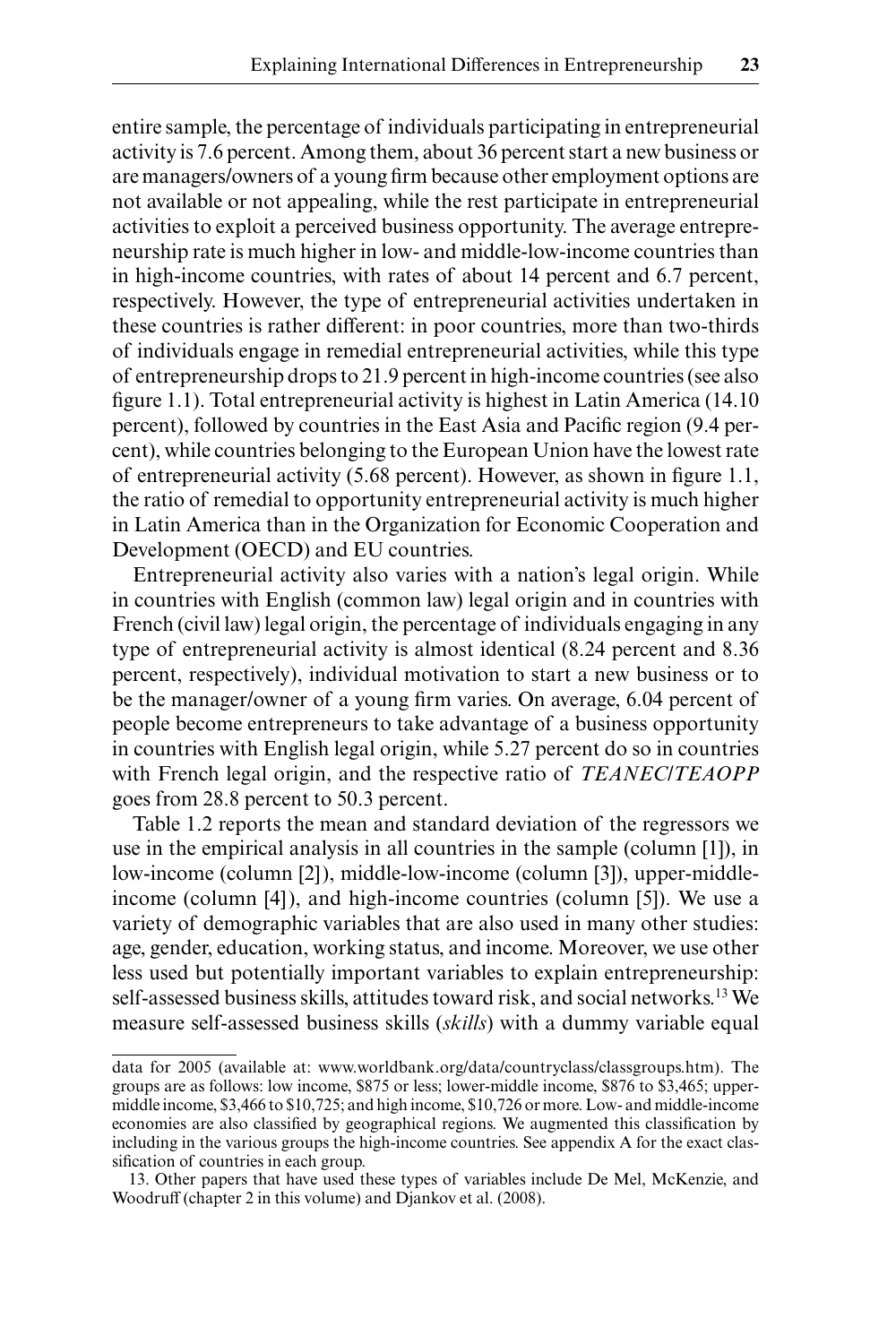| Table 1.1                                                                                                                                                                                                                                                                                                         | Entrepreneurship rates |                                                   |                    |                                                                    |                    |                |                    |               |
|-------------------------------------------------------------------------------------------------------------------------------------------------------------------------------------------------------------------------------------------------------------------------------------------------------------------|------------------------|---------------------------------------------------|--------------------|--------------------------------------------------------------------|--------------------|----------------|--------------------|---------------|
|                                                                                                                                                                                                                                                                                                                   | Number of              |                                                   | TEA                |                                                                    | TEAOPP             |                | TEANEC             | <b>TEANEC</b> |
|                                                                                                                                                                                                                                                                                                                   | observations           | Mean                                              | Standard deviation | Mean                                                               | Standard deviation | Mean           | Standard deviation | TEAOPP        |
|                                                                                                                                                                                                                                                                                                                   | $\ominus$              | $\odot$                                           | $\odot$            | $\mathfrak{E}$                                                     | $\odot$            | $\circledcirc$ | $\epsilon$         | $\circledast$ |
|                                                                                                                                                                                                                                                                                                                   |                        |                                                   |                    |                                                                    |                    |                |                    |               |
|                                                                                                                                                                                                                                                                                                                   |                        |                                                   |                    |                                                                    |                    |                |                    |               |
|                                                                                                                                                                                                                                                                                                                   |                        |                                                   |                    |                                                                    |                    |                |                    |               |
|                                                                                                                                                                                                                                                                                                                   |                        |                                                   |                    |                                                                    |                    |                |                    |               |
| Argentina<br>Australia<br>Australia<br>Belgium<br>Belgium<br>Belgium<br>Graada<br>Conata<br>Conata<br>Conata<br>Frinland<br>Hengary<br>Hong Kong<br>Hungary<br>Hong Kong<br>Italia<br>Italia<br>Italia<br>Italia<br>Italia<br>Italia<br>Italia<br>Italia<br>Italia<br>Italia<br>Italia<br>Italia<br>Italia<br>Ita |                        | 8<br>5 5 5 6 9 9 9 9 4 5 8 9<br>8 9 9 9 9 4 5 8 9 |                    | 6 5 6 6 7 6 7 6 7 6 7 6 7 7 7<br>6 7 8 9 7 8 9 7 8 7 8 8 9 8 9 7 1 |                    |                |                    |               |
|                                                                                                                                                                                                                                                                                                                   |                        |                                                   |                    |                                                                    |                    |                |                    |               |
|                                                                                                                                                                                                                                                                                                                   |                        |                                                   |                    |                                                                    |                    |                |                    |               |
|                                                                                                                                                                                                                                                                                                                   |                        |                                                   |                    |                                                                    |                    |                |                    |               |
|                                                                                                                                                                                                                                                                                                                   |                        |                                                   |                    |                                                                    |                    |                |                    |               |
|                                                                                                                                                                                                                                                                                                                   |                        |                                                   |                    |                                                                    |                    |                |                    |               |
|                                                                                                                                                                                                                                                                                                                   |                        |                                                   |                    |                                                                    |                    |                |                    |               |
|                                                                                                                                                                                                                                                                                                                   |                        |                                                   |                    |                                                                    |                    |                |                    |               |
|                                                                                                                                                                                                                                                                                                                   |                        |                                                   |                    |                                                                    |                    |                |                    |               |
|                                                                                                                                                                                                                                                                                                                   |                        |                                                   |                    |                                                                    |                    |                |                    |               |
|                                                                                                                                                                                                                                                                                                                   |                        |                                                   |                    |                                                                    |                    |                |                    |               |
|                                                                                                                                                                                                                                                                                                                   |                        |                                                   |                    | 8.11                                                               |                    |                |                    |               |
|                                                                                                                                                                                                                                                                                                                   |                        |                                                   |                    | 3.47                                                               |                    |                |                    |               |
|                                                                                                                                                                                                                                                                                                                   |                        |                                                   |                    |                                                                    |                    |                |                    |               |
|                                                                                                                                                                                                                                                                                                                   |                        |                                                   |                    |                                                                    |                    |                |                    |               |
|                                                                                                                                                                                                                                                                                                                   |                        |                                                   |                    | $\frac{1}{1}$ $\frac{3}{8}$ $\frac{3}{8}$                          |                    |                |                    |               |
|                                                                                                                                                                                                                                                                                                                   |                        |                                                   |                    |                                                                    |                    |                |                    |               |
|                                                                                                                                                                                                                                                                                                                   |                        |                                                   |                    |                                                                    |                    |                |                    |               |
|                                                                                                                                                                                                                                                                                                                   |                        |                                                   |                    |                                                                    |                    |                |                    |               |
|                                                                                                                                                                                                                                                                                                                   |                        |                                                   |                    |                                                                    |                    |                |                    |               |
|                                                                                                                                                                                                                                                                                                                   |                        |                                                   |                    | 535138315<br>534196325                                             |                    |                |                    |               |
|                                                                                                                                                                                                                                                                                                                   |                        |                                                   |                    |                                                                    |                    |                |                    |               |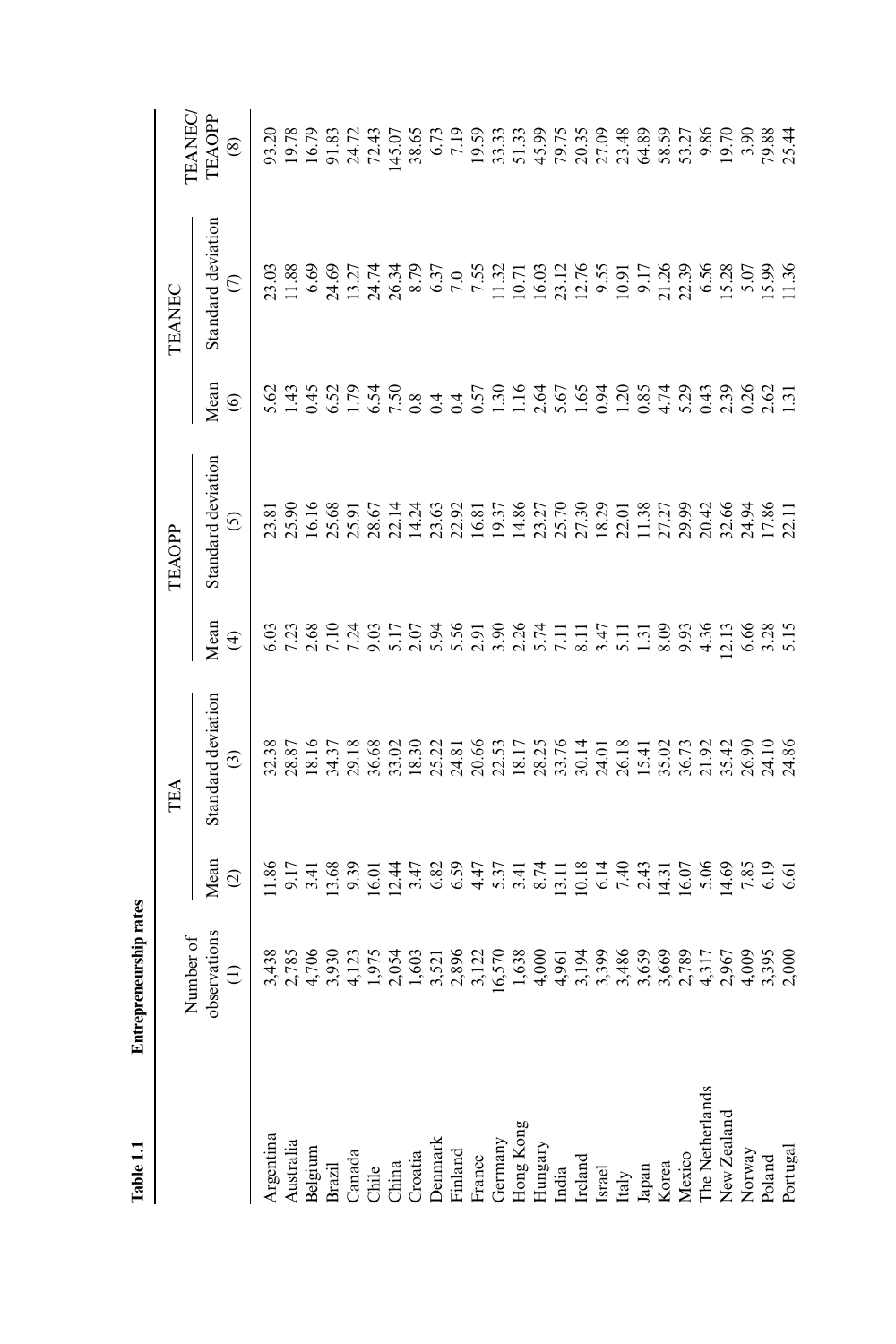| Russia                                                                                                                                                                                                                                                                                                                                                                                                                       |                                                                                                                                                                                                                                                                                                     |                                                                                                      |                                                                                                                    |  |  |                                                                                                                                                                                                 |
|------------------------------------------------------------------------------------------------------------------------------------------------------------------------------------------------------------------------------------------------------------------------------------------------------------------------------------------------------------------------------------------------------------------------------|-----------------------------------------------------------------------------------------------------------------------------------------------------------------------------------------------------------------------------------------------------------------------------------------------------|------------------------------------------------------------------------------------------------------|--------------------------------------------------------------------------------------------------------------------|--|--|-------------------------------------------------------------------------------------------------------------------------------------------------------------------------------------------------|
| Singapore                                                                                                                                                                                                                                                                                                                                                                                                                    |                                                                                                                                                                                                                                                                                                     |                                                                                                      |                                                                                                                    |  |  |                                                                                                                                                                                                 |
| Slovenia                                                                                                                                                                                                                                                                                                                                                                                                                     |                                                                                                                                                                                                                                                                                                     |                                                                                                      |                                                                                                                    |  |  |                                                                                                                                                                                                 |
| South Africa                                                                                                                                                                                                                                                                                                                                                                                                                 |                                                                                                                                                                                                                                                                                                     |                                                                                                      |                                                                                                                    |  |  |                                                                                                                                                                                                 |
| Spain                                                                                                                                                                                                                                                                                                                                                                                                                        |                                                                                                                                                                                                                                                                                                     |                                                                                                      |                                                                                                                    |  |  |                                                                                                                                                                                                 |
|                                                                                                                                                                                                                                                                                                                                                                                                                              |                                                                                                                                                                                                                                                                                                     |                                                                                                      |                                                                                                                    |  |  |                                                                                                                                                                                                 |
| Sweden<br>Switzerland                                                                                                                                                                                                                                                                                                                                                                                                        |                                                                                                                                                                                                                                                                                                     |                                                                                                      |                                                                                                                    |  |  |                                                                                                                                                                                                 |
| Taiwan                                                                                                                                                                                                                                                                                                                                                                                                                       |                                                                                                                                                                                                                                                                                                     |                                                                                                      |                                                                                                                    |  |  |                                                                                                                                                                                                 |
| Thailand                                                                                                                                                                                                                                                                                                                                                                                                                     |                                                                                                                                                                                                                                                                                                     |                                                                                                      |                                                                                                                    |  |  |                                                                                                                                                                                                 |
| United Kingdom                                                                                                                                                                                                                                                                                                                                                                                                               |                                                                                                                                                                                                                                                                                                     |                                                                                                      |                                                                                                                    |  |  |                                                                                                                                                                                                 |
| <b>Jnited States</b>                                                                                                                                                                                                                                                                                                                                                                                                         | $\begin{array}{c} 1.795 \\ 3.872 \\ 1.692 \\ 1.693 \\ 1.447 \\ 6.873 \\ 7.55 \\ 7.95 \\ 8.87 \\ 1.977 \\ 9.83 \\ 1.973 \\ 1.973 \\ 1.953 \\ 7.953 \\ \end{array}$                                                                                                                                   | とのはあどはは江江には、1911年の後の1912年の後での1912年の1912年には1912年には1912年には1912年の1912年には1912年の1912年には1912年の1912年には1912年 | FERS SERIS FERS SERIS SERIS FERS FERS<br>FERS SERIS FERS SERIS SERIS FERS FERS<br>FERS SERIS SERIS SERIS FERS FERS |  |  | 32 32 32 32 32 32 32 32 33 34 35 36 37 38 39 30 31 32 33 34 35 36 37 38 39 30 31 32 33 34 35 36 37 38 39 30 31<br>82 32 33 34 35 35 36 37 38 39 30 31 32 33 34 35 36 37 38 39 30 31 32 33 34 35 |
|                                                                                                                                                                                                                                                                                                                                                                                                                              |                                                                                                                                                                                                                                                                                                     |                                                                                                      |                                                                                                                    |  |  |                                                                                                                                                                                                 |
| Low income                                                                                                                                                                                                                                                                                                                                                                                                                   |                                                                                                                                                                                                                                                                                                     |                                                                                                      |                                                                                                                    |  |  |                                                                                                                                                                                                 |
| Middle-low income<br>Upper-middle income                                                                                                                                                                                                                                                                                                                                                                                     | 52,612<br>4,961<br>6,969                                                                                                                                                                                                                                                                            |                                                                                                      |                                                                                                                    |  |  |                                                                                                                                                                                                 |
|                                                                                                                                                                                                                                                                                                                                                                                                                              |                                                                                                                                                                                                                                                                                                     |                                                                                                      |                                                                                                                    |  |  |                                                                                                                                                                                                 |
| High income                                                                                                                                                                                                                                                                                                                                                                                                                  |                                                                                                                                                                                                                                                                                                     |                                                                                                      |                                                                                                                    |  |  |                                                                                                                                                                                                 |
| OECD                                                                                                                                                                                                                                                                                                                                                                                                                         |                                                                                                                                                                                                                                                                                                     |                                                                                                      |                                                                                                                    |  |  |                                                                                                                                                                                                 |
|                                                                                                                                                                                                                                                                                                                                                                                                                              |                                                                                                                                                                                                                                                                                                     |                                                                                                      |                                                                                                                    |  |  |                                                                                                                                                                                                 |
|                                                                                                                                                                                                                                                                                                                                                                                                                              |                                                                                                                                                                                                                                                                                                     |                                                                                                      |                                                                                                                    |  |  |                                                                                                                                                                                                 |
|                                                                                                                                                                                                                                                                                                                                                                                                                              |                                                                                                                                                                                                                                                                                                     |                                                                                                      |                                                                                                                    |  |  |                                                                                                                                                                                                 |
|                                                                                                                                                                                                                                                                                                                                                                                                                              |                                                                                                                                                                                                                                                                                                     |                                                                                                      |                                                                                                                    |  |  |                                                                                                                                                                                                 |
| ECA<br>EAP<br>Latin America<br>English<br>English                                                                                                                                                                                                                                                                                                                                                                            | $\begin{array}{l} 27.47 \\ 28.88 \\ 29.87 \\ 21.48 \\ 26.49 \\ 27.49 \\ 28.49 \\ 29.40 \\ 20.40 \\ 21.40 \\ 22.40 \\ 23.40 \\ 24.40 \\ 25.40 \\ 26.40 \\ 27.40 \\ 28.40 \\ 29.40 \\ 20.40 \\ 27.40 \\ 27.40 \\ 27.40 \\ 27.40 \\ 27.40 \\ 27.40 \\ 27.40 \\ 27.40 \\ 27.40 \\ 27.40 \\ 27.40 \\ 27$ |                                                                                                      |                                                                                                                    |  |  |                                                                                                                                                                                                 |
|                                                                                                                                                                                                                                                                                                                                                                                                                              |                                                                                                                                                                                                                                                                                                     |                                                                                                      |                                                                                                                    |  |  |                                                                                                                                                                                                 |
| French                                                                                                                                                                                                                                                                                                                                                                                                                       |                                                                                                                                                                                                                                                                                                     |                                                                                                      |                                                                                                                    |  |  |                                                                                                                                                                                                 |
| German                                                                                                                                                                                                                                                                                                                                                                                                                       |                                                                                                                                                                                                                                                                                                     |                                                                                                      |                                                                                                                    |  |  |                                                                                                                                                                                                 |
| Scandinavian                                                                                                                                                                                                                                                                                                                                                                                                                 |                                                                                                                                                                                                                                                                                                     |                                                                                                      |                                                                                                                    |  |  |                                                                                                                                                                                                 |
| Notes: TEA = 1 if individuals are starting a new business or are owners and managers of a young firm, zero otherwise; TEAOPP = 1 if individuals are start-<br>ing a new business or are owners and managers of a young firm to t<br>starting a new business or are owners and managers of a young firm because they could find no better economic work, zero otherwise. See appendix A for the<br>exact classification of co | untries in each group                                                                                                                                                                                                                                                                               |                                                                                                      |                                                                                                                    |  |  |                                                                                                                                                                                                 |
|                                                                                                                                                                                                                                                                                                                                                                                                                              |                                                                                                                                                                                                                                                                                                     |                                                                                                      |                                                                                                                    |  |  |                                                                                                                                                                                                 |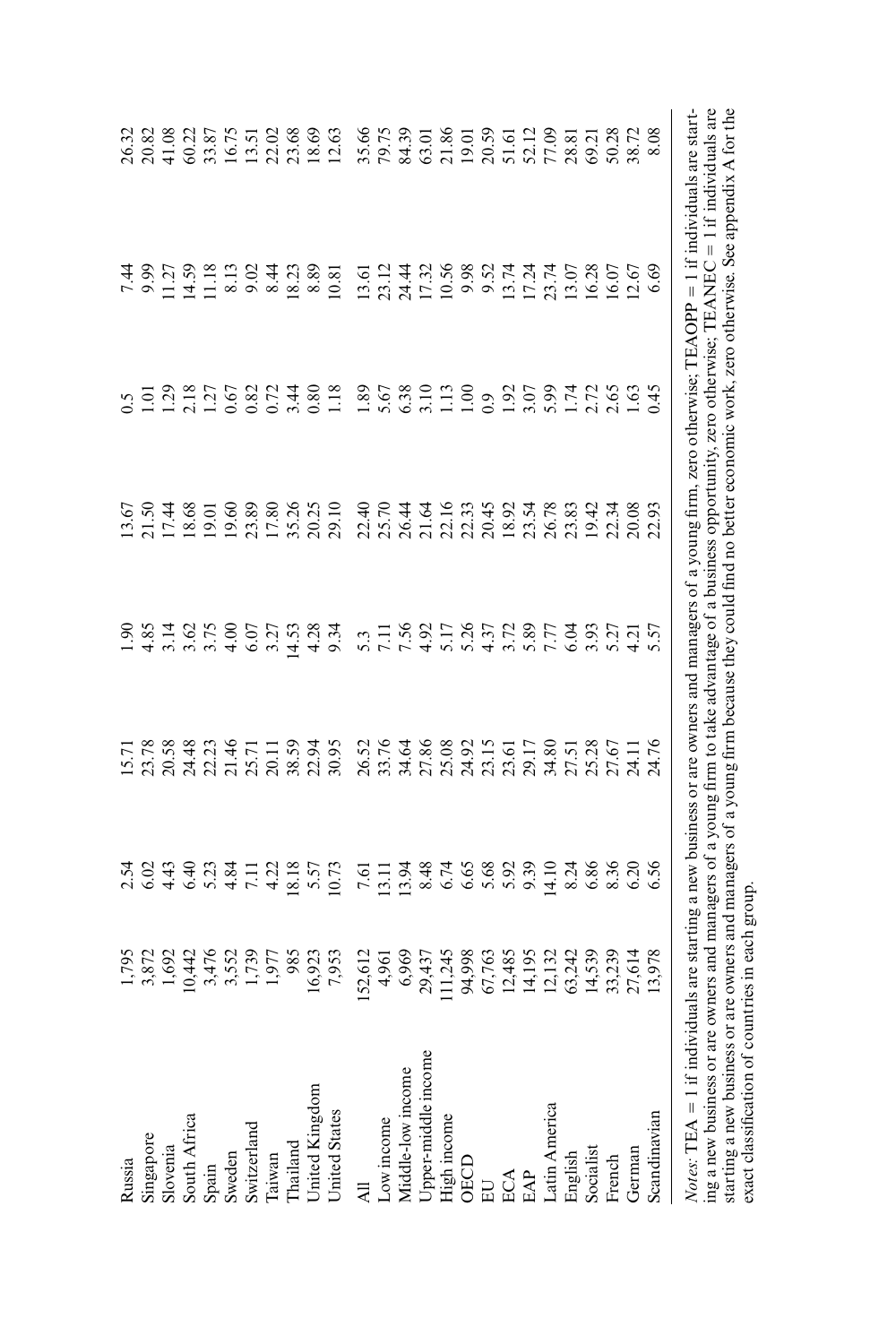

Entrepreneurship rates by geographic regions



#### Entrepreneurship rates by legal origin



**Fig. 1.1 Entrepreneurship across the world** *Note:* See appendix A.

B

C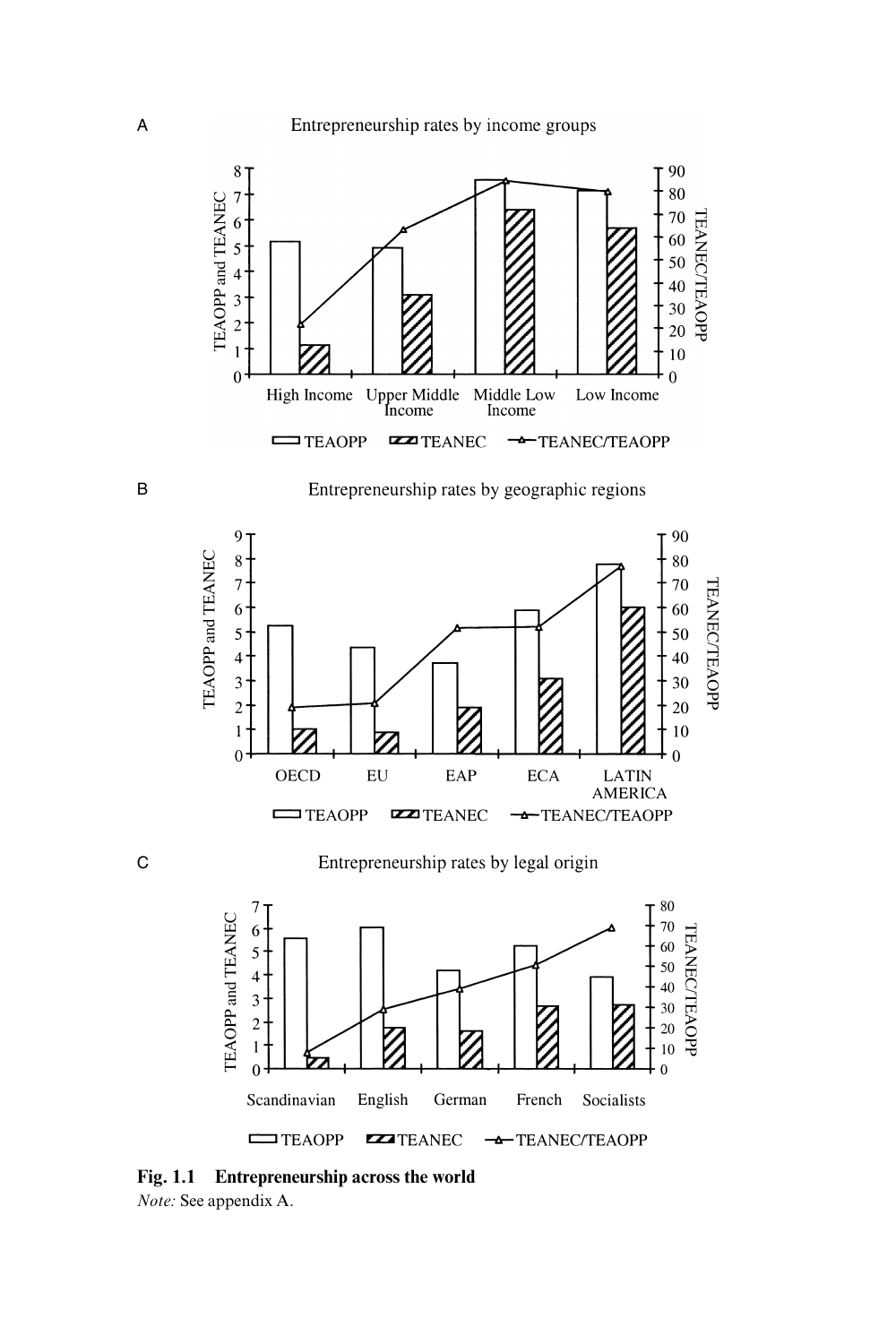|                        | A <sub>11</sub><br>(1) | Low<br>income<br>(2) | Middle-low<br>income<br>(3) | Upper-middle<br>income<br>(4) | High<br>income<br>(5) |
|------------------------|------------------------|----------------------|-----------------------------|-------------------------------|-----------------------|
| Age                    | 39.35<br>(12.87)       | 38.56<br>(10.93)     | 36.32<br>(12.29)            | 37.36<br>(13.14)              | 40.09<br>(12.84)      |
| Percent                |                        |                      |                             |                               |                       |
| Male                   | 49.35                  | 53.20                | 52.12                       | 48.22                         | 49.30                 |
|                        | (50.00)                | (49.90)              | (49.96)                     | (49.97)                       | (50.00)               |
| Working                | 66.31                  | 58.72                | 68.76                       | 51.82                         | 69.79                 |
|                        | (47.27)                | (49.25)              | (46.35)                     | (49.97)                       | (45.92)               |
| Students               | 4.77                   | 3.35                 | 3.64                        | 7.48                          | 4.21                  |
|                        | (21.32)                | (17.99)              | (18.73)                     | (26.30)                       | (20.08)               |
| Retired and disabled   | 6.60                   | 0.67                 | 9.66                        | 9.50                          | 5.87                  |
|                        | (24.82)                | (8.15)               | (29.54)                     | (29.32)                       | (23.50)               |
| Not working            | 22.33                  | 37.26                | 17.94                       | 31.20                         | 20.14                 |
|                        | (41.64)                | (48.36)              | (38.37)                     | (46.33)                       | (40.10)               |
| High school            | 38.30                  | 15.47                | 11.41                       | 39.77                         | 40.30                 |
|                        | (48.61)                | (36.16)              | (31.80)                     | (48.94)                       | (49.05)               |
| College                | 30.32                  | 11.75                | 11.36                       | 19.00                         | 34.52                 |
|                        | (45.97)                | (32.21)              | (31.74)                     | (39.23)                       | (47.54)               |
| Low income             | 27.90                  | 58.69                | 55.61                       | 30.14                         | 25.33                 |
|                        | (44.85)                | (49.25)              | (49.69)                     | (45.89)                       | (43.49)               |
| Middle income          | 40.15                  | 33.37                | 30.52                       | 38.83                         | 41.12                 |
|                        | (49.02)                | (47.16)              | (46.06)                     | (48.74)                       | (49.20)               |
| Upper income           | 31.94                  | 7.94                 | 13.86                       | 31.03                         | 33.56                 |
|                        | (46.63)                | (27.04)              | (34.56)                     | (46.26)                       | (47.22)               |
| Knows entrepreneur     | 34.70                  | 18.53                | 44.40                       | 32.13                         | 35.46                 |
|                        | (47.60)                | (38.85)              | (49.69)                     | (46.70)                       | (47.84)               |
| Has skills             | 40.57                  | 40.39                | 46.88                       | 40.49                         | 40.20                 |
|                        | (49.10)                | (49.07)              | (49.91)                     | (49.09)                       | (49.03)               |
| Fear of failure        | 33.74                  | 26.63                | 37.11                       | 29.92                         | 34.78                 |
|                        | (47.28)                | (44.20)              | (48.31)                     | (45.79)                       | (47.63)               |
| Number of observations | 152,612                | 4,961                | 6,969                       | 29,437                        | 111,245               |

**Table 1.2 Individual characteristics**

*Notes:* Standard deviation in parentheses.  $Age = age$  of the individual at the time of the inter $view$ ; Working  $=$  individuals who work at the time of the interview; Students  $=$  individuals who are students at the time of the interview; Retired and disabled  $=$  individuals who are retired or disabled at the time of the interview; Not working  $=$  individuals who do not work and are not students, retired, or disabled at the time of the interview; High school  $=$  individuals with a high school degree; College  $=$  individuals with at least a college degree; Low income  $=$ individuals with income in the lowest thirty- third income percentile of their country's income  $distri$ bution; Middle income  $=$  individuals with income in the middle thirty-third income percentile of their country's income distribution; Upper income = individuals with income in the upper thirty- third income percentile of their country's income distribution; Knows entrepreneur = individuals who know someone who has started a business in the recent past; Has skills = individuals who think they have the knowledge, skills, and experience to start a new business; Fear of failure  $=$  individuals who answer that fear of failing can prevent them from starting a new business. See also appendix A.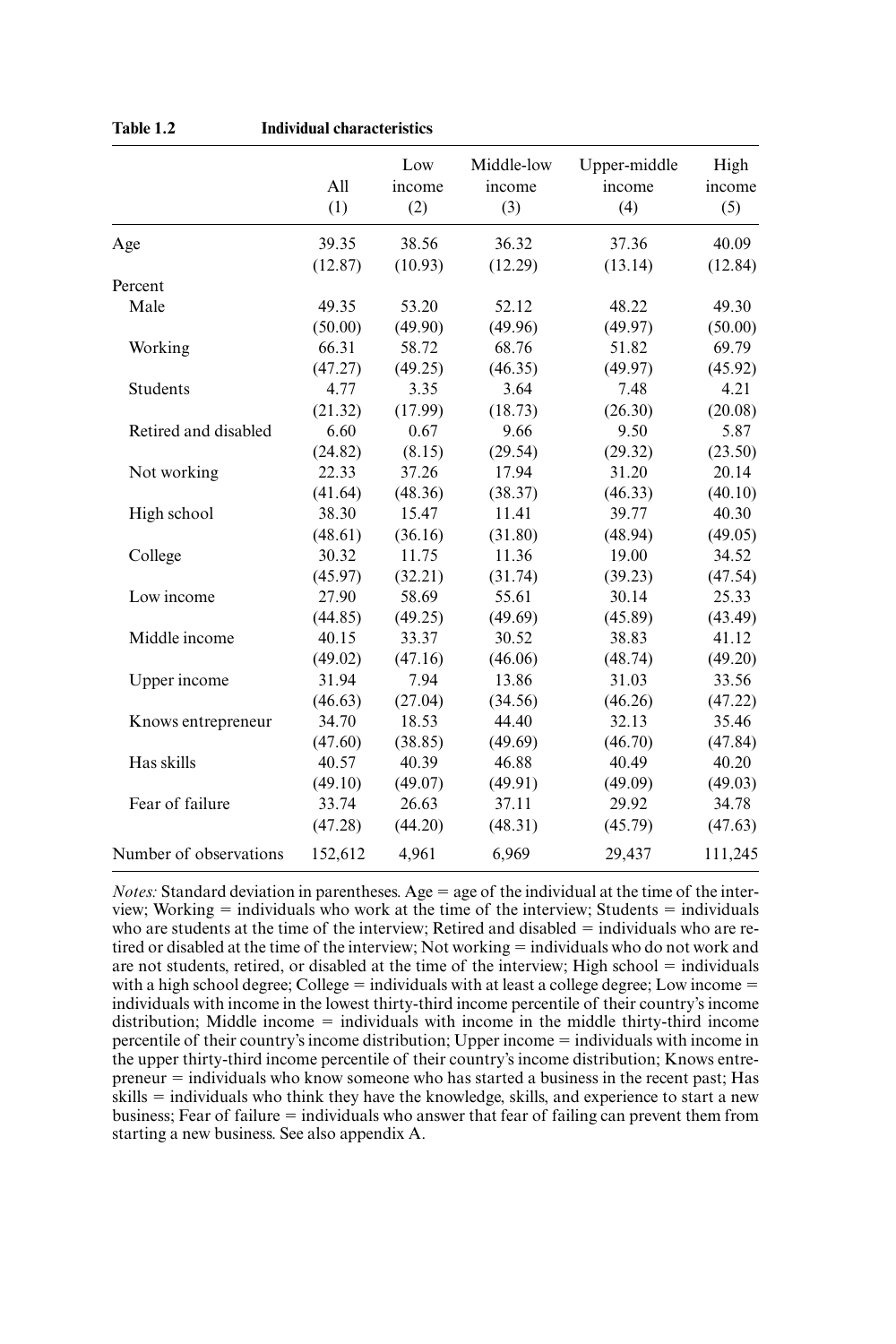to 1 if an individual answers that he or she has the knowledge, skill, and experience to start a new business; the variable is equal to zero otherwise. Fear of failure, a proxy for individual attitudes toward risk, is measured by the dummy variable *fear fail,* which is equal to 1 for individuals who answer that fear of failing prevents them from starting a new business; the variable is equal to zero otherwise. Finally, we measure social networks with the dummy variable *knowent,* which is equal to 1 if an individual knows someone who has started a business in the past two years; the variable is equal to zero otherwise. Although we are aware that these variables may not be truly exogenous with respect to the choice of starting a new business, they can be critical indicators of the impediments or the stimulators of business creation, and they can help explain the wide heterogeneity we see among business owners. In this chapter, given our focus on regulation, we will not account for the potential endogeneity of these variables. Appendix A includes the precise definition of all the variables. There are substantial differences in these variables among the countries. For example, the proportion of individuals that are not working is substantially higher in low- income countries than in higher- income countries. Similarly, the fraction of individuals with a college degree is much smaller in low- income countries than in other countries. Moreover, both social networks and fear of failure are much lower in low income countries than in other countries. These statistics already point to potentially different types of entrepreneurship among countries, depending on the income level of each country.

#### *Reliability of GEM Data*

The GEM data have not been used extensively by academics yet, and not much is known about these data. Therefore, before describing our empirical work, we provide an overview of the quality of the data. First, we compare the GEM data with data from other surveys, and we review the comparisons of GEM data performed by other researchers (Reynolds et al. 2005; Acs, Desai, and Klapper 2008). Second, throughout the chapter, we show that the descriptive statistics on entrepreneurship in many of the countries covered by the GEM are consistent with the results reported in other studies on entrepreneurship. Third, for both the descriptive statistics and the econometric analysis, we check the robustness of our results across countries and/or groups of countries and across survey years.

One data set that reports information similar to the GEM is the Flash Eurobarometer Survey on Entrepreneurship collected by the European Commission.14 While not all countries covered in the GEM are available in the Flash Eurobarometer, we can compare data among the countries common to both data sets, given that questions are rather similar between

<sup>14.</sup> See appendix C for a description of the variables computed using data from the Flash Eurobarometer Surveys.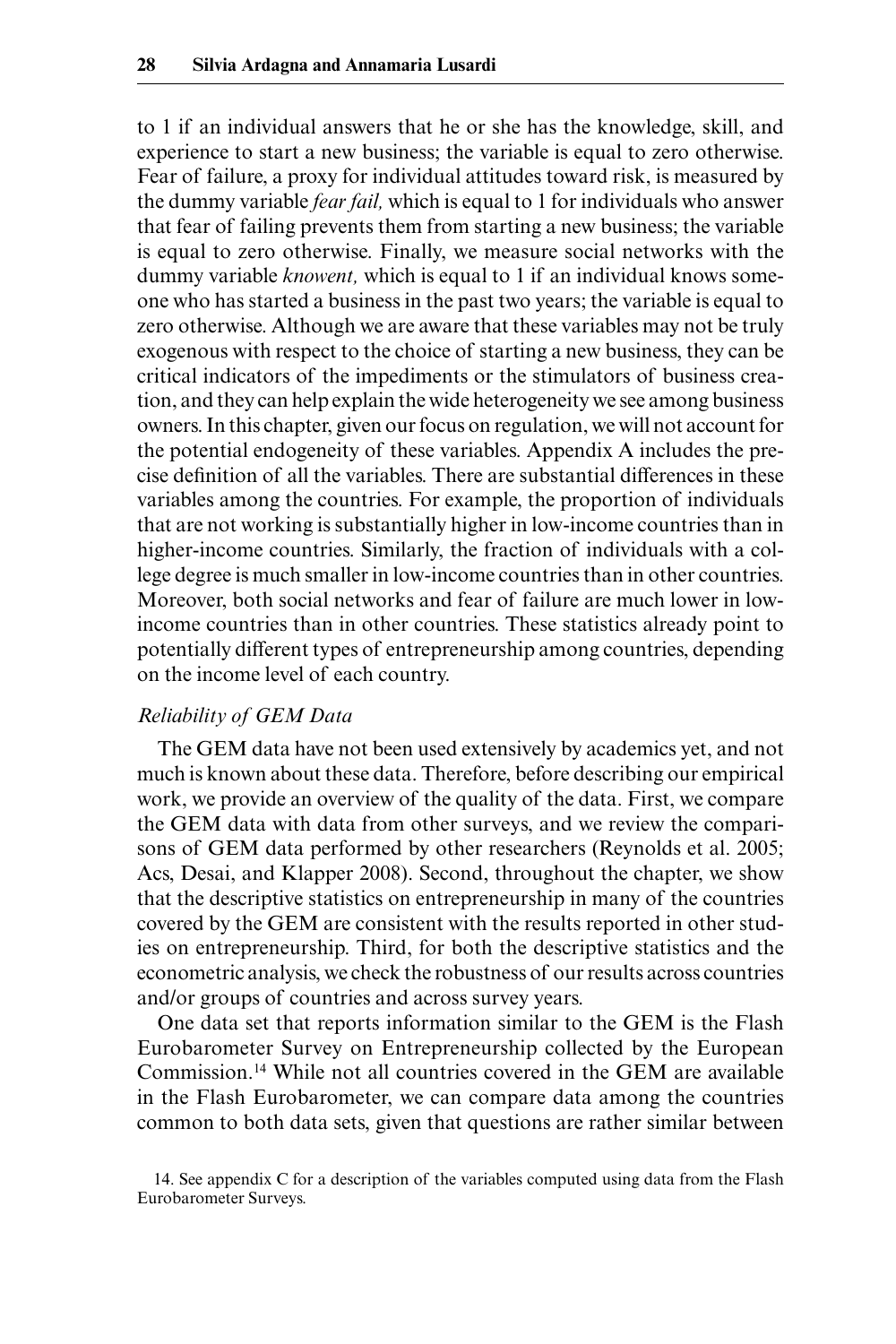the two surveys. Table 1.3 shows results for individuals living in countries that are surveyed both in the GEM in 2001 and/or 2002 (column [1]) and in the Flash Eurobarometer Survey in 2002, 2003, and/or 2004 (column [2]).<sup>15</sup> For each variable, we report the mean, its standard error, and the number of observations. The percentage of individuals involved in entrepreneurial activity is very similar in the two data sets (6.37 percent) when we use GEM data and 6.53 percent when we use data from the Flash Eurobarometer Surveys on Entrepreneurship), regardless of the significantly smaller sample surveyed by the European Commission, which is about one-third the size of the GEM sample. The percentage of individuals pursuing a business opportunity is equal to 4.93 percent in column (1) and 4.12 percent in column (2), while the percentage of individuals for whom entrepreneurship is a remedial activity is lower in the GEM data set (1.06 percent in column [1]) than in the Flash Eurobarometer Survey data (1.35 percent in column [2]). Note, however, that the sample size shrinks further in column (2), because information on individual motivation to participate in entrepreneurship is available only in the 2004 data collected by the European Commission.

We can also compare demographic characteristics, such as age, the percentage of males, the percentage of individuals who work, and the percentage of individuals who think that fear of failing could prevent them from starting a new business. Results in table 1.3 are very similar, regardless of the data set used for these variables, both when we look at the entire sample and when we average the characteristics among individuals who participate in entrepreneurial activities and among those who do not. The only exception is the variable measuring the percentage of individuals who think that fear of failing could prevent them from starting a new business. The average value is higher when we use data from the Flash Eurobarometer Surveys (44.99 percent) than when we use GEM data (34.85 percent). However, the difference between the percentage of individuals who think that fear of failing could prevent them from starting a new business and who are not entrepreneurs and those with the same beliefs but who are involved in an entrepreneurial activity is much closer in the two data sets: using GEM data, this difference is equal to 16.05 percent (35.89 – 19.84); using data from the Flash Eurobarometer Surveys, it is equal to 11.2 percent.

Reynolds et al. (2005) compare GEM national annual new firm estimates and new firm birth rates with data from the Official New Firm Census and data from the European Commission Report. They show that the *TEA* index and other entrepreneurship indices computed using GEM data are reliable and capture the creation of new firms on a scale comparable to that resulting from the use of other national administrative data sets.

<sup>15.</sup> Countries surveyed in both databases are Belgium, Denmark, Finland, France, Germany, Hungary, Ireland, Italy, the Netherlands, Norway, Poland, Portugal, Slovenia, Spain, Sweden, the United Kingdom, and the United States.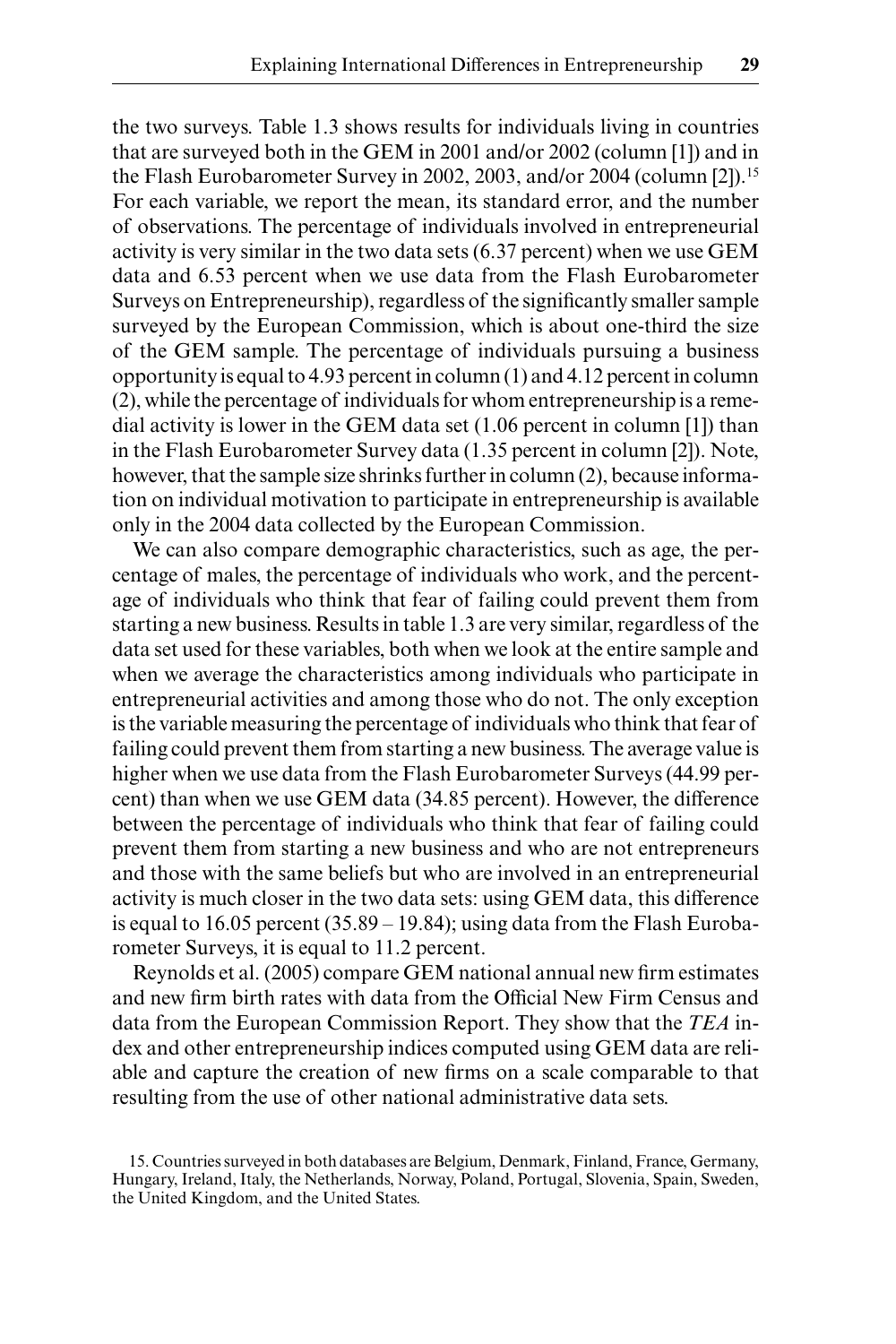|                                                                                                                                                         |                                                                                                        | Sample of countries surveyed in GEM                       |                                                                                               |                                                                                                                                      | Sample of countries surveyed in                                                                        |                                                                                           |
|---------------------------------------------------------------------------------------------------------------------------------------------------------|--------------------------------------------------------------------------------------------------------|-----------------------------------------------------------|-----------------------------------------------------------------------------------------------|--------------------------------------------------------------------------------------------------------------------------------------|--------------------------------------------------------------------------------------------------------|-------------------------------------------------------------------------------------------|
|                                                                                                                                                         |                                                                                                        | also surveyed in Flash Eurobarometer<br>$\widehat{\Xi}$   |                                                                                               |                                                                                                                                      | Flash Eurobarometer also surveyed in GEM<br>$\widehat{\mathcal{O}}$                                    |                                                                                           |
| TEA (total entrepreneurial<br>activity)                                                                                                                 |                                                                                                        | (0.08)<br>6.37                                            |                                                                                               |                                                                                                                                      |                                                                                                        |                                                                                           |
| TEAOPP (total opportunity<br>entrepreneurial activity)                                                                                                  |                                                                                                        | [88, 812]<br>4.93                                         |                                                                                               |                                                                                                                                      |                                                                                                        |                                                                                           |
| entrepreneurial activity)<br>TEANEC (total remedial                                                                                                     |                                                                                                        | $[88, 812] \\ 1.06$<br>[88, 812]<br>(0.03)                |                                                                                               |                                                                                                                                      | 6.53<br>$(0.16)$<br>$(24,526]$<br>$(4.12)$<br>$(0.19)$<br>$(1.13)$<br>$(0.11)$<br>$(0.11)$<br>$(0.11)$ |                                                                                           |
|                                                                                                                                                         | $\overline{A}$                                                                                         | Entrepreneur                                              | Nonentrepreneur                                                                               | ₹                                                                                                                                    | Entrepreneur                                                                                           | Nonentrepreneur                                                                           |
| Age                                                                                                                                                     | 40.30                                                                                                  |                                                           | 40.46                                                                                         | 40.99                                                                                                                                | 37.86                                                                                                  | 41.21                                                                                     |
|                                                                                                                                                         |                                                                                                        | 37.91<br>(0.15)<br>(0.586]<br>(0.64)<br>(5,586]<br>(85.94 |                                                                                               |                                                                                                                                      |                                                                                                        |                                                                                           |
| Percent                                                                                                                                                 |                                                                                                        |                                                           |                                                                                               |                                                                                                                                      |                                                                                                        |                                                                                           |
| Percent Male                                                                                                                                            |                                                                                                        |                                                           |                                                                                               |                                                                                                                                      |                                                                                                        |                                                                                           |
|                                                                                                                                                         | $\begin{array}{c} (0.04) \\ (88,812] \\ 49.32 \\ (0.17) \\ (88,812] \\ (88,812) \\ (89.60 \end{array}$ |                                                           | $\begin{array}{c} (0.04) \\ (83,226) \\ (48.20) \\ (0.17) \\ (83,226) \\ (83,49) \end{array}$ | $\begin{array}{l} (0.08) \\ [24,526] \\ 47.50 \\ (0.32) \\ [24,526] \\ (0.32) \\ (0.29) \\ (0.29) \\ (0.29) \\ [24,385] \end{array}$ | $\begin{array}{c} (0.27) \\ (1,603] \\ (62.38) \\ (1.21) \\ (1,603] \\ (1,603) \\ \end{array}$         | $\begin{array}{c} (0.08) \\ [22,923] \\ 46.46 \\ (0.33) \\ [22,923] \\ 67.96 \end{array}$ |
|                                                                                                                                                         |                                                                                                        |                                                           |                                                                                               |                                                                                                                                      |                                                                                                        |                                                                                           |
| Percent Working                                                                                                                                         |                                                                                                        |                                                           |                                                                                               |                                                                                                                                      |                                                                                                        |                                                                                           |
|                                                                                                                                                         |                                                                                                        |                                                           |                                                                                               |                                                                                                                                      |                                                                                                        |                                                                                           |
|                                                                                                                                                         | $(0.16)$<br>$[82,465]$                                                                                 | $(0.48)$<br>[5,140]                                       | $(0.17)$<br>77,325]                                                                           |                                                                                                                                      | $(0.89)$<br>1,598]                                                                                     | $(0.30)$<br>[22,787]                                                                      |
| Percent Fear of failure                                                                                                                                 | 34.85                                                                                                  | 19.84                                                     | 35.89                                                                                         | 44.99                                                                                                                                | 34.51                                                                                                  | 45.73                                                                                     |
|                                                                                                                                                         | (0.16)                                                                                                 | (0.54)                                                    | (0.17)                                                                                        | (0.32)                                                                                                                               | (1.19)                                                                                                 | (0.33)                                                                                    |
|                                                                                                                                                         | [85, 721]                                                                                              | 5,477                                                     | [80,244]                                                                                      | 24,020]                                                                                                                              | 1,579]                                                                                                 | [22, 441]                                                                                 |
| Notes: Standard errors of the mean in parentheses. Number of observations in square brackets. See appendix A and appendix C for variables' definitions. |                                                                                                        |                                                           |                                                                                               |                                                                                                                                      |                                                                                                        |                                                                                           |

Comparisons between GEM data and Flash Eurobarometer data **Table 1.3 Comparisons between GEM data and Flash Eurobarometer data**

Table 1.3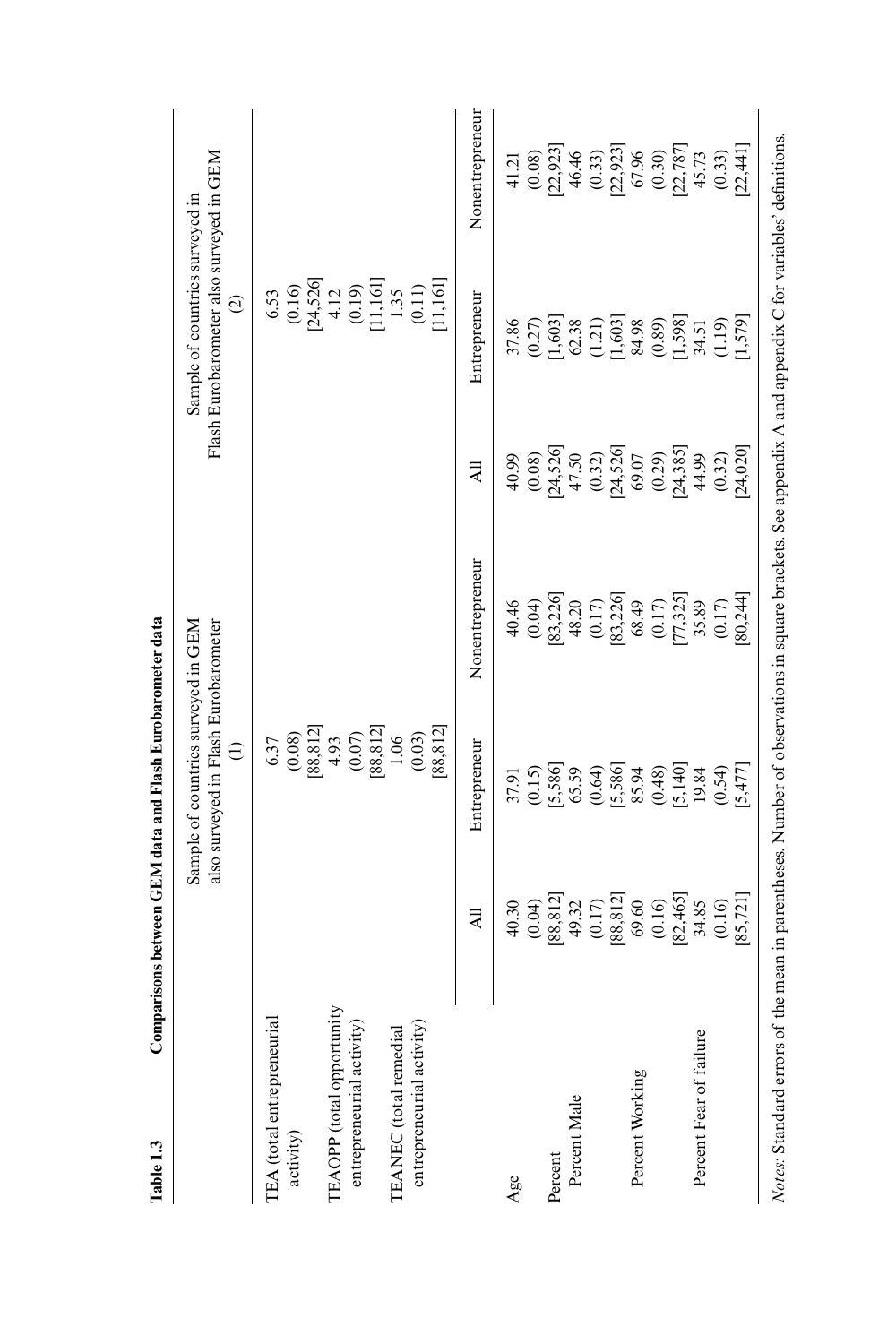Finally, Acs, Desai, and Klapper (2008) compare the GEM data with the World Bank Group Entrepreneurship Survey (WBGES) data set, which collected data on formal business registrations of limited liability corporations (LLCs) in eighty-four countries from 2003 to 2005. Specifically, Acs, Desai, and Klapper (2008) consider separately the two components of the *TEA* index previously defined (i.e., they distinguish individuals who are starting a new business—nascent entrepreneurs—from individuals who are owners and managers of a young firm—baby entrepreneurs) and calculate the spread between the nascent and baby entrepreneurship rates in the GEM (defined as the proportion of the adult population in each country that engages in nascent or baby entrepreneurship) and the percentage of individuals who have started a formal corporation. The authors report a number of differences in the two data sets: (a) GEM data show higher levels of early- stage entrepreneurship in developing economies than WBGES data; (b) WBGES business- entry data tend to be higher than GEM data for developed countries; and  $(c)$  a significantly negative relationship is found between administrative barriers to starting a business and entrepreneurship when WBGES data are used but not when GEM data are used. Several explanations are given for such differences, which in our view are very important in clarifying the differences among the two data sets but in no way suggest that one data set is of better quality than the other. First, Acs, Desai, and Klapper (2008) point out that while the WBGES only considers businesses that legally registered as limited liability corporations, GEM data consider a larger set of entrepreneurial activities, from businesses that operate in the formal sector but opt for a different legal status than an LLC, to businesses that can be part of the informal economy, to entrepreneurial initiatives that are at the very early stage and hence can potentially become businesses operating in the formal sector but do not yet actually do so. Such a range of possibilities is likely to be more relevant for developing than developed countries, given the extent of the informal sector. Second, the GEM measures the number of individual entrepreneurs, while the WBGES considers the number of businesses. Hence, the GEM can overlook the number of individuals who are involved in multiple new businesses. Third, the definition of baby entrepreneurs in the GEM considers data for forty- two months of activity, not for twelve months, but when one estimates the annual rate for the United States, they are of comparable magnitude to those recorded by the US Census. Fourth, especially in developed countries, firms may register several limited liability corporations to limit liability for different lines of businesses, helping to explain why for some countries, entrepreneurship rates computed using the World Bank data are higher than rates computed with GEM data.

We would like to offer an additional explanation. The GEM data allow a distinction between remedial and opportunity entrepreneurship. As we have discussed in the previous section, remedial entrepreneurship is more wide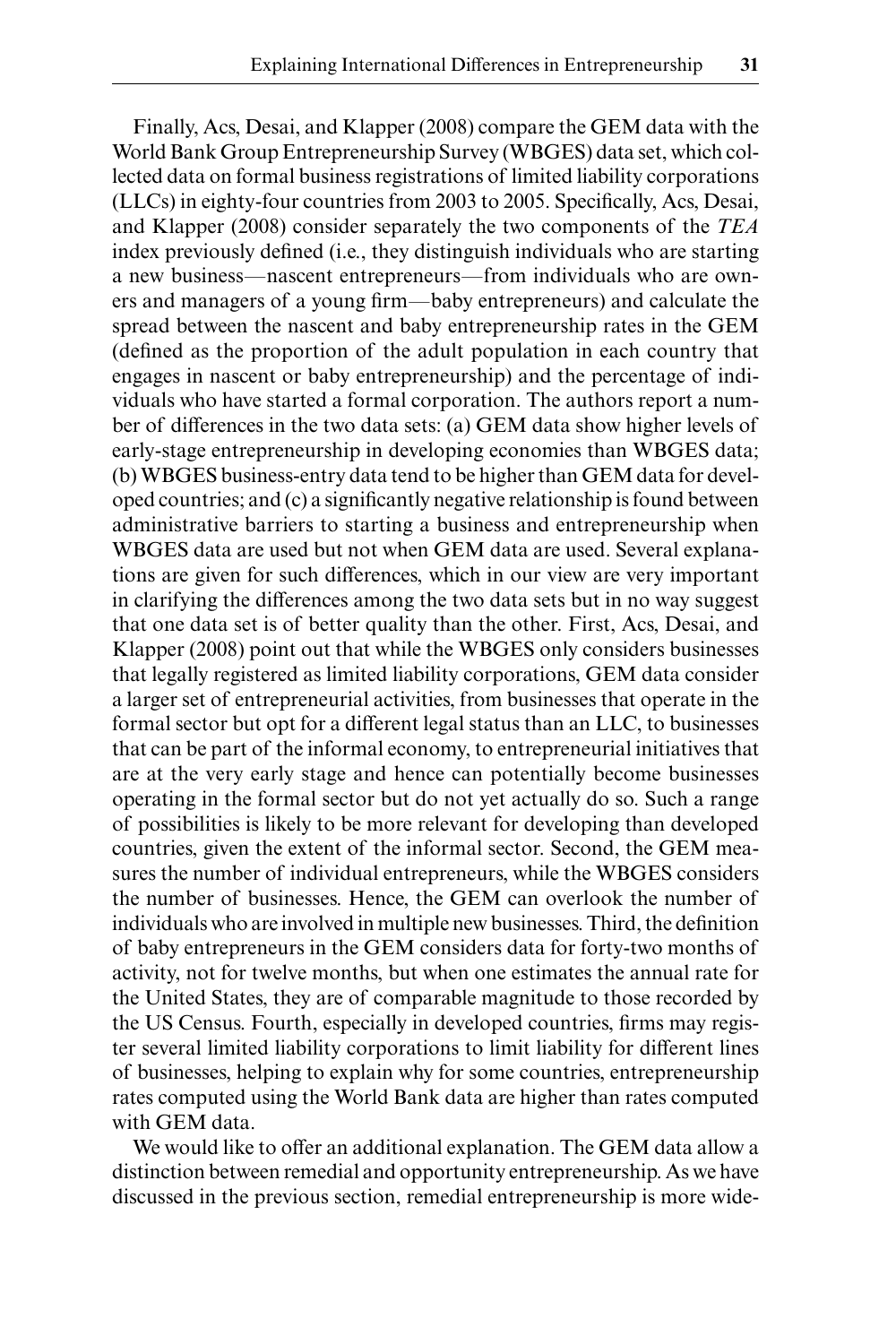spread in developing than in developed countries, and remedial entrepreneurs are less likely to register a business as an LLC. This can offer another reason for higher entrepreneurship rates in developing countries when rates are computed using GEM rather than WBGES data. Finally, relative to the existence of a negative relationship between entry barriers and entrepreneurship rates, the results that follow show that a negative and statistically significant relationship can be found when one uses data from the GEM. However, it is important to consider opportunity and remedial entrepreneurship separately (see section 1.2.3) and/or to estimate the effect of regulation on entrepreneurship using micro- rather than macrodata. This allows researchers to control for other possible institutional and policy differences that exist among various developed and developing countries (see section 1.3).

To further examine the quality of the data, we have estimated the probability of starting a business as a function of a set of demographic characteristics that are available in the data (age, gender, employment status, education, income, etc.) country by country. For the subset of countries for which we have data in both 2001 and 2002, we also performed regressions by country and by year. For brevity, in table 1.4, we report results for only six countries: the United States; two upper- income countries—Canada and Italy; two middle- low- income countries—Brazil and China; and India, the only country in our sample classified in the low-income group. Results for the other countries in our sample are not reported but are available upon request. We have first compared the estimates using GEM data for the United States with estimates from other studies on entrepreneurship (see Hurst and Lusardi [2008]). Estimates are very similar for the United States, particularly regarding demographic variables such as gender and education. Estimates for other countries are similar to results reported by Djankov et al. (2008) for Brazil and by Djankov et al. (2006b) for China, particularly for variables such as social networks and attitudes toward risk. The importance of social networks in Italy is also highlighted in the work by Guiso and Schivardi (2006). Among the countries whose results are not reported, three countries—Russia, Poland, and Slovenia—display results that are different than other countries, but as reported in the robustness check at the end of this chapter, the inclusion or exclusion of these countries does not affect our main estimates. France also displays different estimates between 2001 and 2002, although we cannot exclude the possibility that they are genuine changes due to differences in macroeconomic conditions between the two years.

#### 1.2.2 Regulatory Data

To perform our empirical work, we merge the microsurvey data just described with data on countries' institutional and regulatory environments. We follow the work of Loayza, Oviedo, and Serven (2004) and construct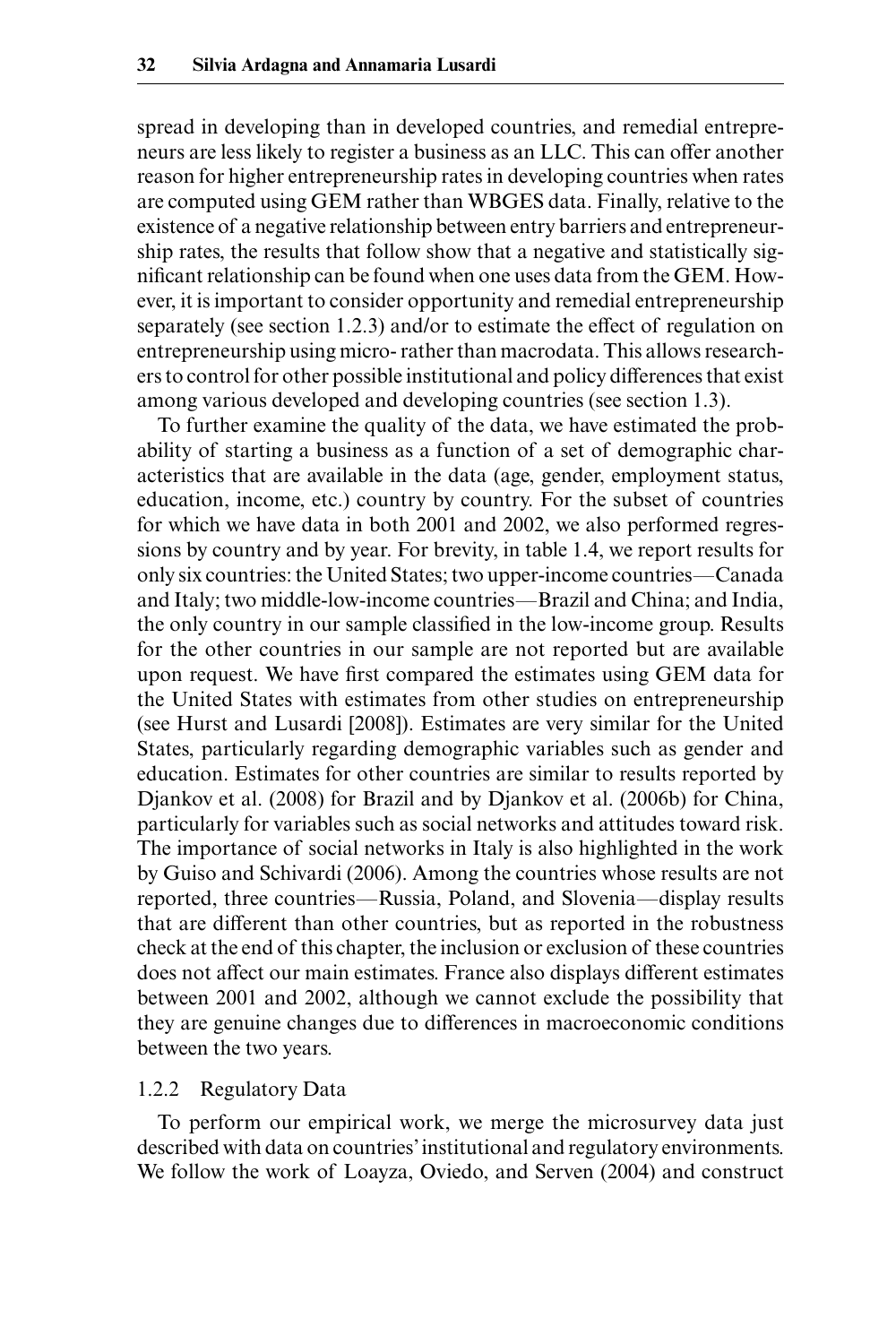$(300028$ <br>  $(3000038)$ <br>  $(30036)$ <br>  $(30036)$ <br>  $(30036)$ <br>  $(30024)$ **TEANEC**  $(-1.04)$ <br> $2,582$ <br> $2,582$ TEANEC Age squared –0.00003 –0.00003 –0.000006 0.000007 0.000007 –0.000005 0.000038 0.000024 –0.000028  $0.0022$ <br> $(2.06)$ \*\*  $\begin{array}{c} -0.0114 \\ (-2.57)^{***} \\ -0.0113 \\ -0.0042 \\ \hline \\ (-2.56)^{*} \\ 0.0042 \\ \hline \\ (-1.0091 \\ 0.0091 \\ \end{array}$  $(0.56)$ <br> $-0.0004$ <br> $(-0.05)$  $-0.0036$ \*=(00'C) (0.9°1') \*(12'J'| (Lτ'O) (П.'O') (SS'O') (1.00') (1.00') (68'O) (66'O) \*"((0.7~) (68´0) (8T´I) (0.9^0-) (I.20) (2(20) (С.100-) (6.77) (6.7°T-) (8+1°T-) \*\*€(0.870) (2.98°) (1.9°) (1.9°) (60°17) (99°) (9.6°17) (9.5°17) (9.8°2) (2.57°) (1.9°) (1.9°) (1.9°) (1.9°) ( \*\*(3.0°(7) (3.09) (−2.31) (−2.09) (−2.09) (−2.09) (−2.09) (−2.09) (−2.58) (−2.58) (−2.56) (−2.56) (−2.56) (−2.56) \*\*\*\*(05.71) ∗\*\*\*(0.91) ∗\*\*\*(13.90) \*\*\*\*(0.91) \*\*\*\*(0.91) \*\*\*\*(0.57) \*\*\*\*\*(13.70) \*\*\*\*\*(13.70)≠17 (9) 520010 - 120010- 190010- - 100010 - 120010- - 110010- - 100010 - 9.10010 - 6.10010 - 9.184 Male 0.0112 0.0071 0.0019 0.0219 0.0169 0.0012 –0.0086 0.0007 –0.0036 Not working 0.0076 –0.0044 0.0102 0.0072 –0.0220 0.0278 –0.0319 –0.029 0.0024 t00010 – 8220101 – 9220101 – 121010 – 1220101 – 2020101 – 2010101 – 2010101 – 8020101 – 82201011 – 8 t110:0- 9.100:0- 2.600:0- 2.500:0- 2.600:0- 6.600:0- 6.720:0 6.820:0 100qqs qishi (#20010 0.01010 0.011 0.01010 0.021010 0.08921 0.08921 0.0203 0.0203 0.0203 0.02020 0.02128 0.0128 0.0128 0.01 950010 – 981010 – 9820101 – 98201010 – 9820101 – 982010 – 9820101 – 9820101 – 9820101 – 9820101 – 98 Observations 7,673 7,673 7,673 7,673 3,840 7,673 3,840 2,815 2,815 2,815 2,815 COLOGE 0.027676 – 2.027676 – 2.027676 – 2.027676 – 2.027676 – 2.027676 – 2.027676 – 2.0277676 – 2.02<br>مواليد المركز المركز المركز المركز المركز المركز المركز المركز المركز المركز المركز المركز المركز المركز المركز ISO010 0.25010 0.098010 141010 0.094010 0.09501 0.0000 0.0111010 0.0111010 0.001110 0.001110 0.001110 (1.61°) (1.110) (0.611−) (2.51°) \*\*\*(4.5°(1) \*\*\*(1.5°(1) (4.52°) (4.52°) (–1.11) \*\*(4.5°17) (0.73) (–0.46) (3.01)∗∗∗ (0.42) (–1.75)∗ (3.24)∗∗∗ (–3.38)∗∗∗ (–4.13)∗∗∗ (0.56) (–1.49) (–1.31) (–0.23) (–1.32) (–2.06)∗∗ (1.09) (–4.55)∗∗∗ (–3.70)∗∗∗ (–0.05) (10.65)∗∗∗ (10.06)∗∗∗ (2.99)∗∗∗ (8.88)∗∗∗ (8.35)∗∗∗ (3.47)∗∗∗ (2.03)∗∗ (1.63) (1.10) (–0.74) (–1.24) (1.55) (–2.58)∗∗ (–2.84)∗∗∗ (0.61) (–2.89)∗∗∗ (–2.69)∗∗∗ (–1.04)  $-0.0027$ <br>  $(-1.36)$ <br>
0.000024<br>
0.98)<br>
0.0007  $\begin{array}{l} (0.11)\\ -0.029\\ -4.13) ^{***}\\ -4.0328\\ -1.370) ^{***}\\ -1.370) ^{***}\\ (-3.70) ^{***}\\ (-2.38) ^{**}\\ -(-2.39) ^{**}\\ -(-2.39) ^{**}\\ -(-2.39) ^{**}\\ -(-2.39) ^{**}\\ -(-2.39) ^{**}\\ -(-2.39) ^{**}\\ -(-2.39) ^{**}\\ -(-2.39) ^{**}\\ -(-2.39) ^{**}\\ -(-2.39) ^{**}\\ -(-2.39) ^{**}\\ -(-2.39) ^{**}\\ -(-2.39)$  $\begin{array}{l} (-0.17)\\ -0.0118\\ -1.09)\\ -1.09)\\ 0.0105\\ 0.0575\\ 0.0575\\ 0.0575\\ (7.38)$  $-0.0185$ <br> $(-2.69)$ \*\*\* TEAOPP (–1.93)∗ (–1.21) (–1.56) (–2.97)∗∗∗ (–2.38)∗∗ 2,815 Italy  $R$ etired disabled –0.0287 –0.0286 –0.0286 –0.0286 –0.0286 –0.02986 –0.02999 –0.02999 –0.0299 United States  $\alpha$ (8)  $\begin{array}{l} \left(-1,3\right)_{3}^{**}\\\left(-3,9\right)_{3}^{**}\\\left(-4,5\right)_{3}^{**}\\\left(-4,5\right)_{3}^{**}\\\left(-1,00\right)_{3}^{**}\\\left(-1,00\right)_{3}^{**}\\\left(-1,00\right)_{3}^{**}\\\left(-1,00\right)_{3}^{**}\\\left(-1,00\right)_{3}^{**}\\\left(-1,00\right)_{3}^{**}\\\left(-1,00\right)_{3}^{**}\\\left(-1,00\right)_{3}^{**}\\\left(-1,00\right)_{3}^{**}\\\left(-1,00\right$ 0.000038  $-0.0253$ <br> $(-2.89)$ \*\*\*  $-0.0043$ <br> $(-1.64)$ \*  $\begin{array}{c} (1.18) \\ -0.0086 \\ (-1.00) \\ -0.0319 \end{array}$ 2,815 TEA (7) **TEANEC** TEANEC  $-0.000005$  $\begin{array}{c} (0.36) \\ 0.0278 \\ (3.24)^{***} \end{array}$  $\frac{0.0128}{(3.47)^{***}}$  $0.0141$ <br> $(3.47)$ \*\*\* 0.0004  $0.0012$  $\begin{array}{c} (1.09) \\ -0.0076 \\ -1.56 \\ 0.0037 \\ 0.0037 \\ -0.0035 \\ -0.055 \\ \end{array}$  $0.0121$ 0.0023 3,840 (6)  $(0.47)$  $(-0.50)$  $(0.61)$  $0.000007$ <br> $(0.31)$  $0.0746$ <br>  $(8.59)***$ TEAOPP  $(8.35)$ \*\*\*  $-0.0208$ <br> $(-2.84)***$ Canada  $-0.0013$ <br> $(-0.71)$  $(2.54)$ \*\*  $(-1.75)^{*}$ <br>  $-0.0291$ <br>  $(-2.06)^{**}$ <br>  $-0.0145$  $(1.09)$ <br>
0.0075 0.0169  $-0.0220$  $(1, 21)$ <br> $(1, 21)$ <br> $(1, 21)$ <br> $(1, 21)$ 3,840 0.0683 (5)  $(0.72)$  $-0.0013$ <br>  $(-0.55)$ <br>  $0.000007$ <br>  $0.022$ <br>  $0.0219$ <br>  $(2.51)$ \*\*  $(-0.66)$ <br>
0.0039<br>
0.0032<br>
0.0892<br>
0.0857<br>
0.00557<br>
0.0247<br>
0.0247  $0.0072$  $(0.42)$ <br> $-0.0292$  $(-1.32)$ <br>  $-0.0286$ <br>  $(-1.93)^*$ <br>  $-0.0097$ 3,840 TEA (4)  $\begin{array}{c} 0.0004 \\ (0.61) \\ -0.000006 \\ -0.77) \\ 0.0019 \\ (0.84) \\ 0.84) \end{array}$  $(3.01)$ \*\*\*<br>-0.0012<br>(-0.23)  $-0.0039$ <br>  $(-1.36)$ <br>  $-0.0072$ <br>  $-2.31)$ <sup>\*\*</sup><br>  $-0.0075$ <br>  $0.0075$ <br>  $(2.99)$ \*\*\* **TEANEC** TEANEC  $\begin{array}{c} 0.0115 \\ (4.91)^{***} \end{array}$  $0.0040$ <br>(1.55)<br>7,673  $0.0102$ (3) United States  $\begin{array}{c} 0.0016 \\ (0.89) \\ -0.00003 \\ (-1.39) \\ 0.0071 \end{array}$  $0.1045$ <br>(13.63)\*\*\*  $\begin{array}{c} 0.0423 \\ (2.86) ^{***} \\ 0.0376 \\ (3.03) ^{***} \end{array}$  $\big)_{0.0703}$ <br>10.06)\*\*\* TEAOPP  $(-1.24)$ <br>7,673  $(-0.46)$ <br> $-0.0164$  $-0.0100$  $-0.0044$  $\odot$  $(1.14)$  $(-1.31)$  $\begin{array}{c} 0.0283 \\ (1.98) ^{**} \\ 0.0266 \\ (2.09) ^{**} \\ (1.9011 \\ (0.65) ^{**} \\ \end{array}$  $(14.91)^{***}$  $-0.00003$  $(1.64)$ <sup>\*</sup><br>0.0076  $(0.73)$ <br> $-0.0209$ <br> $(-1.49)$  $(60.0019)$  $0.0112$  $-0.0064$  $(-0.74)$ <br>7,673 TEA  $(-1.48)$  $\widehat{c}$ Retired disabled Age squared Not working Observations High school Students Knowent College Fearfail Skills Male Age

(*continued* )

 $continued)$ 

Entrepreneurship and individual characteristics in selected countries **Table 1.4 Entrepreneurship and individual characteristics in selected countries**

Table 1.4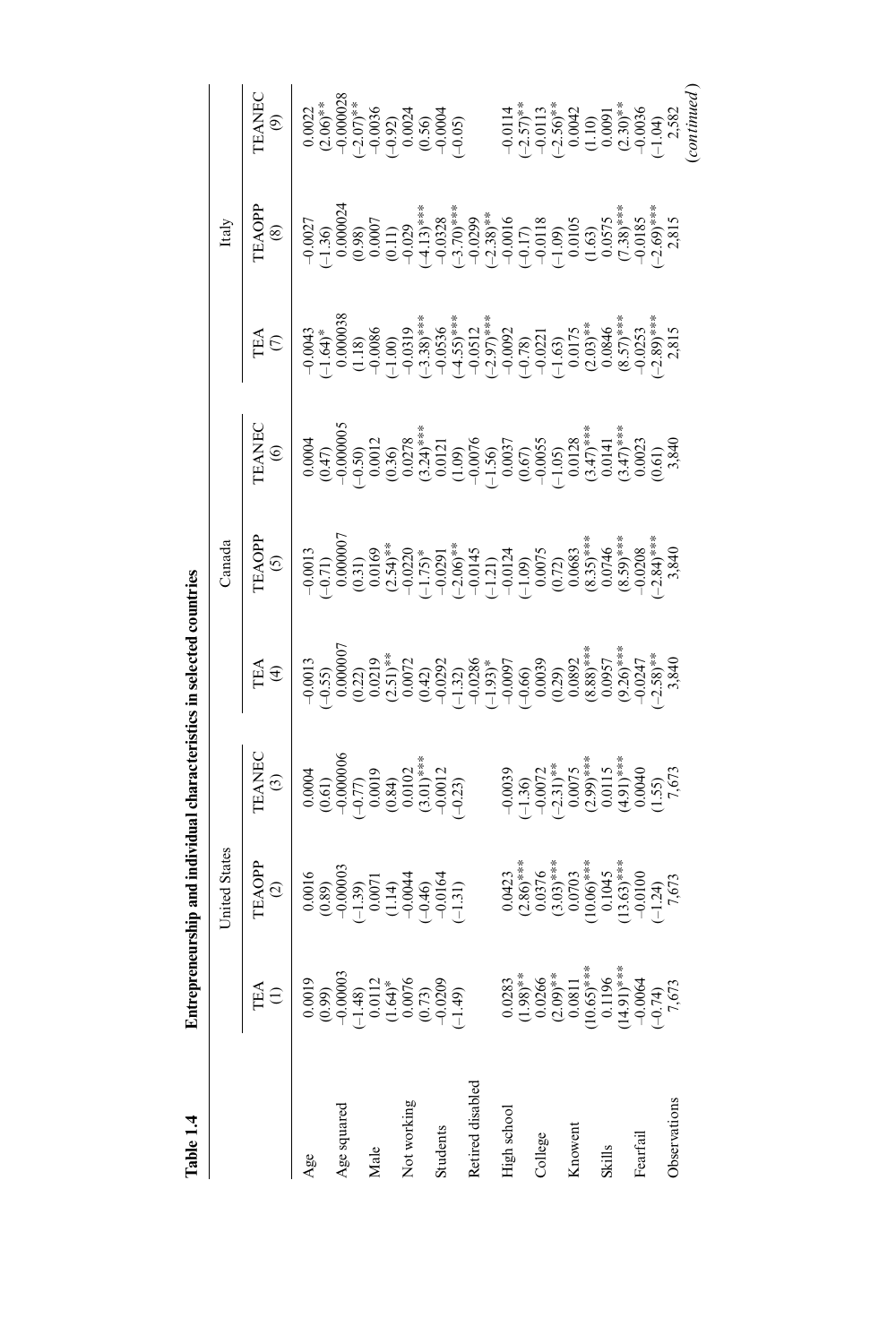|                       |                                                                                                          | Brazil           |                                                                                                                                                                                                                                                                                                                |                                                                                                                                                                                                                                                                                         | China                                          |                                                                                                                                                                                                                                                                                                                                                 |                                                                                                                                               | India                                                                                                                                                                                                                                                                                                                                  |                                                                                                                                                                                                                                                                       |
|-----------------------|----------------------------------------------------------------------------------------------------------|------------------|----------------------------------------------------------------------------------------------------------------------------------------------------------------------------------------------------------------------------------------------------------------------------------------------------------------|-----------------------------------------------------------------------------------------------------------------------------------------------------------------------------------------------------------------------------------------------------------------------------------------|------------------------------------------------|-------------------------------------------------------------------------------------------------------------------------------------------------------------------------------------------------------------------------------------------------------------------------------------------------------------------------------------------------|-----------------------------------------------------------------------------------------------------------------------------------------------|----------------------------------------------------------------------------------------------------------------------------------------------------------------------------------------------------------------------------------------------------------------------------------------------------------------------------------------|-----------------------------------------------------------------------------------------------------------------------------------------------------------------------------------------------------------------------------------------------------------------------|
|                       | $\mathbb{H}^2$                                                                                           | EAOPI<br>$\odot$ | TEANEC<br>(3)                                                                                                                                                                                                                                                                                                  | HE<br>(+)                                                                                                                                                                                                                                                                               | EAOP!<br>$\odot$                               | EANE<br>$\circledcirc$                                                                                                                                                                                                                                                                                                                          | $\widetilde{\mathbb{E}}^{\mathbb{A}}$                                                                                                         | <b>EAOP</b><br>$^\circledR$                                                                                                                                                                                                                                                                                                            | <b>TEANEC</b><br>$\circledcirc$                                                                                                                                                                                                                                       |
| Age                   | $-0094$                                                                                                  |                  |                                                                                                                                                                                                                                                                                                                |                                                                                                                                                                                                                                                                                         |                                                |                                                                                                                                                                                                                                                                                                                                                 |                                                                                                                                               |                                                                                                                                                                                                                                                                                                                                        |                                                                                                                                                                                                                                                                       |
| Age squared           | $(2.44)$ **<br>$-0.00011$<br>$-0.00011$<br>$-0.0129$<br>$-0.0129$<br>$-0.0888$<br>$-0.0888$<br>$-0.0888$ |                  | $\begin{array}{l} (303)\\ (300)\\ (300)\\ (400)\\ (500)\\ (600)\\ (600)\\ (600)\\ (600)\\ (600)\\ (600)\\ (600)\\ (600)\\ (600)\\ (600)\\ (600)\\ (600)\\ (600)\\ (600)\\ (600)\\ (600)\\ (600)\\ (600)\\ (600)\\ (600)\\ (600)\\ (600)\\ (600)\\ (600)\\ (600)\\ (600)\\ (600)\\ (600)\\ (600)\\ (600)\\ (60$ | $\begin{array}{l} 2009\\ -1.31\\ -1.50012\\ -1.50003\\ -1.50003\\ -1.50003\\ -1.50003\\ -1.50003\\ -1.50003\\ -1.50003\\ -1.50003\\ -1.50003\\ -1.50003\\ -1.50003\\ -1.50003\\ -1.50003\\ -1.50003\\ -1.50003\\ -1.50003\\ -1.50003\\ -1.50003\\ -1.50003\\ -1.50003\\ -1.50003\\ -1.$ |                                                | $-0.0015$<br>$(-0.27)$<br>$0.00003$<br>$0.37$<br>$0.0477$<br>$-0.0763$<br>$-0.0763$<br>$-1.70$ ***                                                                                                                                                                                                                                              | $-1.0045$<br>$-1.96$<br>$-0.0000$<br>$-0.0000$<br>$-0.0000$<br>$-0.0557$<br>$-0.0642$<br>$-0.0642$<br>$-0.0642$<br>$-0.0642$                  | $\begin{array}{l} 0.0019\\0.0019\\(-1.37)\\-0.00002\\(-1.32)\\0.0161\\-0.0106\\0.0000\\0.0000\\0.0000\\0.0000\\0.000\\0.001\end{array}$                                                                                                                                                                                                | $-(-149)$<br>$(-149)$<br>$-0.00000$<br>$-0.0118$<br>$-0.0000$<br>$-0.0000$<br>$-0.0000$<br>$-0.0000$<br>$-0.0000$<br>$-0.0000$<br>$-0.0000$<br>$-0.0000$                                                                                                              |
|                       |                                                                                                          |                  |                                                                                                                                                                                                                                                                                                                |                                                                                                                                                                                                                                                                                         |                                                |                                                                                                                                                                                                                                                                                                                                                 |                                                                                                                                               |                                                                                                                                                                                                                                                                                                                                        |                                                                                                                                                                                                                                                                       |
| Male                  |                                                                                                          |                  |                                                                                                                                                                                                                                                                                                                |                                                                                                                                                                                                                                                                                         |                                                |                                                                                                                                                                                                                                                                                                                                                 |                                                                                                                                               |                                                                                                                                                                                                                                                                                                                                        |                                                                                                                                                                                                                                                                       |
| Not working           |                                                                                                          |                  |                                                                                                                                                                                                                                                                                                                |                                                                                                                                                                                                                                                                                         |                                                |                                                                                                                                                                                                                                                                                                                                                 |                                                                                                                                               |                                                                                                                                                                                                                                                                                                                                        |                                                                                                                                                                                                                                                                       |
| Ľ                     |                                                                                                          |                  |                                                                                                                                                                                                                                                                                                                |                                                                                                                                                                                                                                                                                         |                                                |                                                                                                                                                                                                                                                                                                                                                 |                                                                                                                                               |                                                                                                                                                                                                                                                                                                                                        |                                                                                                                                                                                                                                                                       |
| Students              |                                                                                                          |                  |                                                                                                                                                                                                                                                                                                                |                                                                                                                                                                                                                                                                                         |                                                |                                                                                                                                                                                                                                                                                                                                                 |                                                                                                                                               |                                                                                                                                                                                                                                                                                                                                        |                                                                                                                                                                                                                                                                       |
| T                     |                                                                                                          |                  |                                                                                                                                                                                                                                                                                                                |                                                                                                                                                                                                                                                                                         |                                                |                                                                                                                                                                                                                                                                                                                                                 |                                                                                                                                               |                                                                                                                                                                                                                                                                                                                                        |                                                                                                                                                                                                                                                                       |
| J<br>Retired disabled | $0.0890$<br>$2.59)$ ***<br>$0.0784$<br>$0.0784$<br>$0.0790$<br>$0.0790$<br>$1.77)$ *<br>$1.0122$         |                  |                                                                                                                                                                                                                                                                                                                |                                                                                                                                                                                                                                                                                         |                                                |                                                                                                                                                                                                                                                                                                                                                 |                                                                                                                                               |                                                                                                                                                                                                                                                                                                                                        |                                                                                                                                                                                                                                                                       |
| High school           |                                                                                                          |                  |                                                                                                                                                                                                                                                                                                                |                                                                                                                                                                                                                                                                                         |                                                |                                                                                                                                                                                                                                                                                                                                                 |                                                                                                                                               |                                                                                                                                                                                                                                                                                                                                        |                                                                                                                                                                                                                                                                       |
| J                     |                                                                                                          |                  |                                                                                                                                                                                                                                                                                                                |                                                                                                                                                                                                                                                                                         |                                                |                                                                                                                                                                                                                                                                                                                                                 |                                                                                                                                               |                                                                                                                                                                                                                                                                                                                                        |                                                                                                                                                                                                                                                                       |
| College               |                                                                                                          |                  |                                                                                                                                                                                                                                                                                                                |                                                                                                                                                                                                                                                                                         |                                                |                                                                                                                                                                                                                                                                                                                                                 |                                                                                                                                               |                                                                                                                                                                                                                                                                                                                                        |                                                                                                                                                                                                                                                                       |
|                       | 0.36)<br>1.0734                                                                                          |                  |                                                                                                                                                                                                                                                                                                                |                                                                                                                                                                                                                                                                                         |                                                |                                                                                                                                                                                                                                                                                                                                                 |                                                                                                                                               |                                                                                                                                                                                                                                                                                                                                        |                                                                                                                                                                                                                                                                       |
| Knowent               |                                                                                                          |                  |                                                                                                                                                                                                                                                                                                                |                                                                                                                                                                                                                                                                                         |                                                |                                                                                                                                                                                                                                                                                                                                                 |                                                                                                                                               |                                                                                                                                                                                                                                                                                                                                        |                                                                                                                                                                                                                                                                       |
|                       | $+40.4$                                                                                                  |                  |                                                                                                                                                                                                                                                                                                                |                                                                                                                                                                                                                                                                                         |                                                | $\begin{array}{l} 210 \\ 7020 \\ -7020 \\ -7020 \\ -7020 \\ -7020 \\ -7020 \\ -7020 \\ -7020 \\ -7020 \\ -7020 \\ -7020 \\ -7020 \\ -7020 \\ -7020 \\ -7020 \\ -7020 \\ -7020 \\ -7020 \\ -7020 \\ -7020 \\ -7020 \\ -7020 \\ -7020 \\ -7020 \\ -7020 \\ -7020 \\ -7020 \\ -7020 \\ -7020 \\ -7020 \\ -7020 \\ -7020 \\ -7020 \\ -7020 \\ -702$ | $0.0982$<br>$(3.65)$ <sup>***</sup><br>$0.0881$<br>$(2.91)$ <sup>***</sup><br>$(1.0108)$<br>$(0.48)$<br>$(0.048)$<br>$(0.0373)$<br>$(0.0470)$ |                                                                                                                                                                                                                                                                                                                                        |                                                                                                                                                                                                                                                                       |
| Skills                | $5.50$ <sup>***</sup><br>1160:0                                                                          |                  |                                                                                                                                                                                                                                                                                                                |                                                                                                                                                                                                                                                                                         |                                                |                                                                                                                                                                                                                                                                                                                                                 |                                                                                                                                               |                                                                                                                                                                                                                                                                                                                                        |                                                                                                                                                                                                                                                                       |
| Fearfail              |                                                                                                          |                  |                                                                                                                                                                                                                                                                                                                |                                                                                                                                                                                                                                                                                         |                                                |                                                                                                                                                                                                                                                                                                                                                 |                                                                                                                                               |                                                                                                                                                                                                                                                                                                                                        |                                                                                                                                                                                                                                                                       |
| ï                     | $0.0414$<br>$0.57$ <sup>**</sup>                                                                         |                  |                                                                                                                                                                                                                                                                                                                | $(-0.29)$                                                                                                                                                                                                                                                                               |                                                |                                                                                                                                                                                                                                                                                                                                                 |                                                                                                                                               |                                                                                                                                                                                                                                                                                                                                        |                                                                                                                                                                                                                                                                       |
| Observations          | 1,854                                                                                                    | 1,854            | $^{(0.24)}_{1,854}$                                                                                                                                                                                                                                                                                            |                                                                                                                                                                                                                                                                                         | $\begin{array}{c} (0.03) \\ 1.782 \end{array}$ | 1,475                                                                                                                                                                                                                                                                                                                                           | 1,771                                                                                                                                         | $\begin{array}{c} 0.0419\\ (3.41) \ast\ast\ast\\ (3.0213\\ (2.10) \ast\ast\ast\\ (2.10) \ast\ast\ast\\ (3.23) \ast\ast\ast\\ (3.23) \ast\ast\ast\\ (3.23) \ast\ast\ast\\ (2.90) \ast\ast\ast\\ (2.912)\\ (2.1012)\\ (2.11)\\ (2.11)\\ (2.12)\\ (2.11)\\ (2.12)\\ (2.11)\\ (2.12)\\ (2.12)\\ (2.13)\\ (2.13)\\ (2.11)\\ (2.12)\\ (2.13$ | $\begin{array}{l} 0.0375\\ 0.67)\\ 1.87)\\ 0.0610\\ 0.003\\ 0.003\\ 0.003\\ 0.003\\ 0.003\\ 0.003\\ 0.003\\ 0.003\\ 0.003\\ 0.003\\ 0.003\\ 0.003\\ 0.003\\ 0.003\\ 0.003\\ 0.003\\ 0.003\\ 0.003\\ 0.003\\ 0.003\\ 0.003\\ 0.003\\ 0.003\\ 0.003\\ 0.003\\ 0.003\\ $ |

starting a new business or are owners and managers of a young firm to take advantage of a business opportunity, zero otherwise; TEANEC = 1 if individuals are starting a new business or are owners and managers of a young fi 1 if individuals are 1 if individuals are starting a new business or are owners and managers of a young firm because they could find no better economic work, zero otherwise. See notes to table 1.2 and appendix A for the exact definition 1 if individuals are starting a new business or are owners and managers of a young firm, zero otherwise; TEAOPP = starting a new business or are owners and managers of a young firm to take advantage of a business opportunity, zero otherwise; TEANEC = of the variables. of the variables.

\*\*\*Significant at the 1 percent level. ∗∗∗Signifi cant at the 1 percent level.

\*\*Significant at the 5 percent level. ∗∗Signifi cant at the 5 percent level.

\*Significant at the 10 percent level. ∗Signifi cant at the 10 percent level.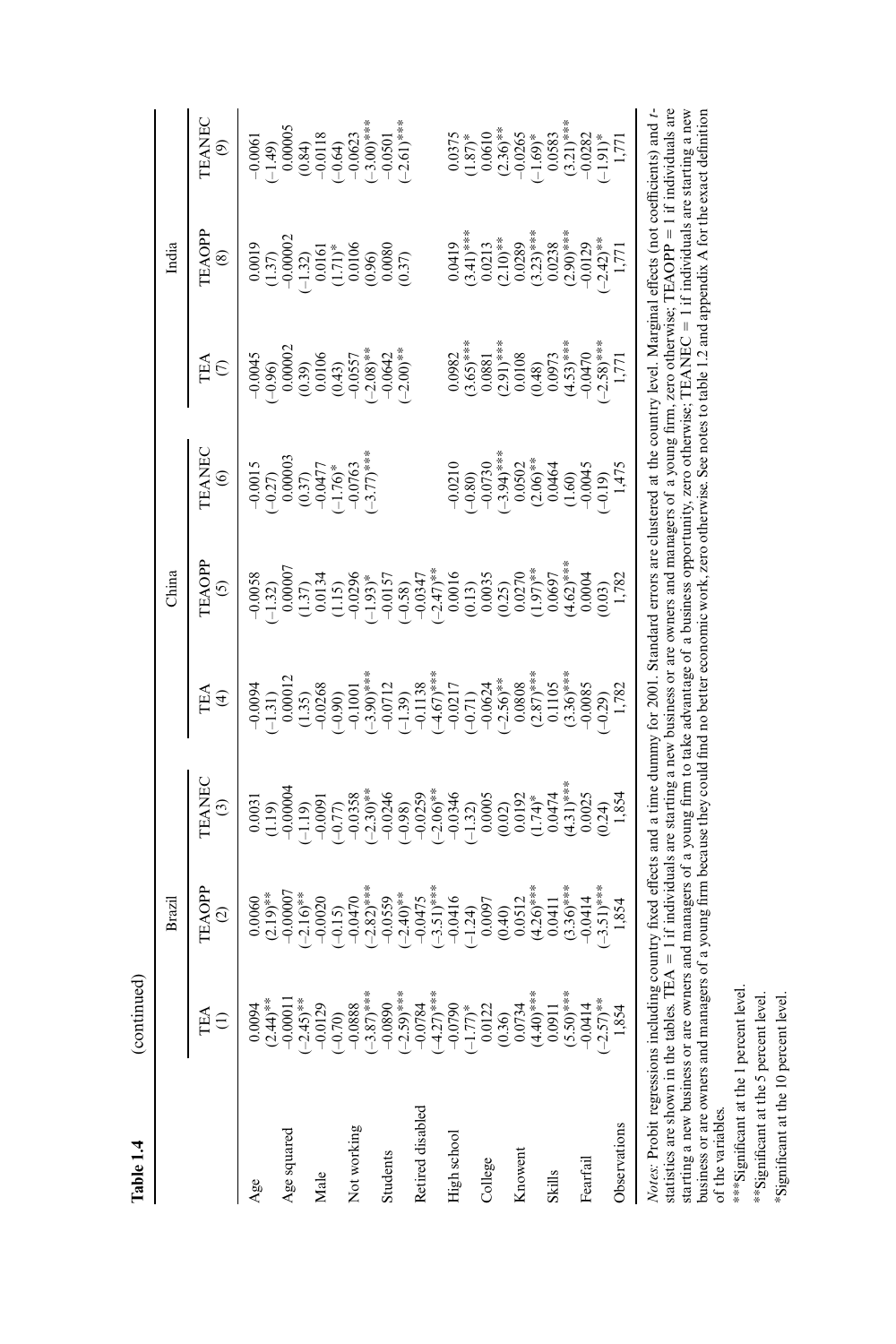indices on several aspects of market regulation.<sup>16</sup> In particular, we focus on entry regulatory indicators for the product markets, regulation of contract enforcement (indicators measuring the efficiency of the justice system in resolving legal disputes), and labor market regulation. While these aspects of regulation do not cover all regulatory and economic policies (e.g., taxes, tariff and nontariff barriers, safety and environmental standards) that can influence individual entrepreneurial behavior, they include some of the most important regulatory constraints across countries.

The data we use are from the following sources: the Doing Business Database (the World Bank Group), the Index of Economic Freedom (IEF; the Heritage Foundation), the International Country Risk Guide (ICRG; the Political Risk Services [PRS] Group), and Botero et al. (2004). Data from Doing Business refer to the year 2003, and data from Botero et al. (2004) refer to the year 1997; all other data are averages of all the available data points until the year 2000. Appendix A lists the exact source, time period, and definition of each regulatory variable used in the empirical analysis.

Because our indices of regulation combine several different variables, we standardize each variable available in the databases using the formula  $(X_i - X_{\min})/(X_{\max} - X_{\min})$  when higher values of the variable *X* indicate heavier regulation and the formula  $(X_{\text{max }i} - X_i)/(X_{\text{max}} - X_{\text{min}})$  when lower values of the variable *X* indicate heavier regulation. Hence, each standardized regulatory variable is simply an index ranging from zero to 1, increasing with the amount of regulation. For each area of regulation, we construct a synthetic indicator of the tightness of regulation. Each synthetic indicator is the average of the standardized indices measuring regulation of the relevant area. The indices are described next.

- *Entry:* The entry index measures the barriers and costs entrepreneurs face when they decide to create a new business. It is the average of the number of procedures that are officially required to start and operate a new business, the time and cost needed to complete such procedures, and a composite index measuring not only how easy/ difficult it is to operate a business but also the degree of corruption in the government and whether regulation is applied uniformly to all businesses.
- *Contract:* The contract enforcement index is an indicator that measures the efficiency of the justice system in resolving commercial disputes. It is the average of the number of procedures required to solve a dispute and of an index measuring the ability of the government to operate without dramatic changes in policy or interruptions of its services.
- *Labor:* The labor index measures the difficulty for entrepreneurs of adjusting the labor force. It is the average of indices measuring the difficulty in hiring

<sup>16.</sup> We construct our own indices rather than using the ones provided to us by Loayza, Oviedo, and Serven (2004), because regulatory variables for eleven countries included in our sample are not available in Loayza, Oviedo, and Serven (2004).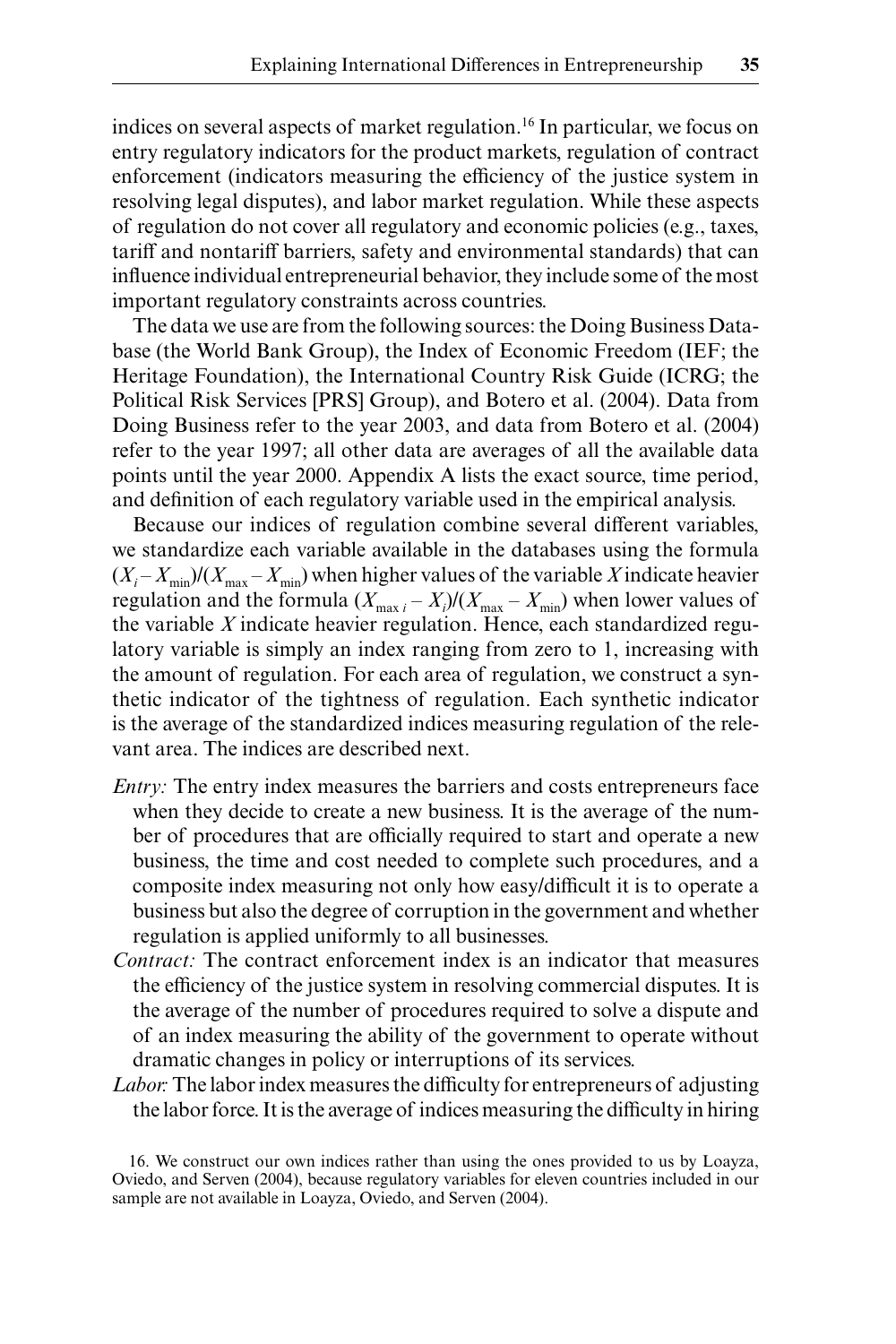and firing workers, the rigidity of labor contracts, and the percentage of the workforce affiliated with labor unions.

These indices are those used by Loayza, Oviedo, and Serven, (2004) although for a larger set of countries. Use of these indices allows us to compare our results to previous studies and to capture many different aspects of regulation in the three areas we consider. However, we also perform a set of regressions to examine the effect of each individual component. We report the results in section 1.3.6.

Table 1.5 reports the value of the synthetic indices of regulation for all countries in the total sample and for groups of countries. Several features are worth noting. First, the level of regulation is negatively related to the countries' income: countries in the low- and middle- low- income groups exhibit levels of regulation that are up to three times higher than the level of regulation in high-income countries. The ranking among groups of countries is quite similar for the entry and contract enforcement indices. The index measuring the regulation of labor shows that countries in the East Asia and Pacific region have the lowest level of regulation, while the level of regulation in OECD countries, and particularly in countries belonging to the European Union, is very close to that of Latin America, Eastern Europe, and Central Asia. Second, consistent with the results of several other papers,<sup>17</sup> when we group countries by their legal origin, countries with English legal origin are among those with the lowest levels of regulation, while countries with French and Socialist legal origin are among those with the highest levels of regulation.

Table 1.6 shows the correlation among the regulatory indices. There is a strong positive correlation between the *entry* and *contract* indices, while the correlation of these two indices and the *labor* index is lower. When we further look at the correlation among the components of each synthetic index, in all areas but the labor market, we find a positive correlation that ranges from a minimum of 38 percent to a maximum of 70 percent. However, for the labor market index, we observe a very low correlation between indicators of hiring and firing costs and union density, and in one case, the correlation is negative. Thus, regulation in the labor markets can have different effects than regulation in other markets.

Finally, given that we have a different sample, we computed the correlation of the indices we constructed with the ones of Loayza, Oviedo, and Serven (2004). The correlation is equal to 0.97 for the entry regulatory index, 0.80 for the contract enforcement regulation index, and 0.74 for the labor market regulation index. Hence, even though our sample of countries differs from that of Loayza, Oviedo, and Serven (2004), our indices are very similar.

<sup>17.</sup> A nonexhaustive list of papers relating countries' legal origins and their regulatory environments includes Djankov et al. (2002, 2003), Botero et al. (2004), and Klapper, Laeven, and Rajan (2006).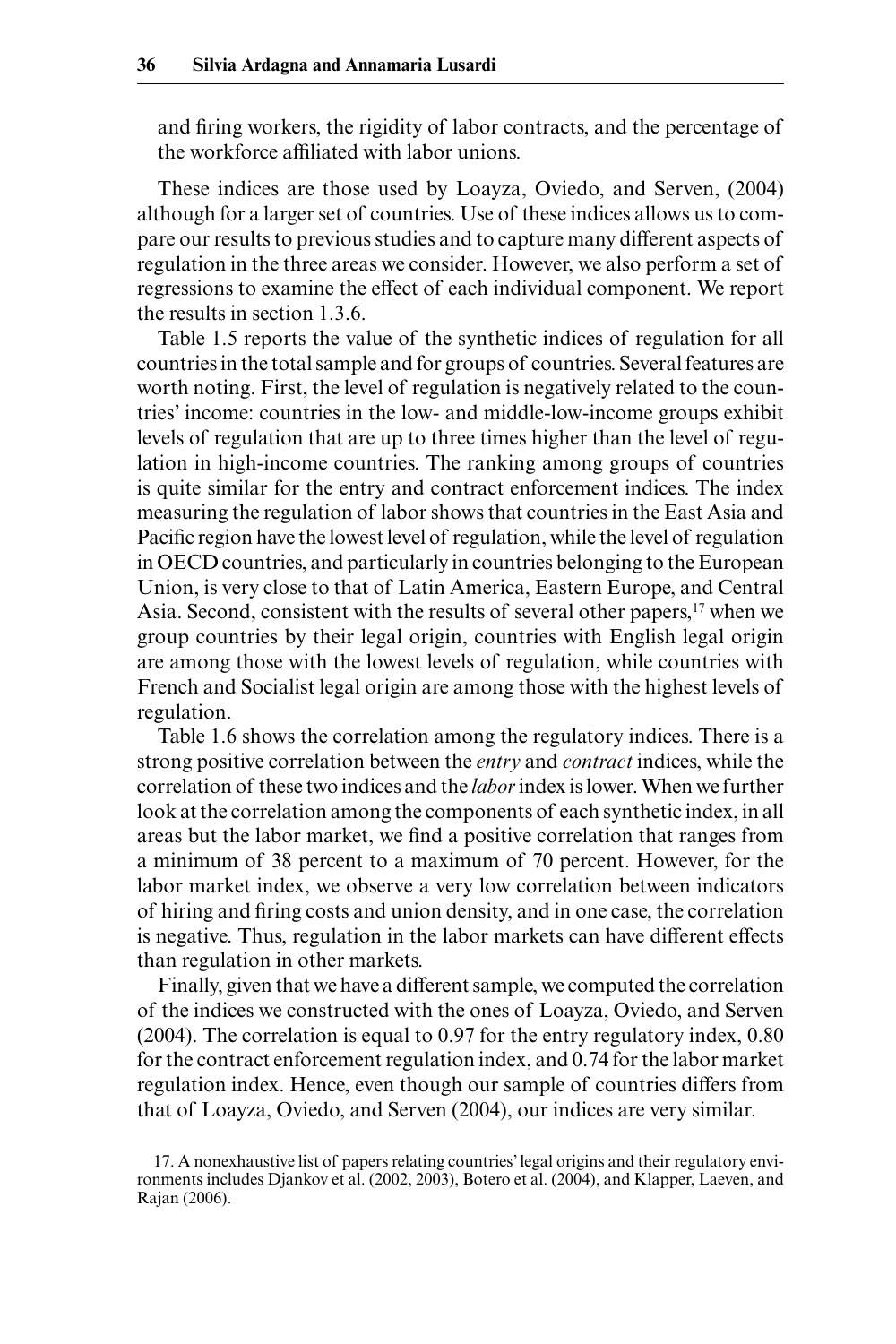#### **Table 1.5 Regulatory indices**

|                        | Entry          | Contract       | Labor          |  |
|------------------------|----------------|----------------|----------------|--|
|                        | (1)            | (2)            | (3)            |  |
|                        |                |                |                |  |
| Argentina<br>Australia | 0.468<br>0.176 | 0.581<br>0.060 | 0.583<br>0.186 |  |
| Belgium                | 0.392          | 0.155          | 0.356          |  |
| <b>Brazil</b>          |                | 0.621          | 0.412          |  |
| Canada                 | 0.756<br>0.088 | 0.036          | 0.121          |  |
| Chile                  | 0.298          | 0.562          | 0.271          |  |
| China                  | 0.593          | 0.592          | 0.318          |  |
| Croatia                | 0.574          | 0.402          | 0.631          |  |
| Denmark                | 0.123          | 0.012          | 0.317          |  |
| Finland                | 0.253          | 0.165          | 0.565          |  |
| France                 | 0.287          | 0.094          | 0.484          |  |
| Germany                | 0.383          | 0.190          | 0.507          |  |
| Hong Kong              | 0.076          | 0.249          | 0.112          |  |
| Hungary                | 0.492          | 0.204          | 0.440          |  |
| India                  | 0.795          | 0.710          | 0.397          |  |
| Ireland                | 0.202          | 0.060          | 0.411          |  |
| Israel                 | 0.212          | 0.265          | 0.369          |  |
| Italy                  | 0.383          | 0.459          | 0.510          |  |
| Japan                  | 0.332          | 0.079          | 0.249          |  |
| Korea                  | 0.450          | 0.333          | 0.389          |  |
| Mexico                 | 0.542          | 0.629          | 0.467          |  |
| The Netherlands        | 0.294          | 0.095          | 0.418          |  |
| New Zealand            | 0.101          | 0.167          | 0.105          |  |
| Norway                 | 0.251          | 0.044          | 0.570          |  |
| Poland                 | 0.448          | 0.528          | 0.330          |  |
| Portugal               | 0.500          | 0.345          | 0.633          |  |
| Russia                 | 0.481          | 0.702          | 0.507          |  |
| Singapore              | 0.098          | 0.251          | 0.053          |  |
| Slovenia               | 0.449          | 0.341          |                |  |
| South Africa           | 0.304          | 0.300          | 0.446          |  |
| Spain                  | 0.565          | 0.291          | 0.578          |  |
| Sweden                 | 0.210          | 0.060          | 0.563          |  |
| Switzerland            | 0.304          | 0.095          | 0.243          |  |
| Taiwan                 | 0.289          | 0.322          | 0.609          |  |
| Thailand               | 0.349          | 0.354          | 0.211          |  |
| United Kingdom         | 0.167          | 0.060          | 0.193          |  |
| <b>United States</b>   | 0.141          | 0.036          | 0.025          |  |
|                        |                |                |                |  |
| A11                    | 0.320          | 0.231          | 0.363          |  |
| Low income             | 0.795          | 0.710          | 0.397          |  |
| Middle-low income      | 0.649          | 0.573          | 0.356          |  |
| Upper-middle income    | 0.416          | 0.443          | 0.457          |  |
| High income            | 0.262          | 0.142          | 0.338          |  |
| <b>OECD</b>            | 0.262          | 0.120          | 0.344          |  |
| EU                     | 0.295          | 0.143          | 0.409          |  |
| <b>ECA</b>             | 0.483          | 0.455          | 0.456          |  |
| EAP                    | 0.298          | 0.335          | 0.276          |  |
| Latin America          | 0.547          | 0.601          | 0.455          |  |
| English                | 0.219          | 0.170          | 0.226          |  |
| Socialist              | 0.495          | 0.470          | 0.438          |  |
| French                 | 0.442          | 0.346          | 0.465          |  |
| German                 | 0.374          | 0.197          | 0.454          |  |
| Scandinavian           | 0.212          | 0.069          | 0.507          |  |
|                        |                |                |                |  |

*Notes:* Entry measures the barriers and costs entrepreneurs face when they decide to create a new business; <br>Entry = (procedures + time + cost + regulation (IEF))/4. Contract measures the efficiency of the justice system in resolving commercial disputes; Contract = (procedures + quality of bureaucracy)/2. Labor mea-<br>sures the difficulty for entrepreneurs of adjusting the labor force; Labor = (hiring index + firing index + firing costs  $+$  rigidity of labor contracts  $+$  union density)/5. See also appendix A.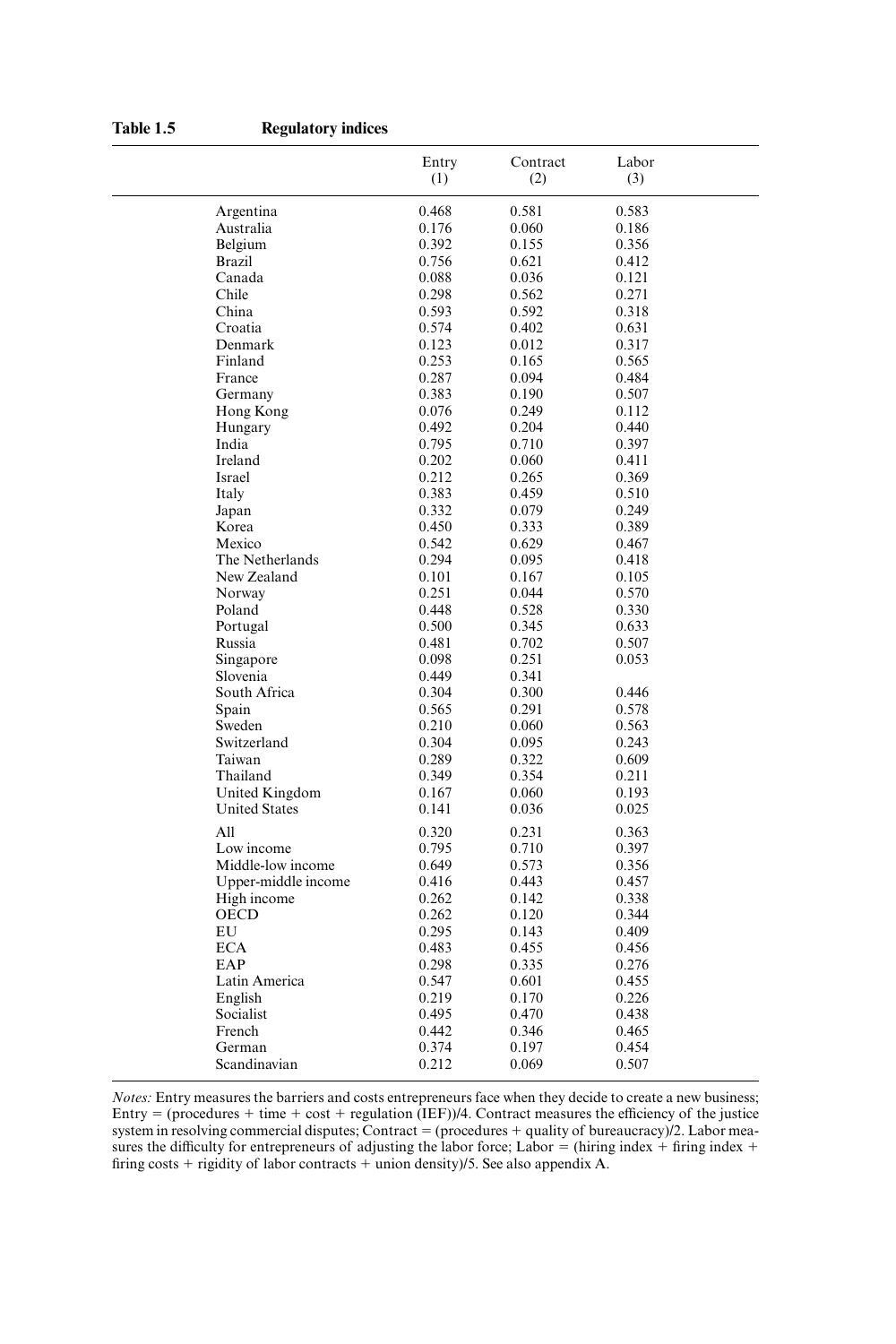|                          |                 |                 | Regulation              |                                 |       |                  |
|--------------------------|-----------------|-----------------|-------------------------|---------------------------------|-------|------------------|
|                          |                 | Entry           | Contract                |                                 | Labor |                  |
| Entry                    |                 | 1               |                         |                                 |       |                  |
| Contract                 |                 | 0.75            | 1                       |                                 |       |                  |
| Labor                    |                 | 0.50            | 0.27                    |                                 | 1     |                  |
|                          |                 |                 | Entry regulation        |                                 |       |                  |
|                          | Procedures      |                 | Time                    | Cost                            |       | Regulation (IEF) |
| Procedures               | 1               |                 |                         |                                 |       |                  |
| Time                     | 0.70            |                 | 1                       |                                 |       |                  |
| Cost                     | 0.46            |                 | 0.49                    | 1                               |       |                  |
| Regulation (IEF)         | 0.38            |                 | 0.47                    | 0.52                            |       | $\mathbf{1}$     |
|                          |                 |                 |                         | Contract enforcement regulation |       |                  |
|                          |                 | Procedures      |                         | Quality of bureaucracy          |       |                  |
| Procedures               |                 | 1               |                         |                                 |       |                  |
| Quality of bureaucracy   |                 | 0.50            |                         |                                 | 1     |                  |
|                          |                 |                 | Labor market regulation |                                 |       |                  |
|                          | Hiring<br>index | Firing<br>index | Firing<br>cost          | Rigidity labor<br>contracts     |       | Union<br>density |
| Hiring index             | 1               |                 |                         |                                 |       |                  |
| Firing index             | 0.47            | 1               |                         |                                 |       |                  |
| Firing cost              | 0.28            | 0.23            | 1                       |                                 |       |                  |
| Rigidity labor contracts | 0.39            | 0.33            | 0.18                    | 1                               |       |                  |
| Union density            | 0.01            | 0.11            | $-0.16$                 | 0.38                            |       | 1                |

#### **Table 1.6 Correlation among regulatory indices and the components of the indices**

*Notes:* Entry measures the barriers and costs entrepreneurs face when they decide to create a new business; Entry  $=$  (procedures  $+$  time  $+$  cost  $+$  regulation (IEF))/4. Contract measures the efficiency of the justice system in resolving commercial disputes; Contract  $=$  (procedures  $+$  quality of bureaucracy)/2. Labor measures the difficulty for entrepreneurs of adjusting the labor force; Labor  $=$  (hiring index  $+$  firing index  $+$  firing costs  $+$  rigidity of labor contracts union density)/5. See also appendix A.

### 1.2.3 Descriptive Statistics

We start the empirical analysis with some descriptive statistics. We first discuss the relationship between entrepreneurship and personal characteristics (table 1.7); we then turn to the relationship between entrepreneurship and countries' regulatory environments.

In table 1.7, columns (1) to (3), we compute average values of the individual characteristics described in table 1.2 separately for individuals who engage in entrepreneurial activity  $(TEA = 1)$  and for those who do not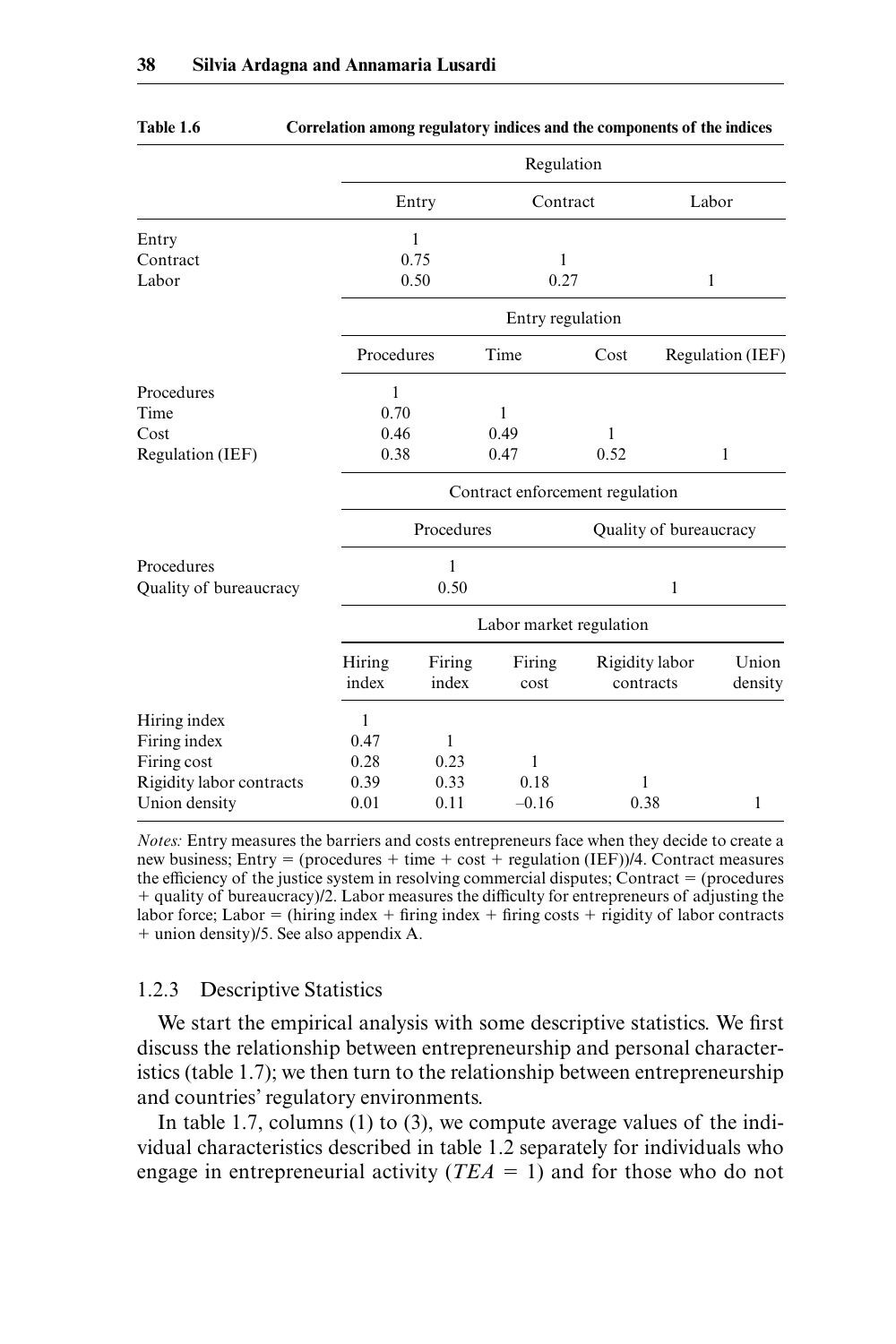|                      | $TEA = 1$<br>(1) | $TEA = 0$<br>(2) | Standard<br>error of<br>difference<br>(3) | $TEAOPP = 1$<br>(4) | $TEANCE = 1$<br>(5) | Standard<br>error of<br>difference<br>(6) |
|----------------------|------------------|------------------|-------------------------------------------|---------------------|---------------------|-------------------------------------------|
|                      |                  |                  |                                           |                     |                     |                                           |
| Age                  | 37.50            | 39.50            | $0.12**$                                  | 37.07               | 38.24               | $0.24**$                                  |
| Percent              |                  |                  |                                           |                     |                     |                                           |
| Male                 | 64.84            | 48.08            | $0.48**$                                  | 66.37               | 60.98               | $1.04**$                                  |
| Working              | 84.75            | 64.83            | $0.49**$                                  | 86.46               | 80.24               | $0.86**$                                  |
| Students             | 2.12             | 4.99             | $0.22**$                                  | 2.23                | 1.69                | 0.34                                      |
| Retired and disabled | 2.01             | 6.96             | $0.26**$                                  | 1.92                | 2.18                | 0.32                                      |
| Not working          | 11.13            | 23.22            | $0.43**$                                  | 9.39                | 15.89               | $0.75***$                                 |
| High school          | 35.59            | 38.51            | $0.50**$                                  | 35.43               | 34.75               | 1.12                                      |
| College              | 37.39            | 29.76            | $0.48**$                                  | 42.30               | 22.79               | $1.13**$                                  |
| Low income           | 24.20            | 28.20            | $0.54**$                                  | 19.76               | 37.33               | $1.14***$                                 |
| Middle income        | 35.56            | 40.52            | $0.59**$                                  | 34.79               | 37.78               | $1.31**$                                  |
| Upper income         | 40.24            | 31.28            | $0.55**$                                  | 45.46               | 24.89               | $1.31**$                                  |
| Knows entrepreneur   | 62.67            | 32.38            | $0.45**$                                  | 66.54               | 53.13               | $1.04**$                                  |
| Has skills           | 81.52            | 37.14            | $0.46**$                                  | 84.59               | 74.22               | $0.84**$                                  |
| Fear of failure      | 21.87            | 34.74            | $0.46**$                                  | 19.12               | 29.60               | $0.90**$                                  |

#### **Table 1.7 Entrepreneurship and personal characteristics**

*Notes:* TEA  $= 1$  if individuals are starting a new business or are owners and managers of a young firm, zero otherwise; TEAOPP = 1 if individuals are starting a new business or are owners and managers of a young firm to take advantage of a business opportunity, zero otherwise;  $\text{TLANCE} = 1$  if individuals are starting a new business or are owners and managers of a young firm because they could find no better economic work, zero otherwise. See notes to table 1.2 and appendix A for the exact definition of the variables.

∗∗Signifi cant at the 5 percent level.

∗Signifi cant at the 10 percent level.

 $(TEA = 0)$ . We also test for the equality of means between entrepreneur types. Even though we only consider individuals in pre- retirement years (ages eighteen to sixty-four), the average age of entrepreneurs is lower by approximately two years than the average age of nonentrepreneurs (i.e., individuals who are not operating a new or young firm), and the difference is statistically significant at the 5 percent level. The percentage of males among entrepreneurs is higher than among nonentrepreneurs, as is the percentage of working individuals (85 percent of nascent entrepreneurs are working at the time of the interview, while only 64.8 percent of nonentrepreneurs are working). As far as individual education is concerned, the largest difference relates to the percentage of people holding a postsecondary degree—about 8 percent greater in the sample of entrepreneurs. Similarly, the percentage of high- income people starting a new business is 9 percent greater than that of people in the same income category who are not engaging in entrepreneurial activity. Finally, the percentage of individuals who know someone who has started a business in the recent past and the percentage of individuals who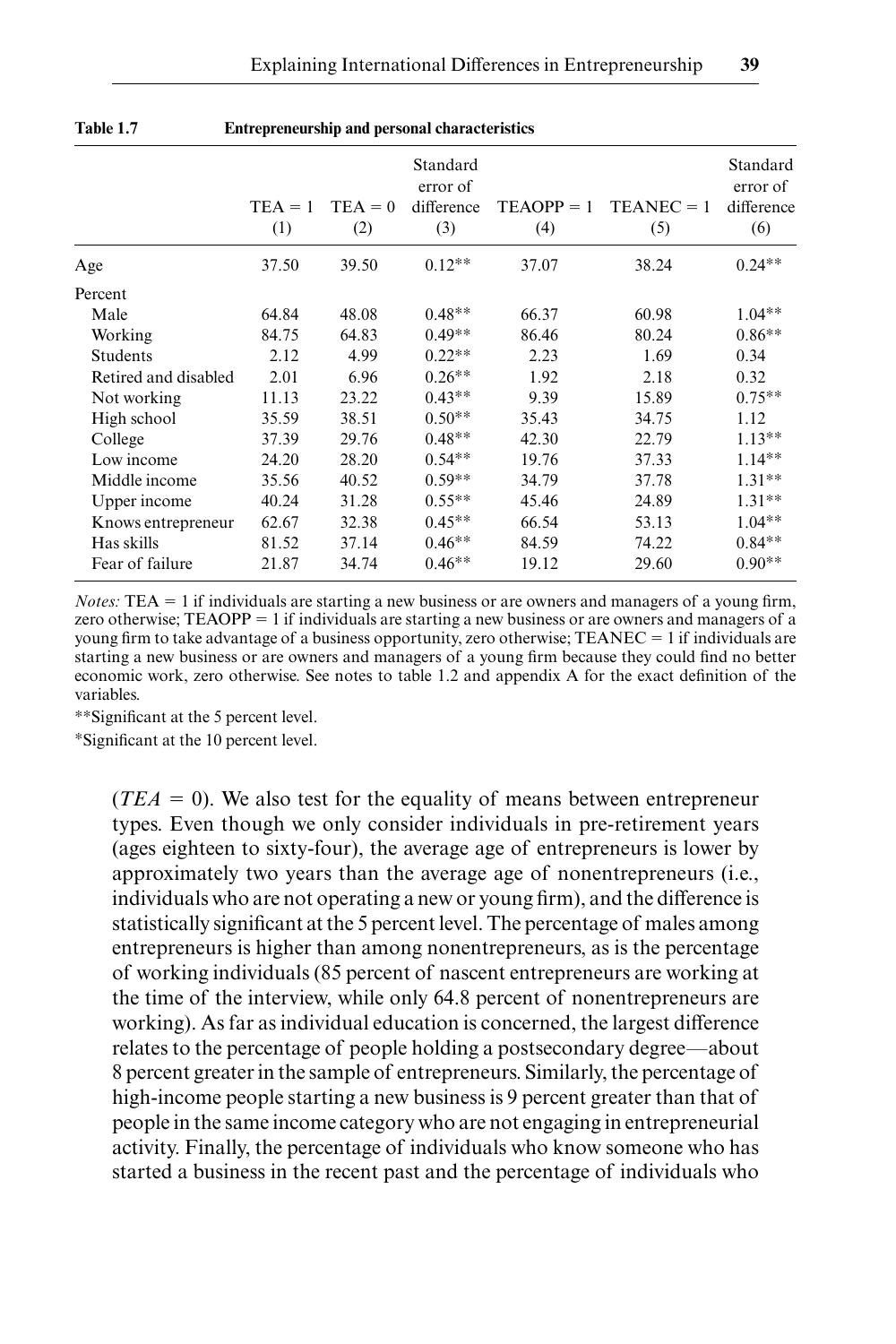think that they have the knowledge, skills, and experience to start a new business is significantly higher among entrepreneurs than among nonentrepreneurs. The opposite occurs for the percentage of individuals who think that fear of failing could prevent them from starting a new business. Note that in all cases, we can reject the null hypothesis of the test on the equality of the means of the two groups of individuals at the 5 percent level of significance.

We have conducted the same type of analysis comparing characteristics of different types of entrepreneurs. Results are reported in table 1.7, columns (4) to (6). On average, opportunity entrepreneurs are slightly younger than remedial entrepreneurs. Moreover, opportunity entrepreneurs are more likely to be male, to have a higher level of education and income, and to have more confidence in their skills and abilities and less fear of failure than remedial entrepreneurs. Consistent with the test results in table 1.7, columns (1) to (3), we can reject the null hypothesis of the equality of means in the two groups of individuals for almost all variables. For example, means are statistically different between the two groups for variables such as the percentage of people who work, the percentage of people with more than a college degree, and the percentage of those with low and high (but not middle) income.

Finally, we have repeated the analysis in table 1.7, dividing countries by income groups and geographical areas. Results, not shown but available upon request, are qualitatively identical to those just discussed.

We now turn to a cross-country analysis of entrepreneurship and regulation. We compute the proportion of opportunity entrepreneurs (*TEAOPP*) and remedial entrepreneurs (*TEANEC*) for each country in our sample and study the univariate relationship between the proportion of entrepreneurs in each country and the level of regulation, using the three indices we discussed in section 1.2.2. Figures 1.2 and 1.3 show the results for the group of high-income countries and middle- and low-income countries, respectively. We find a negative relationship between *TEAOPP* and all measures of regulation. Thus, higher levels of regulation are associated with lower rates of activity to pursue a business opportunity. This is true both in the high- income country group and in the low- and middle- income group, even though the magnitude of the effects differs in the two groups of countries. Findings are different for the other measure of entrepreneurial activity, *TEANEC*. We find a positive correlation between the indices of entry regulation and of contract enforcement regulation and *TEANEC* but a negative correlation between the level of regulation of labor markets and *TEANEC*. Thus, countries with more stringent regulation of entry, less efficient judicial systems, and less regulated labor markets exhibit higher remedial entrepreneurship rates. However, due to the small number of observations at the macrolevel (twenty-five for the high-income group and twelve for the low-, middle-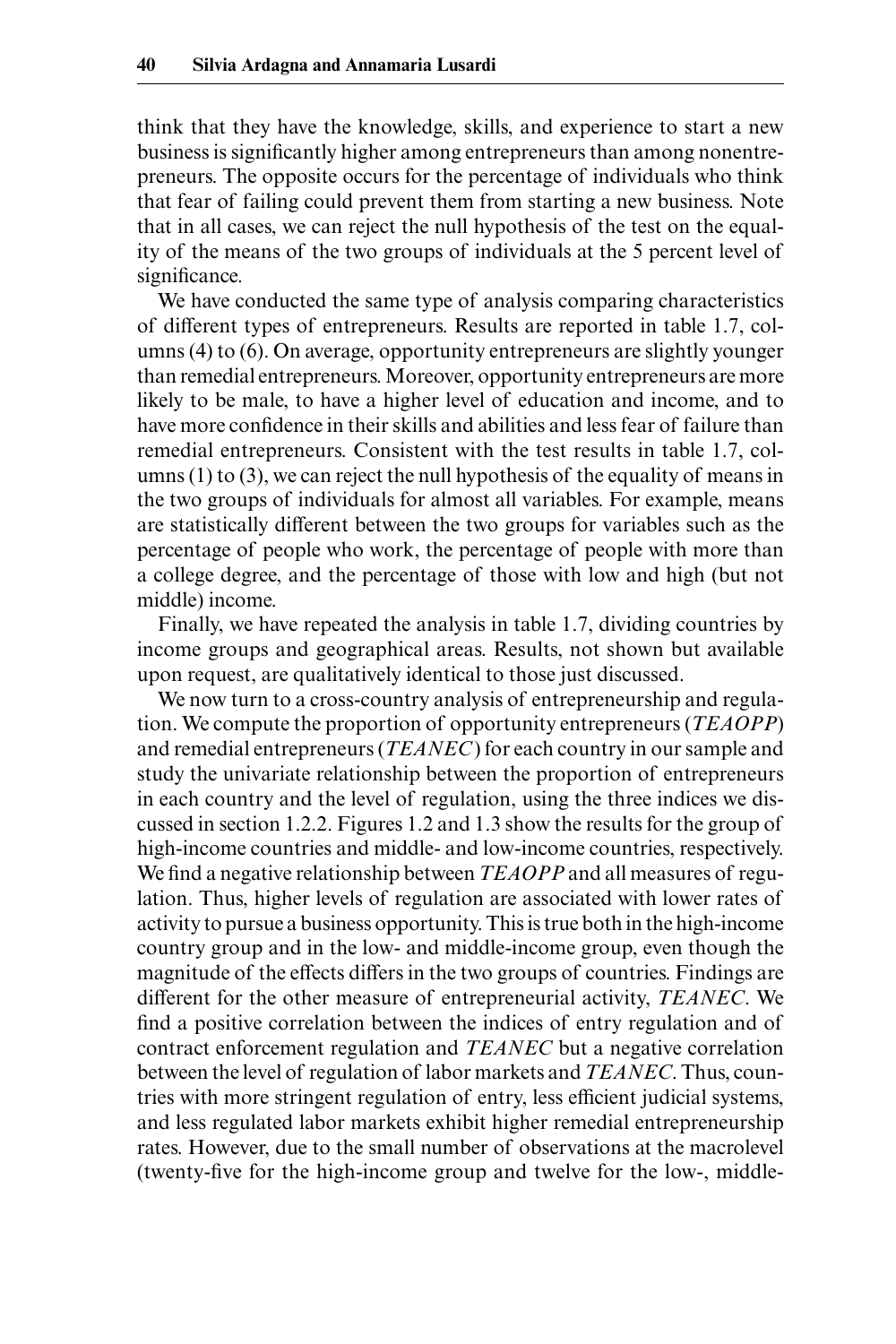

Fig. 1.2 Entrepreneurship and regulation: High-income countries

low, and upper-middle-income countries), the coefficients of the univariate regressions are often not statistically significant. This analysis shows that it is critically important to be able to differentiate between types of entrepreneurial activity. It also highlights that regulation may act as a detriment for the type of entrepreneurial activity—opportunity entrepreneurs—that is more likely to be a drive for economic activity and growth.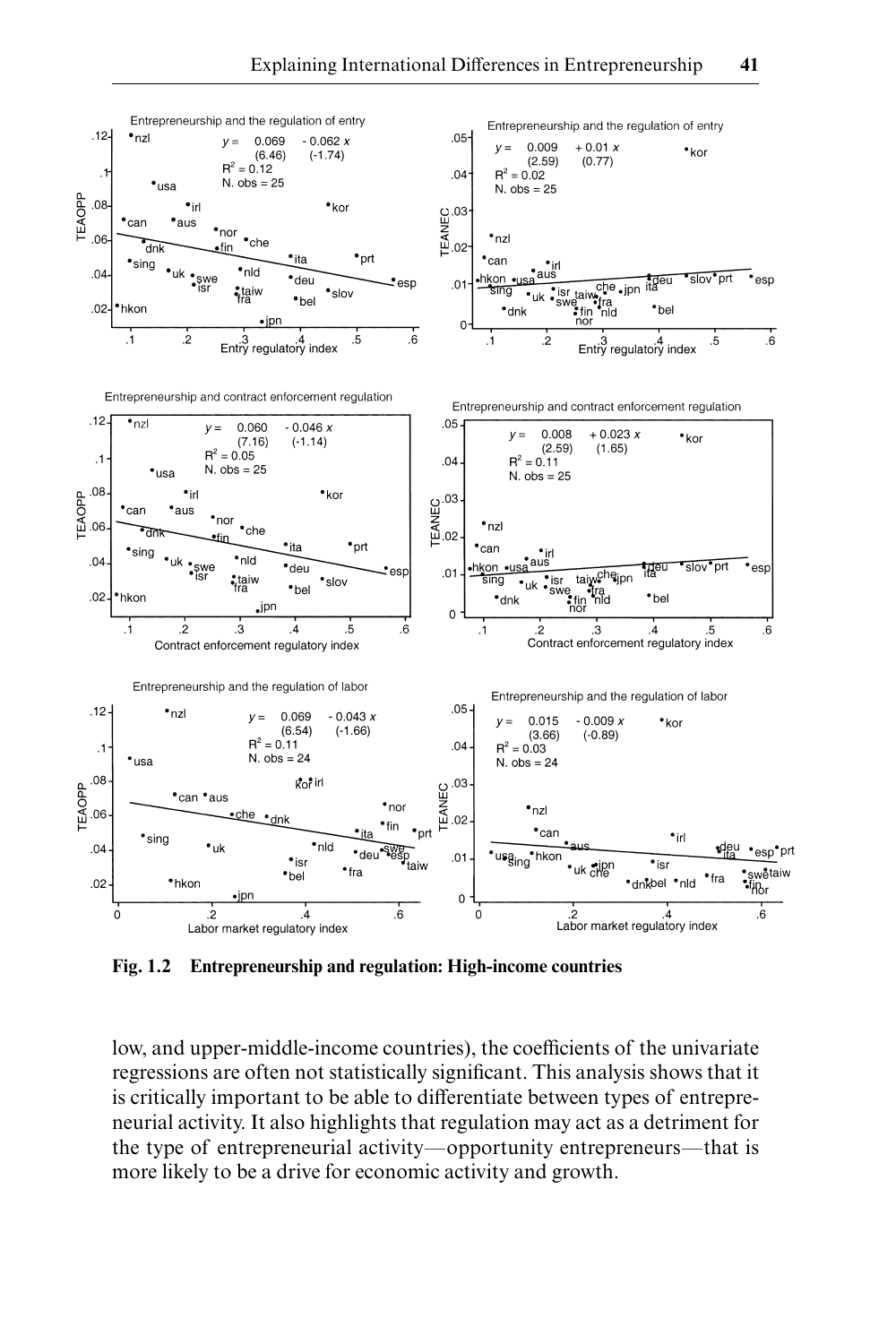

**Fig. 1.3 Entrepreneurship and regulation: Middle- and low- income countries**

#### **1.3 Econometric Analysis**

#### 1.3.1 Methodology

We now turn to a more formal analysis of the effect of individual characteristics and regulation on entrepreneurship. For individual *i* in country *j* at time *t*, let us define the outcome of interest  $y_{ijt}$ , where *y* is one of the three measures of entrepreneurial activity: *TEA*, *TEAOPP*, or *TEANEC*. We estimate the following equation for  $y_{ij}$ :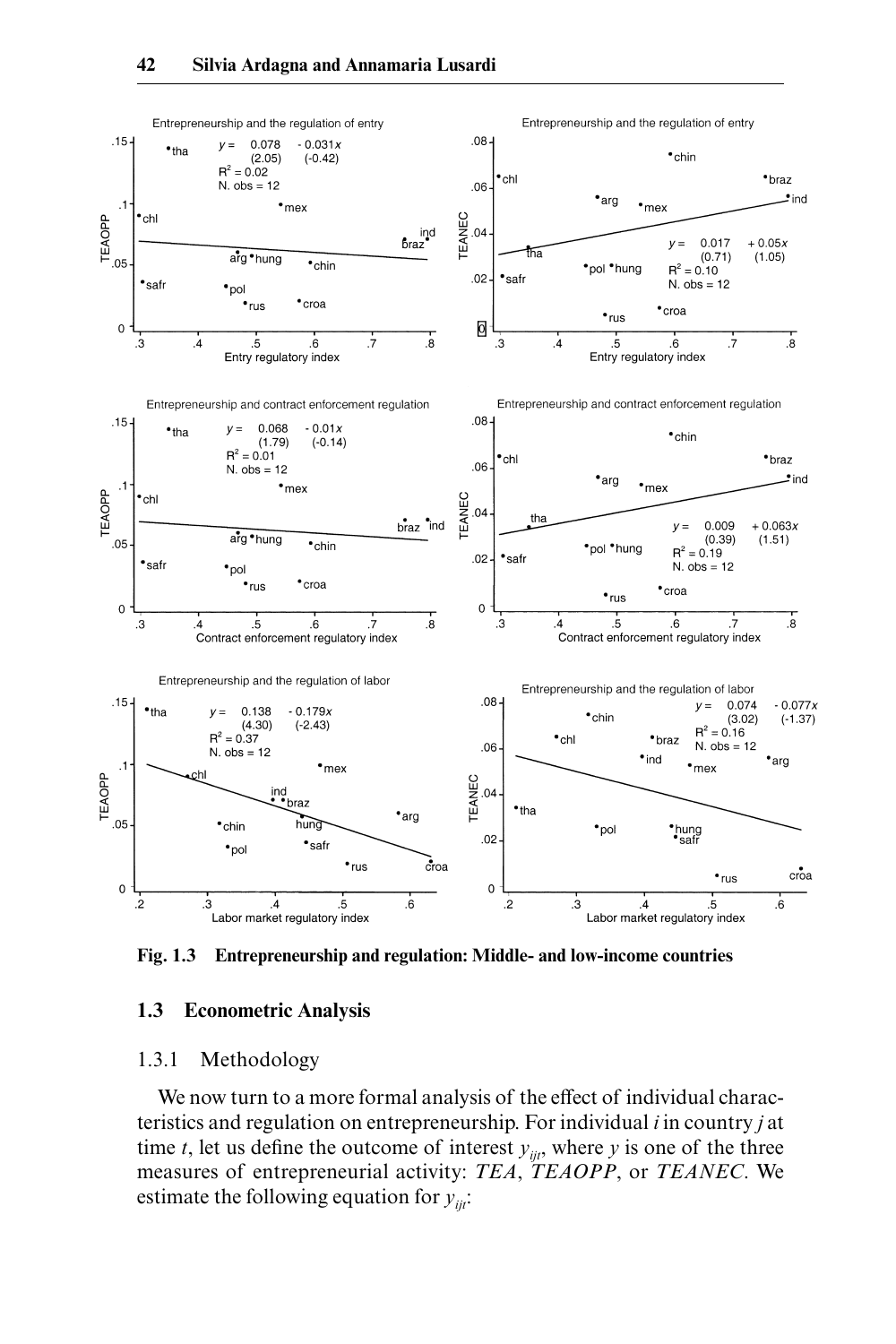(1) 
$$
y_{ijt} = \alpha_j + \beta_1 X_{ijt} + \beta_2 X_{ijt} R_j + \gamma_t + \varepsilon_{ijt},
$$

where  $\alpha_j$  is a vector of country dummies; *X* is a vector of variables measuring individual characteristics such as age, gender, employment status, education, income, the role of social networks, business skills, and fear of failure; *R* captures countries' regulatory and legal environments; and  $\gamma$ , is a time dummy variable. Since the dependent variable is binary, we use probit estimation and correct the standard errors by clustering them at the country level.

Our sample includes many different countries whose macroeconomic and institutional characteristics (level of economic development, growth rates, level of taxation, and degree of openness, just to mention a few) can be correlated both with the entrepreneurship indices and with the regulatory variables. While we cannot separately account for each country's macroeconomic and institutional variables, we can control for countries' specific characteristics, including the level of the regulatory environment, by adding country fixed effects to our regressions. Because regulatory variables are country and time invariant, once we include  $\alpha_j$  among our regressors, we can only measure the differential effect that personal characteristics have on the decision to engage in entrepreneurial activity because of cross- country differences in the regulatory and legal environment. In other words, we can only measure the effect of regulation via the interaction between countries' regulation and individual characteristics.

#### 1.3.2 Entrepreneurship and Personal Characteristics

In table 1.8, we estimate the effect of individual characteristics on the in dices of entrepreneurial activity—*TEA*, *TEAOPP*, and *TEANEC*. In columns (1) to (3), we exclude the variables measuring the income group to which the individual belongs. We include income dummies in columns (4) to (6). When we do so, the sample shrinks significantly, because the income data is not available for many countries.

The variable that has the largest effect on the likelihood of an individual becoming an entrepreneur is *skills,* a proxy for individual degree of self confidence (or self-assessed skills and abilities). Ceteris paribus, when *skills* - 1, the probability of engaging in entrepreneurship increases by more than 8.5 percent in column (1) when considering *TEA*. The effects of *skills* are large both for opportunity and remedial entrepreneurs: estimates are 5.9 percent in column (2) and 1.5 percent in column (3), respectively.

Fear of failure, a proxy for individual attitudes toward risk, is another important variable and negatively affects entrepreneurship. Note that fear of failure affects opportunity entrepreneurs and our total index of entrepreneurship, but it is significant only at the 10 percent level for individuals for whom entrepreneurship is a remedial activity. Similarly, the effect of education on entrepreneurship depends on entrepreneurial type. The coefficients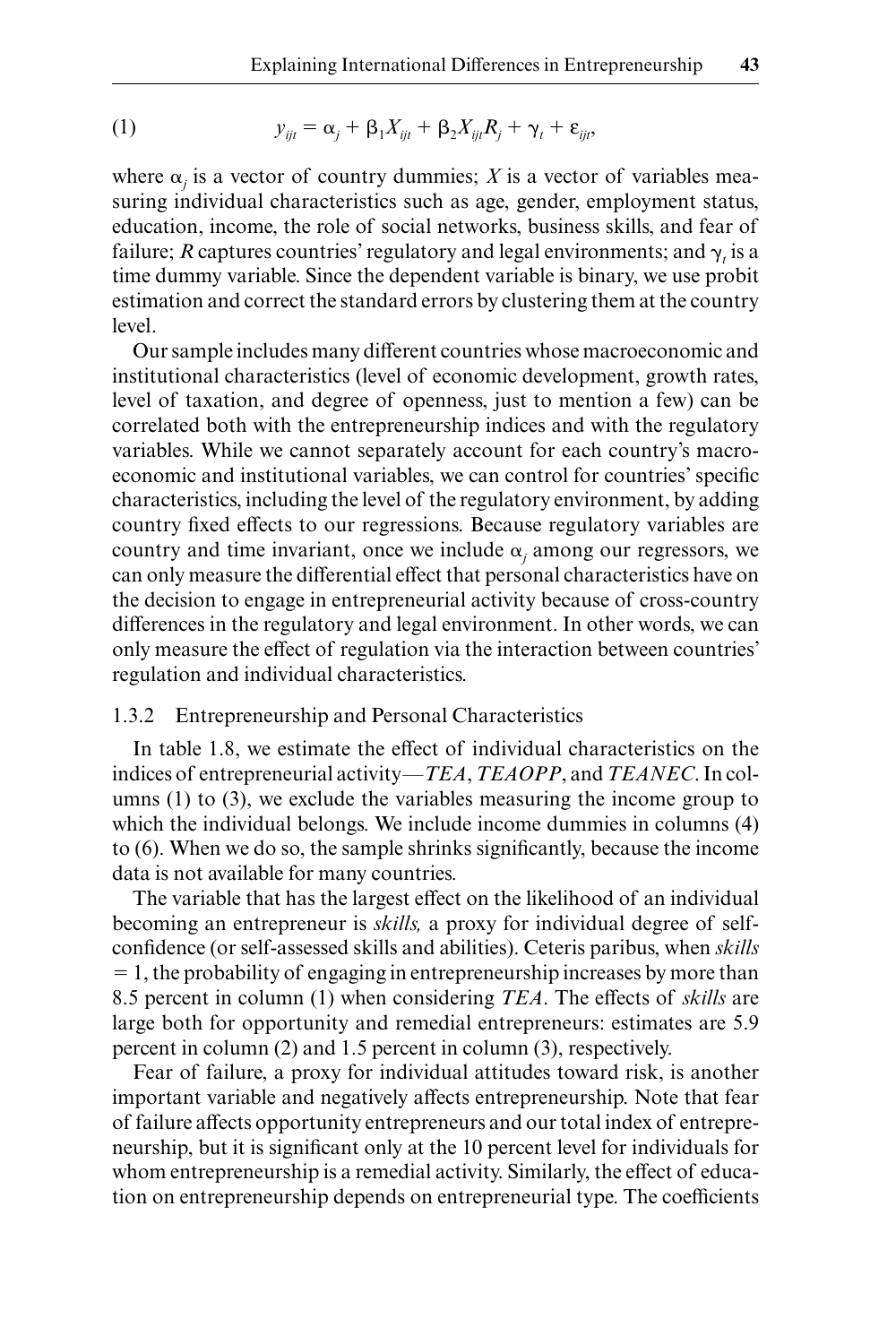|                  | <b>TEA</b>                 | <b>TEAOPP</b>              | <b>TEANEC</b>              | <b>TEA</b>                 | <b>TEAOPP</b>              | <b>TEANEC</b>              |
|------------------|----------------------------|----------------------------|----------------------------|----------------------------|----------------------------|----------------------------|
|                  | (1)                        | (2)                        | (3)                        | (4)                        | (5)                        | (6)                        |
| Age              | 0.0020                     | 0.0012                     | 0.0006                     | 0.0019                     | 0.0012                     | 0.0005                     |
|                  | $(3.20)$ ***               | $(3.03)$ ***               | $(2.32)$ **                | $(2.38)$ **                | $(2.42)$ **                | (1.39)                     |
| Age squared      | $-0.00003$                 | $-0.00002$                 | $-0.000008$                | $-0.00003$                 | $-0.00002$                 | $-0.000006$                |
|                  | $(-4.10)$ ***              | $(-3.91)$ ***              | $(-2.66)$ ***              | $(-3.19)$ ***              | $(-3.26)$ ***              | $(-1.65)^*$                |
| Male             | 0.0112                     | 0.0082                     | 0.0017                     | 0.0116                     | 0.0082                     | 0.0017                     |
|                  | $(5.67)$ ***               | $(6.28)$ ***               | $(1.97)$ **                | $(5.36)$ ***               | $(5.51)$ ***               | (1.50)                     |
| Not working      | $-0.0235$                  | $-0.0150$                  | $-0.0045$<br>$(-2.96)$ *** | $-0.0231$                  | $-0.0134$                  | $-0.0055$                  |
| Students         | $(-6.20)$ ***<br>$-0.0295$ | $(-7.22)$ ***<br>$-0.0169$ | $-0.0071$                  | $(-5.00)$ ***<br>$-0.0280$ | $(-5.49)$ ***<br>$-0.0146$ | $(-3.00)$ ***<br>$-0.0080$ |
| Retired disabled | $(-7.68)$ ***              | $(-7.63)$ ***              | $(-3.88)$ ***              | $(-5.08)$ ***              | $(-4.21)$ ***              | $(-3.86)$ ***              |
|                  | $-0.0287$                  | $-0.0167$                  | $-0.0067$                  | $-0.0270$                  | $-0.0147$                  | $-0.0070$                  |
| High school      | $(-5.70)$ ***              | $(-4.08)$ ***              | $(-4.44)$ ***              | $(-3.91)$ ***              | $(-2.86)$ ***              | $(-2.86)$ ***              |
|                  | 0.0029                     | 0.0062                     | $-0.0020$                  | 0.0034                     | 0.0058                     | $-0.0013$                  |
| College          | (1.13)                     | $(3.42)$ ***               | $(-1.69)^*$                | (1.05)                     | $(2.70)$ ***               | $(-0.83)$                  |
|                  | 0.0028                     | 0.0102                     | $-0.0058$                  | 0.0010                     | 0.0071                     | $-0.0051$                  |
| Knowent          | (0.88)                     | $(5.83)$ ***               | $(-4.34)$ ***              | (0.27)                     | $(3.38)$ ***               | $(-2.62)$ ***              |
|                  | 0.0429                     | 0.0304                     | 0.0056                     | 0.0435                     | 0.0293                     | 0.0068                     |
| <b>Skills</b>    | $(14.63)$ ***              | $(15.95)$ ***              | $(5.43)$ ***               | $(14.33)$ ***              | $(15.70)$ ***              | $(5.03)$ ***               |
|                  | 0.0848                     | 0.0591                     | 0.0148                     | 0.0867                     | 0.0604                     | 0.0160                     |
| Fearfail         | $(29.02)$ ***              | $(25.58)$ ***              | $(16.14)$ ***              | $(25.54)$ ***              | $(24.09)$ ***              | $(15.54)$ ***              |
|                  | $-0.0200$                  | $-0.0152$                  | $-0.0012$                  | $-0.0201$                  | $-0.0147$                  | $-0.0016$                  |
| Lowestinc        | $(-9.19)$ ***              | $(-9.07)$ ***              | $(-1.64)^*$                | $(-7.30)$ ***<br>0.0066    | $(-7.32)$ ***<br>0.0004    | $(-2.14)$ **<br>0.0038     |
| Upperinc         |                            |                            |                            | $(1.71)^*$<br>0.0069       | (0.16)<br>0.0065           | $(2.12)$ **<br>$-0.0022$   |
| Observations     | 118,525                    | 118,525                    | 118,525                    | $(2.01)$ **<br>83,397      | $(2.38)$ **<br>83,397      | $(-1.62)$<br>83,397        |
|                  |                            |                            |                            |                            |                            |                            |

**Table 1.8 Entrepreneurship and individual characteristics**

*Notes:* Probit regressions including country fixed effects and a time dummy for 2001. Standard errors are clustered at the country level. Marginal effects (not coefficients) and *t*- statistics are shown in the tables.  $TEA = 1$  if individuals are starting a new business or are owners and managers of a young firm, zero otherwise; TEAOPP - 1 if individuals are starting a new business or are owners and managers of a young firm to take advantage of a business opportunity, zero otherwise;  $\text{TLANCE} = 1$  if individuals are starting a new business or are owners and managers of a young firm because they could find no better economic work, zero otherwise. See notes to table 1.2 and appendix A for the exact definition of the variables.

∗∗∗Signifi cant at the 1 percent level.

∗∗Signifi cant at the 5 percent level.

∗Signifi cant at the 10 percent level.

of the dummy variables *high school* and *college*18 are both positive and statistically significant when we estimate equation (1) for *TEAOPP*, while both are negative and statistically significant for *TEANEC*. This may explain why evidence of the effect of education on entrepreneurship in the literature

18. The dummy variable *high school* is equal to 1 if the individual has a high school degree and to zero otherwise. The dummy variable *college* is equal to 1 if the individual has at least a college degree and to zero otherwise.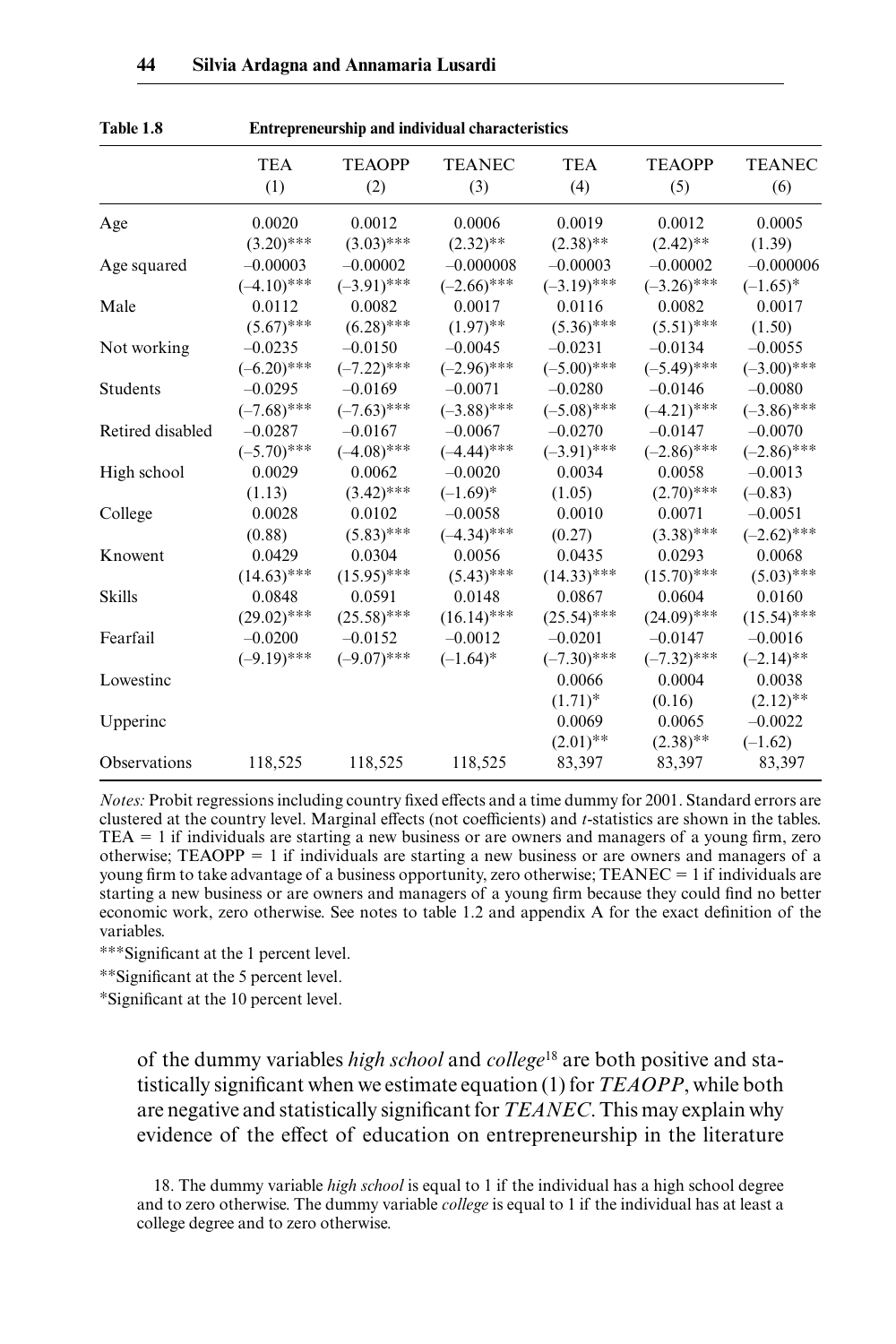is rather mixed when using a measure of entrepreneurship that does not account for individual motivation to become an entrepreneur (see, for example, Blanchflower [2004]). These findings again highlight the importance of distinguishing between types of entrepreneurial activity.19

Entrepreneurship is also affected by social networks. In all specifications, the coefficient of this variable is positive and statistically significant at the 1 percent level. The probability of becoming involved in an entrepreneurial activity when knowing someone who has started a business increases by 3 percent for opportunity entrepreneurs and by 0.5 percent for remedial entrepreneurs. Other authors have found evidence of the importance of social networks and social capital on entrepreneurship (see, for example, Djankov et al. [2005, 2006a, 2006b], Guiso, Sapienza, and Zingales [2004], and Nanda and Sorensen [2008]). Our work adds to this literature by highlighting that networks are an important factor, particularly for specific entrepreneurial types.<sup>20</sup>

Turning to the effect of variables measuring individual status in the workforce, people who do not work, students, and retired and disabled individuals are less likely to become entrepreneurs than individuals who work. This is true both for remedial entrepreneurs and opportunity entrepreneurs. We also find evidence of a nonlinear effect for age: while the coefficient of the linear term is positive and statistically significant, the coefficient of the square term is negative and statistically significant. The magnitude of the coefficients implies that the probability of starting a new entrepreneurial activity increases with age for individuals younger than thirty-two in  $\text{column } (1), \text{ younger than twenty-nine in column } (2), \text{ and younger than forty}$ in column (3), and decreases with age afterward. Finally, men are more likely than women to pursue entrepreneurial activity; this is true both for necessity and opportunity entrepreneurs.

In columns (4) to (6), we control for the dummy variables *lowestinc, middleinc,* and *upperinc.* These indicators are equal to 1 if an individual's income is in the lowest, middle-, or upper-third income percentile of their country's income distribution, respectively, and equal to zero otherwise. We find a nonlinear relationship between the composite index *TEA* and individual income. The probability of starting a new business is higher for individuals in both the lowest and the upper- income groups. This nonlinearity captures the different effect income has on entrepreneurial type. For *TEAOPP*, the coefficient of the variable *lowestinc* is not statistically significant, while that of *upperinc* is positive and statistically significant. For

19. As highlighted by Mondragón- Vélez and Peña in chapter 3 of this volume, some forms of entrepreneurship are simply a subsistence activity. Since there is little transition out of this type of business activity into business ownership, policymakers should carefully consider policies that promote remedial entrepreneurship.

20. Estimating the impact of peer effect on entrepreneurship is complex, and other studies were able to take account of the endogeneity of peers (see Nanda and Sorensen [2008] and their discussion on the difficulty of estimating peer effects). Since we only have a cross- section of data, we cannot address this problem in our empirical analysis.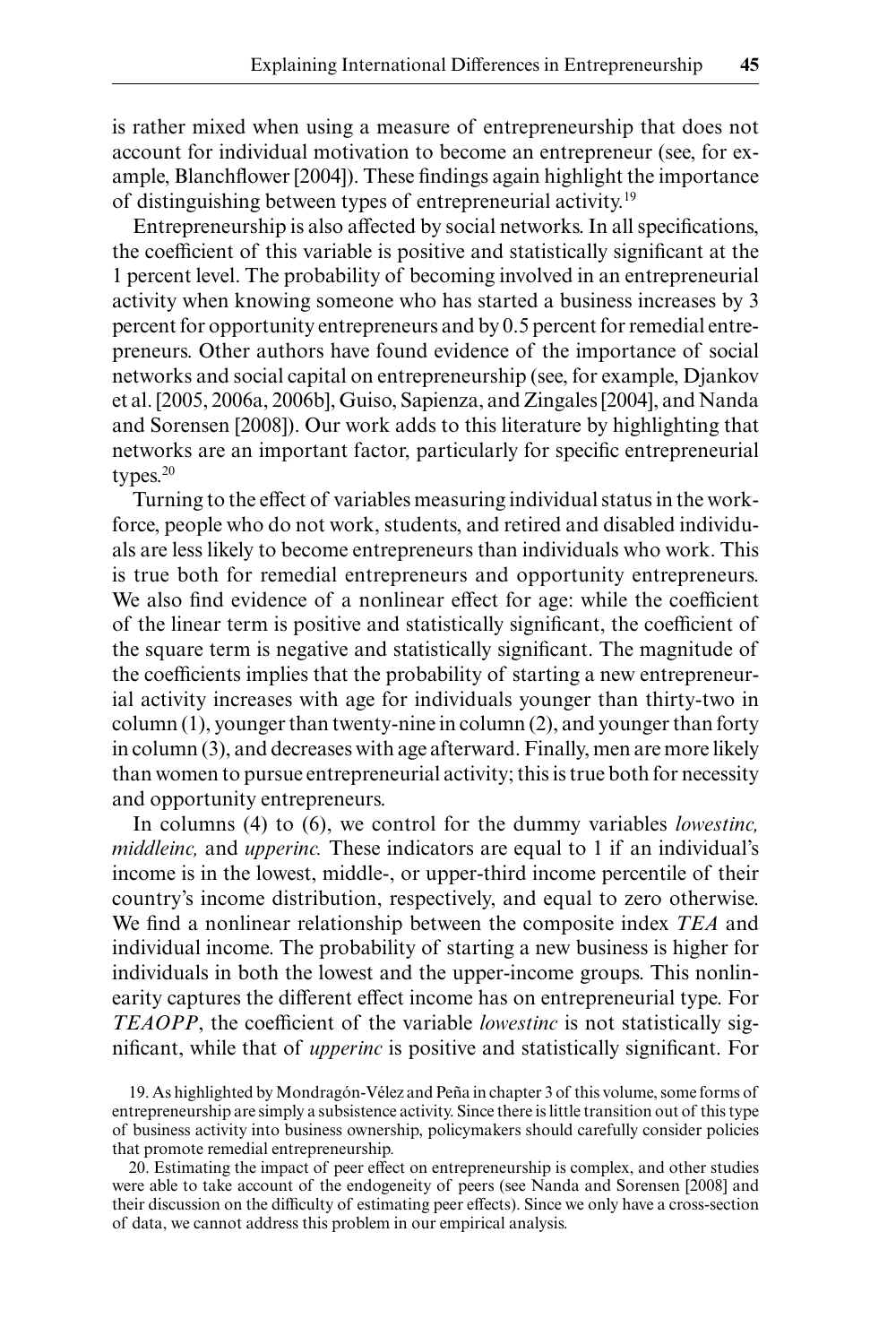*TEANEC*, the coefficient of the variable *lowestinc* is positive and statistically significant, while that of *upperinc* is negative and not statistically significant. Thus, again, it is crucial to be able to distinguish between individual motivations to become entrepreneurs. Also, while income is an important control, the estimates of the other variables do not change significantly when adding income dummies to the regression.<sup>21</sup> This provides further evidence of the robustness of our estimates, since the sample reduces considerably when adding income dummies.

There are other potential determinants of entrepreneurship that previous studies have considered such as wealth, family background, optimism, and other sociological and psychological characteristics (see, for example, Blanchflower [2004], De Mel, McKenzie, and Woodruff [chapter 2 in this volume], Djankov et al. [2008], Fairlie and Robb [2007], and Puri and Robinson [2006]). Unfortunately, we do not have information about these variables in this survey and cannot account for them in our empirical work.

#### 1.3.3 Entrepreneurship and Regulation

We now consider the effects of regulation by interacting the synthetic indices—*entry, contract,* and *labor*—with the vector of individual characteristics. Because the indices are highly correlated, we consider each regulatory index separately. Results are reported in table 1.9; they refer to the specifications in which we exclude income dummies. We discuss specifications that include income dummies in section 1.3.7.

Columns (1) to (3) report the results for the regulation of entry. The parameter of interest is  $\beta_2$ . Negative values of  $\beta_2$  in equation (1) indicate that heavier regulation of entry reduces the effect of personal characteristics on the likelihood to engage in entrepreneurship when  $\beta_1$  in equation (1) is positive and reinforces the effect of personal characteristics when  $\beta_1$  is negative. For example, while the probability of engaging in entrepreneurship is higher for individuals who know someone who has started a business recently (i.e., those for whom  $known = 1$ ), in countries where entry is more heavily regulated, the effect of social networks is much reduced. To evaluate its magnitude, we calculate the marginal effect due to a change in the variable *knowent* from zero to 1 in two hypothetical countries: one in which the entry regulatory index is equal to zero (the index minimum value) and one in which the index is equal to 1 (the index maximum value). Using the estimates reported in column  $(1)$ , we find that the probability of becoming an entrepreneur in these two different countries changes from 6 percent to 1.8 percent. Thus, regulation substantially curbs the positive effect of social networks on entrepreneurship. A similar effect also occurs when we distinguish opportunity entrepreneurs from necessity entrepreneurs. Consider first the

<sup>21.</sup> The coefficients of the variables *age, male,* and *high school* in column (6) become insignificant. The coefficient of the variable *fear fail* becomes significant at the 5 percent level in column (6).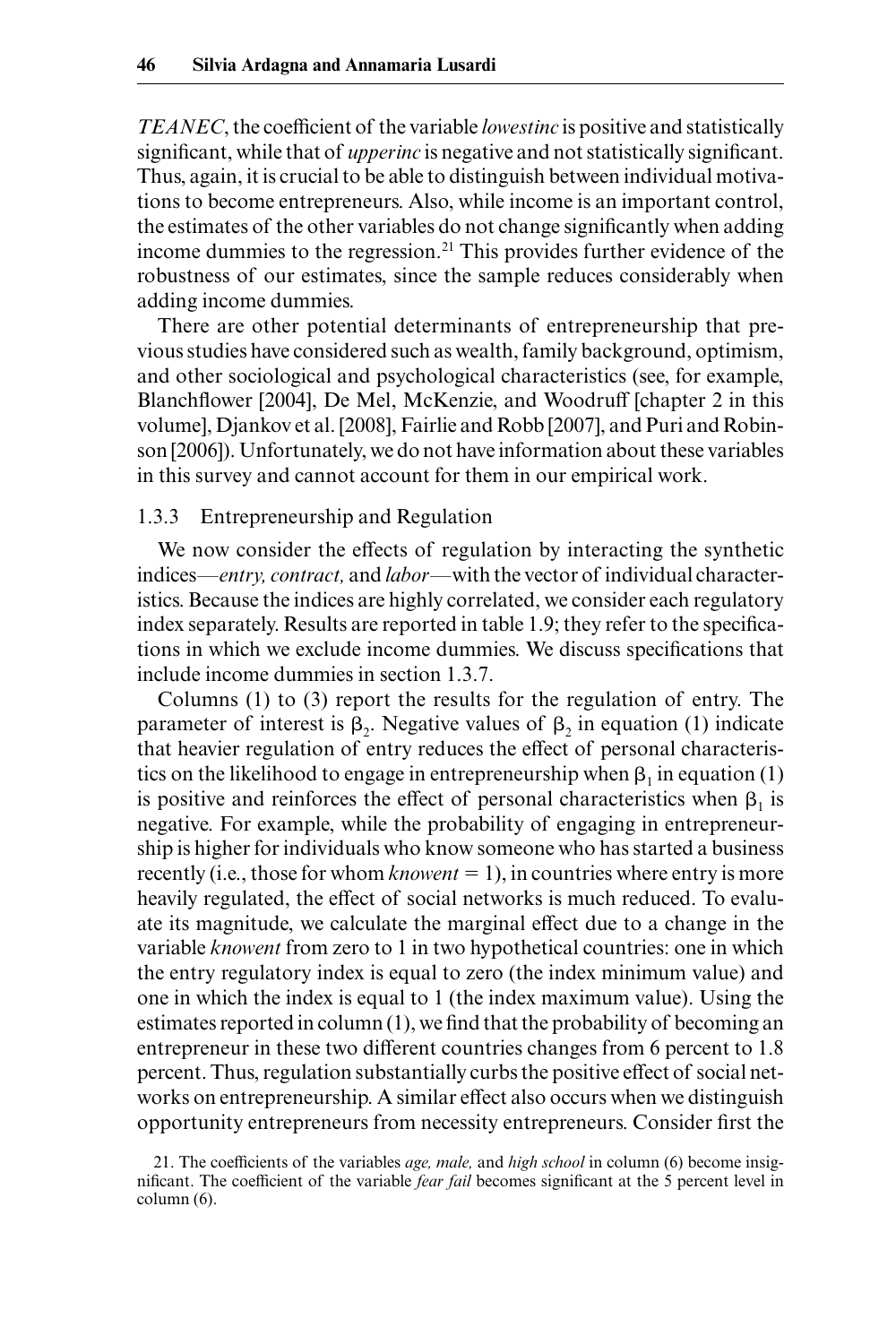| Table 1.9            |                                                                                                                                                                                                                                                                                              | Entrepreneurship and regulation                                                                                                                                                                                                                                                              |                                                                                                                                                                                                                                                                |                                                                                                                                                                                                                                                                                                                                                                                                       |                                                                                                                                                                                                                                                                                                                                                            |                                                                                                                                                                                                                                                                |                                                                                                                                                                                                                                                                                         |                                                                                                                                                                                                                                                                     |                                                                                                                                                                                                                                                                                            |
|----------------------|----------------------------------------------------------------------------------------------------------------------------------------------------------------------------------------------------------------------------------------------------------------------------------------------|----------------------------------------------------------------------------------------------------------------------------------------------------------------------------------------------------------------------------------------------------------------------------------------------|----------------------------------------------------------------------------------------------------------------------------------------------------------------------------------------------------------------------------------------------------------------|-------------------------------------------------------------------------------------------------------------------------------------------------------------------------------------------------------------------------------------------------------------------------------------------------------------------------------------------------------------------------------------------------------|------------------------------------------------------------------------------------------------------------------------------------------------------------------------------------------------------------------------------------------------------------------------------------------------------------------------------------------------------------|----------------------------------------------------------------------------------------------------------------------------------------------------------------------------------------------------------------------------------------------------------------|-----------------------------------------------------------------------------------------------------------------------------------------------------------------------------------------------------------------------------------------------------------------------------------------|---------------------------------------------------------------------------------------------------------------------------------------------------------------------------------------------------------------------------------------------------------------------|--------------------------------------------------------------------------------------------------------------------------------------------------------------------------------------------------------------------------------------------------------------------------------------------|
|                      | $\begin{aligned} &\phantom{000} \begin{array}{l} \text{Entry} \\ \text{TEA} \end{array} \\ &\phantom{0}\begin{array}{l} \text{(1)} \end{array} \end{aligned}$<br>R                                                                                                                           | $R = \text{Entry}$<br>TEAOPP                                                                                                                                                                                                                                                                 | $R = \frac{\text{Entry}}{\text{TLANCE}}$                                                                                                                                                                                                                       | $t =$ Contract<br>TEA<br>(4)                                                                                                                                                                                                                                                                                                                                                                          | $? =$ Contract<br>TEAOPP<br>(5)                                                                                                                                                                                                                                                                                                                            | $R =$ Contract<br>TEANEC<br>(6)                                                                                                                                                                                                                                | $\frac{1-\text{Labor}}{TEA}$                                                                                                                                                                                                                                                            | $R =$ Labor<br>TEAOPP<br>(8)                                                                                                                                                                                                                                        | $R =$ Labor<br>TEANEC<br>(9)                                                                                                                                                                                                                                                               |
| Age                  |                                                                                                                                                                                                                                                                                              |                                                                                                                                                                                                                                                                                              |                                                                                                                                                                                                                                                                |                                                                                                                                                                                                                                                                                                                                                                                                       |                                                                                                                                                                                                                                                                                                                                                            |                                                                                                                                                                                                                                                                |                                                                                                                                                                                                                                                                                         |                                                                                                                                                                                                                                                                     |                                                                                                                                                                                                                                                                                            |
| Age squared          |                                                                                                                                                                                                                                                                                              |                                                                                                                                                                                                                                                                                              |                                                                                                                                                                                                                                                                |                                                                                                                                                                                                                                                                                                                                                                                                       |                                                                                                                                                                                                                                                                                                                                                            |                                                                                                                                                                                                                                                                |                                                                                                                                                                                                                                                                                         |                                                                                                                                                                                                                                                                     |                                                                                                                                                                                                                                                                                            |
| Male                 |                                                                                                                                                                                                                                                                                              |                                                                                                                                                                                                                                                                                              |                                                                                                                                                                                                                                                                |                                                                                                                                                                                                                                                                                                                                                                                                       |                                                                                                                                                                                                                                                                                                                                                            |                                                                                                                                                                                                                                                                |                                                                                                                                                                                                                                                                                         |                                                                                                                                                                                                                                                                     |                                                                                                                                                                                                                                                                                            |
| Not working          |                                                                                                                                                                                                                                                                                              |                                                                                                                                                                                                                                                                                              |                                                                                                                                                                                                                                                                |                                                                                                                                                                                                                                                                                                                                                                                                       |                                                                                                                                                                                                                                                                                                                                                            |                                                                                                                                                                                                                                                                |                                                                                                                                                                                                                                                                                         |                                                                                                                                                                                                                                                                     |                                                                                                                                                                                                                                                                                            |
| Students             |                                                                                                                                                                                                                                                                                              |                                                                                                                                                                                                                                                                                              |                                                                                                                                                                                                                                                                |                                                                                                                                                                                                                                                                                                                                                                                                       |                                                                                                                                                                                                                                                                                                                                                            |                                                                                                                                                                                                                                                                |                                                                                                                                                                                                                                                                                         |                                                                                                                                                                                                                                                                     |                                                                                                                                                                                                                                                                                            |
| Retired disabled     |                                                                                                                                                                                                                                                                                              |                                                                                                                                                                                                                                                                                              |                                                                                                                                                                                                                                                                |                                                                                                                                                                                                                                                                                                                                                                                                       |                                                                                                                                                                                                                                                                                                                                                            |                                                                                                                                                                                                                                                                |                                                                                                                                                                                                                                                                                         |                                                                                                                                                                                                                                                                     |                                                                                                                                                                                                                                                                                            |
| High school          |                                                                                                                                                                                                                                                                                              |                                                                                                                                                                                                                                                                                              |                                                                                                                                                                                                                                                                |                                                                                                                                                                                                                                                                                                                                                                                                       |                                                                                                                                                                                                                                                                                                                                                            |                                                                                                                                                                                                                                                                |                                                                                                                                                                                                                                                                                         |                                                                                                                                                                                                                                                                     |                                                                                                                                                                                                                                                                                            |
| College              |                                                                                                                                                                                                                                                                                              |                                                                                                                                                                                                                                                                                              |                                                                                                                                                                                                                                                                |                                                                                                                                                                                                                                                                                                                                                                                                       |                                                                                                                                                                                                                                                                                                                                                            |                                                                                                                                                                                                                                                                |                                                                                                                                                                                                                                                                                         |                                                                                                                                                                                                                                                                     |                                                                                                                                                                                                                                                                                            |
| Knowent              |                                                                                                                                                                                                                                                                                              |                                                                                                                                                                                                                                                                                              |                                                                                                                                                                                                                                                                |                                                                                                                                                                                                                                                                                                                                                                                                       |                                                                                                                                                                                                                                                                                                                                                            |                                                                                                                                                                                                                                                                |                                                                                                                                                                                                                                                                                         |                                                                                                                                                                                                                                                                     |                                                                                                                                                                                                                                                                                            |
| <b>Skills</b>        |                                                                                                                                                                                                                                                                                              |                                                                                                                                                                                                                                                                                              |                                                                                                                                                                                                                                                                |                                                                                                                                                                                                                                                                                                                                                                                                       |                                                                                                                                                                                                                                                                                                                                                            |                                                                                                                                                                                                                                                                |                                                                                                                                                                                                                                                                                         |                                                                                                                                                                                                                                                                     |                                                                                                                                                                                                                                                                                            |
| Fearfail             |                                                                                                                                                                                                                                                                                              |                                                                                                                                                                                                                                                                                              |                                                                                                                                                                                                                                                                |                                                                                                                                                                                                                                                                                                                                                                                                       |                                                                                                                                                                                                                                                                                                                                                            |                                                                                                                                                                                                                                                                |                                                                                                                                                                                                                                                                                         |                                                                                                                                                                                                                                                                     |                                                                                                                                                                                                                                                                                            |
| $R \cdot \text{Age}$ |                                                                                                                                                                                                                                                                                              |                                                                                                                                                                                                                                                                                              |                                                                                                                                                                                                                                                                |                                                                                                                                                                                                                                                                                                                                                                                                       |                                                                                                                                                                                                                                                                                                                                                            |                                                                                                                                                                                                                                                                |                                                                                                                                                                                                                                                                                         |                                                                                                                                                                                                                                                                     |                                                                                                                                                                                                                                                                                            |
| $R \cdot$ Male       | $\begin{array}{l} 0.0022\\[-4pt] 0.0003\\[-4pt] 0.0003\\[-4pt] 0.0003\\[-4pt] 0.0003\\[-4pt] 0.0003\\[-4pt] 0.0003\\[-4pt] 0.0003\\[-4pt] 0.0003\\[-4pt] 0.0003\\[-4pt] 0.0003\\[-4pt] 0.0003\\[-4pt] 0.0003\\[-4pt] 0.0003\\[-4pt] 0.0003\\[-4pt] 0.0003\\[-4pt] 0.0003\\[-4pt] 0.0003\\[-$ | $\begin{array}{l} 0.0013\\[-4pt] 0.0000\\[-4pt] 0.0000\\[-4pt] 0.0000\\[-4pt] 0.0000\\[-4pt] 0.0000\\[-4pt] 0.0000\\[-4pt] 0.0000\\[-4pt] 0.0000\\[-4pt] 0.0000\\[-4pt] 0.0000\\[-4pt] 0.0000\\[-4pt] 0.0000\\[-4pt] 0.0000\\[-4pt] 0.0000\\[-4pt] 0.0000\\[-4pt] 0.0000\\[-4pt] 0.0000\\[-$ | $\begin{array}{l} 0.0007\\ 0.00008\\ 0.00008\\ 0.00008\\ 0.00008\\ 0.00008\\ 0.00008\\ 0.00008\\ 0.00008\\ 0.00008\\ 0.00008\\ 0.00008\\ 0.00008\\ 0.00008\\ 0.00008\\ 0.00008\\ 0.00008\\ 0.00008\\ 0.00008\\ 0.00008\\ 0.00008\\ 0.00008\\ 0.00008\\ 0.0000$ | $\begin{array}{l} 0.0021\\ (3.39)_{\overset{***}{7}}\\ (3.39)_{\overset{***}{7}}\\ (4.11)_{\overset{***}{7}}\\ (7.39)_{\overset{***}{7}}\\ (9.39)_{\overset{***}{7}}\\ (111)_{\overset{***}{7}}\\ (111)_{\overset{***}{7}}\\ (111)_{\overset{***}{7}}\\ (111)_{\overset{***}{7}}\\ (111)_{\overset{***}{7}}\\ (111)_{\overset{***}{7}}\\ (111)_{\overset{***}{7}}\\ (111)_{\overset{***}{7}}\\ (111)$ | $\begin{array}{l} 0.0012 \\ 0.96^{***} \\ (-3.82)^{***} \\ (-3.82)^{***} \\ (0.0000 \\ (-3.62)^{***} \\ (1.41)^{***} \\ (-3.41)^{***} \\ (-3.41)^{***} \\ (-3.614) \\ (-3.614) \\ (-3.614) \\ (-3.614) \\ (-3.614) \\ (-3.614) \\ (-3.614) \\ (-3.614) \\ (-3.614) \\ (-3.614) \\ (-3.614) \\ (-3.614) \\ (-3.614) \\ (-3.614) \\ (-3.614) \\ (-3.614) \\$ | $\begin{array}{l} 0.0007\\ 0.00008\\ 0.00008\\ 0.00008\\ 0.00008\\ 0.00008\\ 0.00008\\ 0.00008\\ 0.00008\\ 0.00008\\ 0.00008\\ 0.00008\\ 0.00008\\ 0.00008\\ 0.00008\\ 0.00008\\ 0.00008\\ 0.00008\\ 0.00008\\ 0.00008\\ 0.00008\\ 0.00008\\ 0.00008\\ 0.0000$ | $\begin{array}{l} 0.025\\[-4.2mm] 0.0003\\[-4.2mm] 0.0003\\[-4.2mm] 0.0003\\[-4.2mm] 0.012\\[-4.2mm] 0.012\\[-4.2mm] 0.012\\[-4.2mm] 0.012\\[-4.2mm] 0.012\\[-4.2mm] 0.012\\[-4.2mm] 0.012\\[-4.2mm] 0.012\\[-4.2mm] 0.012\\[-4.2mm] 0.012\\[-4.2mm] 0.012\\[-4.2mm] 0.012\\[-4.2mm] 0$ | $\begin{array}{l} 0.015, \\ 0.00002, \\ 0.00000\\ 0.0000\\ 0.0000\\ 0.0000\\ 0.0000\\ 0.0000\\ 0.0000\\ 0.0000\\ 0.0000\\ 0.0000\\ 0.0000\\ 0.0000\\ 0.0000\\ 0.0000\\ 0.0000\\ 0.0000\\ 0.0000\\ 0.0000\\ 0.0000\\ 0.0000\\ 0.0000\\ 0.0000\\ 0.0000\\ 0.0000\\ 0$ | $\begin{array}{l} 0.0007\\[-4pt] 0.000008\\[-4pt] 0.000008\\[-4pt] 0.0038\\[-4pt] 0.0038\\[-4pt] 0.0038\\[-4pt] 0.0015\\[-4pt] 0.0055\\[-4pt] 0.0055\\[-4pt] 0.0057\\[-4pt] 0.0057\\[-4pt] 0.0057\\[-4pt] 0.007\\[-4pt] 0.0038\\[-4pt] 0.0038\\[-4pt] 0.0038\\[-4pt] 0.0030\\[-4pt] 0.003$ |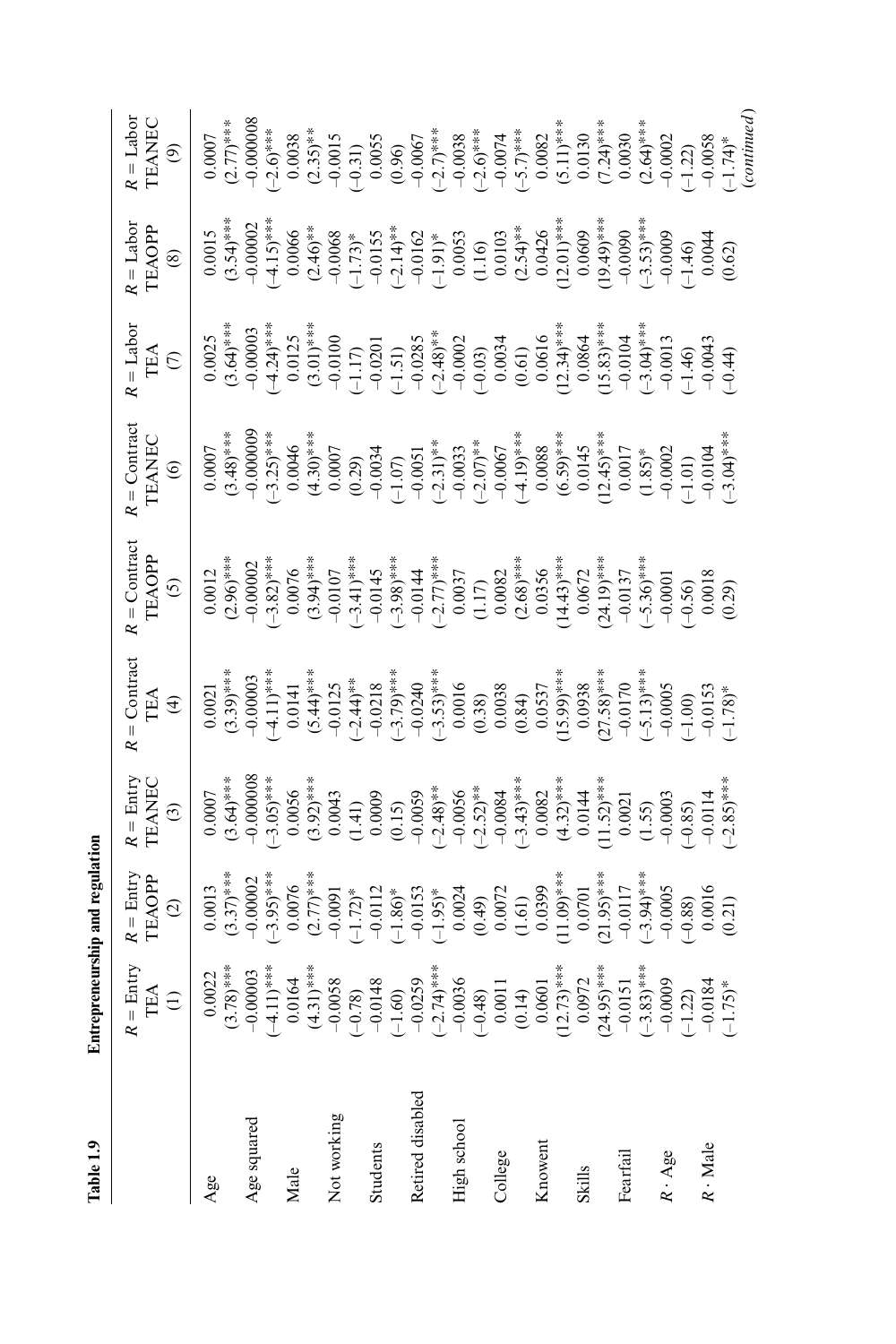|                      | $\begin{array}{c} \mathsf{=}\ \mathsf{Entry} \\ \mathsf{TEA} \\ \mathrm{(1)} \end{array}$                                                                                                                                                                                                                                                                       | $R =$ Entry<br>TEAOPP<br>(2)                                                                                                                                                                                                                                                                          | $R =$ Entry<br>TEANEC<br>(3)                                                                                                                                                                                                                                                                                                               | $\frac{1}{\text{TEA}}$<br>$\frac{1}{\text{TEA}}$                                                                                                                                         | $=$ Contract<br>$\begin{array}{c}\n\stackrel{\circ}{\text{TEADPP}}\n\\ \n(5)\n\end{array}$                                                                                                                                                                                                                                       | $R =$ Contract<br>TEANEC<br>(6)                                                                                                                                                                                                                                                                     | $R =$ Labor<br>TEA<br>(7)                                                                                                                                                                                                                                                       | $R =$ Labor<br>TEAOPP<br>(8)                                                                                                                                                                                                                                                                                       | $R = Lab$ o:<br>$\begin{tabular}{c} \bf{TRAMEC} \\ (9) \\ \end{tabular}$                                                                                                                                                                                                                                                                                                                                                                                                  |
|----------------------|-----------------------------------------------------------------------------------------------------------------------------------------------------------------------------------------------------------------------------------------------------------------------------------------------------------------------------------------------------------------|-------------------------------------------------------------------------------------------------------------------------------------------------------------------------------------------------------------------------------------------------------------------------------------------------------|--------------------------------------------------------------------------------------------------------------------------------------------------------------------------------------------------------------------------------------------------------------------------------------------------------------------------------------------|------------------------------------------------------------------------------------------------------------------------------------------------------------------------------------------|----------------------------------------------------------------------------------------------------------------------------------------------------------------------------------------------------------------------------------------------------------------------------------------------------------------------------------|-----------------------------------------------------------------------------------------------------------------------------------------------------------------------------------------------------------------------------------------------------------------------------------------------------|---------------------------------------------------------------------------------------------------------------------------------------------------------------------------------------------------------------------------------------------------------------------------------|--------------------------------------------------------------------------------------------------------------------------------------------------------------------------------------------------------------------------------------------------------------------------------------------------------------------|---------------------------------------------------------------------------------------------------------------------------------------------------------------------------------------------------------------------------------------------------------------------------------------------------------------------------------------------------------------------------------------------------------------------------------------------------------------------------|
| R · Not working      |                                                                                                                                                                                                                                                                                                                                                                 |                                                                                                                                                                                                                                                                                                       |                                                                                                                                                                                                                                                                                                                                            |                                                                                                                                                                                          |                                                                                                                                                                                                                                                                                                                                  |                                                                                                                                                                                                                                                                                                     |                                                                                                                                                                                                                                                                                 |                                                                                                                                                                                                                                                                                                                    |                                                                                                                                                                                                                                                                                                                                                                                                                                                                           |
| R · Students         |                                                                                                                                                                                                                                                                                                                                                                 |                                                                                                                                                                                                                                                                                                       |                                                                                                                                                                                                                                                                                                                                            |                                                                                                                                                                                          |                                                                                                                                                                                                                                                                                                                                  |                                                                                                                                                                                                                                                                                                     |                                                                                                                                                                                                                                                                                 |                                                                                                                                                                                                                                                                                                                    |                                                                                                                                                                                                                                                                                                                                                                                                                                                                           |
| R · Retired disabled |                                                                                                                                                                                                                                                                                                                                                                 |                                                                                                                                                                                                                                                                                                       |                                                                                                                                                                                                                                                                                                                                            |                                                                                                                                                                                          |                                                                                                                                                                                                                                                                                                                                  |                                                                                                                                                                                                                                                                                                     |                                                                                                                                                                                                                                                                                 |                                                                                                                                                                                                                                                                                                                    |                                                                                                                                                                                                                                                                                                                                                                                                                                                                           |
| R · High school      |                                                                                                                                                                                                                                                                                                                                                                 |                                                                                                                                                                                                                                                                                                       |                                                                                                                                                                                                                                                                                                                                            |                                                                                                                                                                                          |                                                                                                                                                                                                                                                                                                                                  |                                                                                                                                                                                                                                                                                                     |                                                                                                                                                                                                                                                                                 |                                                                                                                                                                                                                                                                                                                    |                                                                                                                                                                                                                                                                                                                                                                                                                                                                           |
| $R \cdot$ College    |                                                                                                                                                                                                                                                                                                                                                                 |                                                                                                                                                                                                                                                                                                       |                                                                                                                                                                                                                                                                                                                                            |                                                                                                                                                                                          |                                                                                                                                                                                                                                                                                                                                  |                                                                                                                                                                                                                                                                                                     |                                                                                                                                                                                                                                                                                 |                                                                                                                                                                                                                                                                                                                    |                                                                                                                                                                                                                                                                                                                                                                                                                                                                           |
| R · Knowent          |                                                                                                                                                                                                                                                                                                                                                                 |                                                                                                                                                                                                                                                                                                       |                                                                                                                                                                                                                                                                                                                                            |                                                                                                                                                                                          |                                                                                                                                                                                                                                                                                                                                  |                                                                                                                                                                                                                                                                                                     |                                                                                                                                                                                                                                                                                 |                                                                                                                                                                                                                                                                                                                    |                                                                                                                                                                                                                                                                                                                                                                                                                                                                           |
| $R \cdot$ Skills     |                                                                                                                                                                                                                                                                                                                                                                 |                                                                                                                                                                                                                                                                                                       |                                                                                                                                                                                                                                                                                                                                            |                                                                                                                                                                                          |                                                                                                                                                                                                                                                                                                                                  |                                                                                                                                                                                                                                                                                                     |                                                                                                                                                                                                                                                                                 |                                                                                                                                                                                                                                                                                                                    |                                                                                                                                                                                                                                                                                                                                                                                                                                                                           |
| R · Fearfail         | $\begin{array}{l} -0.639, \\ (-3.07)_{\text{***}} \\ (-3.0801, \\ (-3.0166) \\ (-6.01) \\ (-6.01) \\ (-6.01) \\ (-6.01) \\ (-6.01) \\ (-6.01) \\ (-6.01) \\ (-6.01) \\ (-6.01) \\ (-6.01) \\ (-6.01) \\ (-6.01) \\ (-6.01) \\ (-6.01) \\ (-6.01) \\ (-6.01) \\ (-6.01) \\ (-6.01) \\ (-6.01) \\ (-6.01) \\ (-6.01) \\ (-6.01) \\ (-6.01) \\ (-6.01) \\ (-6.01)$ | $\begin{array}{l} 0.0237\\ -1.45)\\ -1.57)\\ -1.57)\\ -1.57)\\ -1.9\\ -1.9\\ -1.9\\ -1.9\\ -1.008\\ -1.008\\ -1.008\\ -1.008\\ -1.008\\ -1.008\\ -1.008\\ -1.008\\ -1.0027\\ -1.003\\ -1.003\\ -1.003\\ -1.003\\ -1.003\\ -1.003\\ -1.003\\ -1.003\\ -1.003\\ -1.003\\ -1.003\\ -1.003\\ -1.003\\ -1$ | $\begin{array}{l} \left( \begin{matrix} 1 & 0 & 0 & 0 \\ 0 & 0 & 0 & 0 \\ 0 & 0 & 0 & 0 \\ 0 & 0 & 0 & 0 \\ 0 & 0 & 0 & 0 \\ 0 & 0 & 0 & 0 \\ 0 & 0 & 0 & 0 \\ 0 & 0 & 0 & 0 \\ 0 & 0 & 0 & 0 \\ 0 & 0 & 0 & 0 \\ 0 & 0 & 0 & 0 \\ 0 & 0 & 0 & 0 \\ 0 & 0 & 0 & 0 \\ 0 & 0 & 0 & 0 \\ 0 & 0 & 0 & 0 \\ 0 & 0 & 0 & 0 \\ 0 & 0 & 0 & 0 \\ $ | $-10.619$<br>$-10.653$<br>$-10.653$<br>$-10.638$<br>$-10.638$<br>$-10.038$<br>$-10.038$<br>$-10.034$<br>$-10.0373$<br>$-10.0373$<br>$-10.0373$<br>$-10.0373$<br>$-10.0125$<br>$-10.0125$ | $\begin{array}{l} 77.7\\[-1.34] \\[-1.34] \\[-1.34] \\[-1.34] \\[-1.34] \\[-1.34] \\[-1.34] \\[-1.34] \\[-1.34] \\[-1.34] \\[-1.34] \\[-1.34] \\[-1.34] \\[-1.34] \\[-1.34] \\[-1.34] \\[-1.34] \\[-1.34] \\[-1.34] \\[-1.34] \\[-1.34] \\[-1.34] \\[-1.34] \\[-1.34] \\[-1.34] \\[-1.34] \\[-1.34] \\[-1.34] \\[-1.34] \\[-1.3$ | $\begin{array}{l} 0.186 \\ 0.017 \\ 0.017 \\ 0.010 \\ 0.004 \\ 0.003 \\ 0.004 \\ 0.003 \\ 0.004 \\ 0.004 \\ 0.003 \\ 0.003 \\ 0.003 \\ 0.003 \\ 0.003 \\ 0.003 \\ 0.003 \\ 0.003 \\ 0.003 \\ 0.003 \\ 0.003 \\ 0.003 \\ 0.003 \\ 0.003 \\ 0.003 \\ 0.003 \\ 0.003 \\ 0.003 \\ 0.003 \\ 0.003 \\ 0.$ | $\begin{array}{l} (46.8\pm 0.0000)\\ (46.8\pm 0.0000)\\ (40.8\pm 0.0000)\\ (40.8\pm 0.0000)\\ (40.8\pm 0.0000)\\ (40.8\pm 0.0000)\\ (40.8\pm 0.0000)\\ (40.8\pm 0.0000)\\ (40.8\pm 0.0000)\\ (40.8\pm 0.0000)\\ (40.8\pm 0.0000)\\ (40.8\pm 0.0000)\\ (40.8\pm 0.0000)\\ (40.8$ | $\begin{array}{l} 0.0299\\ - (2.68) ^{**}\\ - (3.7)\\ - (3.7)\\ - (3.9)\\ - (3.9)\\ - (3.9)\\ - (3.0010\\ - (3.0010\\ - (3.0010\\ - (3.0010\\ - (3.0010\\ - (3.0010\\ - (3.0010\\ - (3.0010\\ - (3.0010\\ - (3.0010\\ - (3.0010\\ - (3.0010\\ - (3.0010\\ - (3.0010\\ - (3.0010\\ - (3.0010\\ - (3.0010\\ - (3.00$ | $\begin{array}{l} \mathcal{A}(\mathcal{X},\mathcal{Y}) = \mathcal{A}(\mathcal{X},\mathcal{Y}) = \mathcal{A}(\mathcal{X},\mathcal{Y}) = \mathcal{A}(\mathcal{X},\mathcal{Y}) = \mathcal{A}(\mathcal{X},\mathcal{Y}) = \mathcal{A}(\mathcal{X},\mathcal{Y}) = \mathcal{A}(\mathcal{X},\mathcal{Y}) = \mathcal{A}(\mathcal{X},\mathcal{Y}) = \mathcal{A}(\mathcal{X},\mathcal{Y}) = \mathcal{A}(\mathcal{X},\mathcal{Y}) = \mathcal{A}(\mathcal{X},\mathcal{Y}) = \mathcal{$ |
| Observations         | 118,525                                                                                                                                                                                                                                                                                                                                                         | 118,525                                                                                                                                                                                                                                                                                               | 118,525                                                                                                                                                                                                                                                                                                                                    | 118,525                                                                                                                                                                                  | 118,525                                                                                                                                                                                                                                                                                                                          | 118,525                                                                                                                                                                                                                                                                                             | 116,978                                                                                                                                                                                                                                                                         | 116,978                                                                                                                                                                                                                                                                                                            | 116,978                                                                                                                                                                                                                                                                                                                                                                                                                                                                   |
|                      | $\frac{1}{1}$                                                                                                                                                                                                                                                                                                                                                   |                                                                                                                                                                                                                                                                                                       |                                                                                                                                                                                                                                                                                                                                            |                                                                                                                                                                                          |                                                                                                                                                                                                                                                                                                                                  |                                                                                                                                                                                                                                                                                                     |                                                                                                                                                                                                                                                                                 | $\frac{1}{2}$                                                                                                                                                                                                                                                                                                      |                                                                                                                                                                                                                                                                                                                                                                                                                                                                           |

**Table 1.9** (continued)

Table 1.9

(continued)

*Notes:* Probit regressions including country fixed effects and a time dummy for 2001. Standard errors are clustered at the country level. Marginal effects (not 1 if individuals are starting a new business or are owners and managers of a young fi rm to take advantage of a business opportunity, zero 1 if individuals are starting a new business or are owners and managers of a young firm because they could find no better economic (procedures + time + cost (hiring index  $+$  firing index  $+$  firing costs  $+$  rigidity of labor erwise; TEAOPP = 1 if individuals are starting a new business or are owners and managers of a young firm to take advantage of a business opportunity, zero otherwise; TEANEC = 1 if individuals are starting a new business or are owners and managers of a young firm because they could find no better economic + regulation (IEF))/4. Contract measures the efficiency of the justice system in resolving commercial disputes; Contract = (procedures + quality of bureaucracy)/2. Labor measures the difficulty for entrepreneurs of adjusting the labor force; Labor = (hiring index + firing index + firing costs + rigidity of labor<br>contracts + union density)/5. See notes to table 1.2 and appen Notes: Probit regressions including country fixed effects and a time dummy for 2001. Standard errors are clustered at the country level. Marginal effects (not coefficients) and *t*-statistics are shown in the tables. TEA = 1 if individuals are starting a new business or are owners and managers of a young firm, zero oth-1 if individuals are starting a new business or are owners and managers of a young firm, zero othwork, zero otherwise. Entry measures the barriers and costs entrepreneurs face when they decide to create a new business; Entry = (procedures + time + cost (procedures quality of bureauwork, zero otherwise. Entry measures the barriers and costs entrepreneurs face when they decide to create a new business; Entry -+ regulation (IEF))/4. Contract measures the efficiency of the justice system in resolving commercial disputes; Contract = contracts  $+$  union density)/5. See notes to table 1.2 and appendix A for the exact definition of the variables. cracy)/2. Labor measures the difficulty for entrepreneurs of adjusting the labor force; Labor  $=$ coefficients) and *t*-statistics are shown in the tables. TEA  $=$ otherwise;  $TEANIEC =$ erwise;  $TEAOPP =$ 

\*\*\* Significant at the 1 percent level. ∗∗∗Signifi cant at the 1 percent level.

\*\* Significant at the 5 percent level. ∗∗Signifi cant at the 5 percent level.

'Significant at the 10 percent level. ∗Signifi cant at the 10 percent level.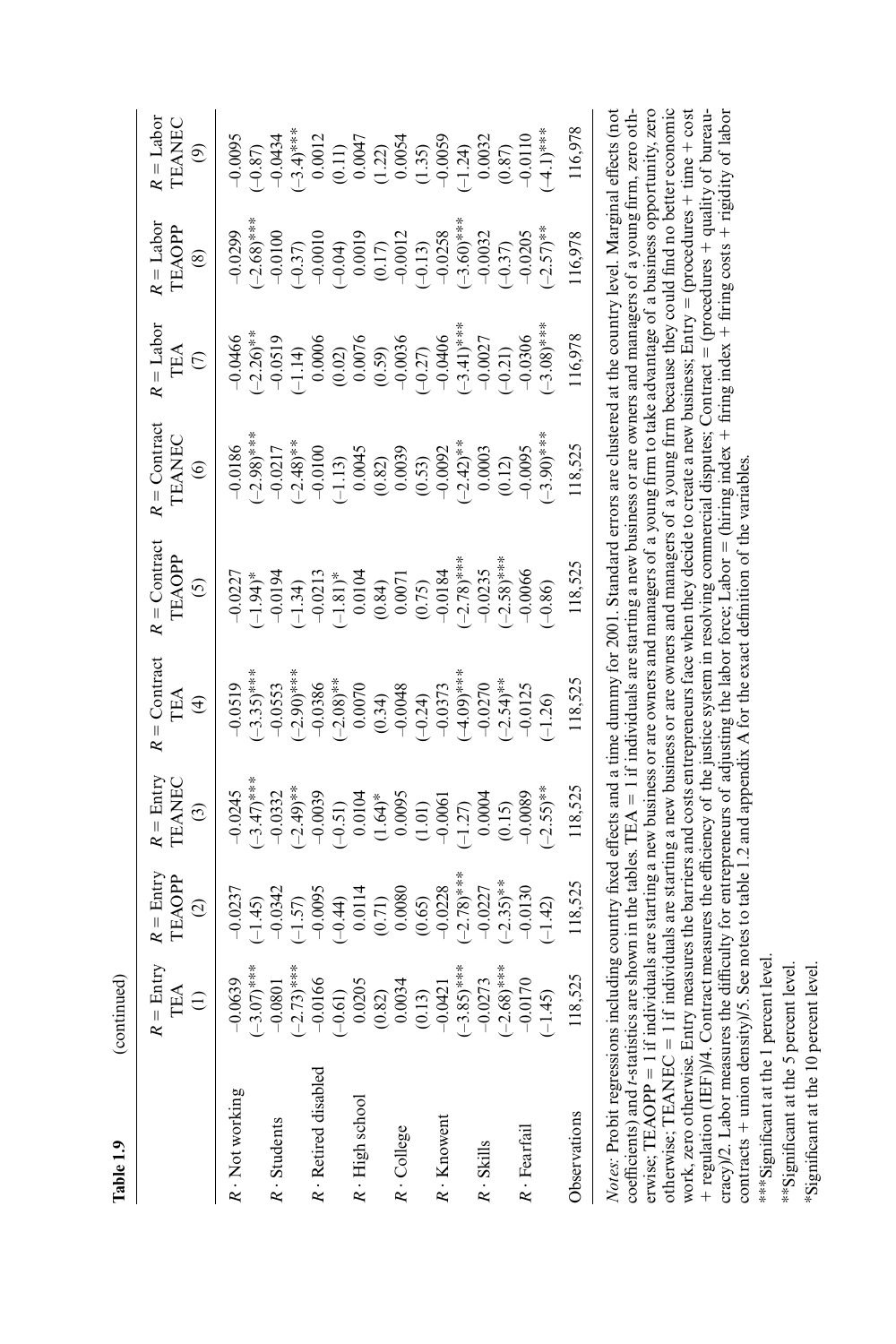former (see column [2]). The probability to engage in entrepreneurship for individuals who know someone who has recently started a new business is higher by 4 percentage points than for individuals who do not know entrepreneurs if they live in a low- regulation country (a country in which *entry* - 0). However, individuals who know people who are entrepreneurs have only a 1.7 percent higher probability to become entrepreneurs than individuals for whom  $known = 0$  if they live in a high-regulation country (a country in which  $entry = 1$ ). Hence, the positive effect of social capital on entrepreneurship is reduced by more than half if *entry* changes from zero to 1. For necessity entrepreneurs (see column [3]), the marginal effect due to a change in the variable *knowent* from zero to 1 is equal to 0.8 percent when *entry* = 0, and it is reduced to 0.2 percent when  $entry = 1$ . Hence, the positive effect of social networks on entrepreneurship is almost eliminated when going from low- to high-regulation countries *(entry* changes from zero to 1).

Regulation also diminishes the effect of *skills.* Individuals who report having business skills (i.e., those for whom *skills* = 1) are less likely to engage in new entrepreneurial activity when entry regulation is more stringent. This effect is entirely driven by individuals who engage in entrepreneurship to pursue a business opportunity. In fact, the coefficient of the interaction term  $entry · skills$  is not statistically significant in column  $(3)$ , but it is statistically significant at the 5 percent level in column (2).

Tougher entry regulation also decreases the probability of starting new entrepreneurial activity for individuals who do not work and for students, a finding that has important policy implications. Consider, for example, Italy and the United States, whose values of the entry regulation index are 0.38 and 0.14, respectively. An American who does not work faces a lower probability of engaging in entrepreneurship than an American who is employed; the estimate is  $-1.47$  percent  $[-0.0058 - (0.064 \cdot 0.14)]$ . The same figure is much higher for Italians who do not work; it is  $-3.01$  percent  $[-0.0058 (0.064 \cdot 0.38)$ ]. Thus, individuals who do not work are two times less likely to start a new business than individuals who do work if they live in Italy rather than in the United States. More generally, the average value in the sample of the index of entry regulation is equal to 0.32, and the standard deviation is equal to 0.17. Thus, individuals who do not work are 2.6 percent less likely to become entrepreneurs than individuals who work. A 1 standard deviation increase in the index reduces this number to 3.7 percent. Finally, individuals who want to pursue a business opportunity and do not have a job are less likely to engage in entrepreneurship than individuals who work by 1.7 percent in countries in which  $entry = 0.32$ . This number becomes 2 percent if *entry* increases by 1 standard deviation. For necessity entrepreneurs who do not have a job, the probability of starting a new business is not statistically different than for those who work if there are no regulatory constraints on entry. However, if entry is constrained in their country, these entrepreneurs find it more difficult to start a new business.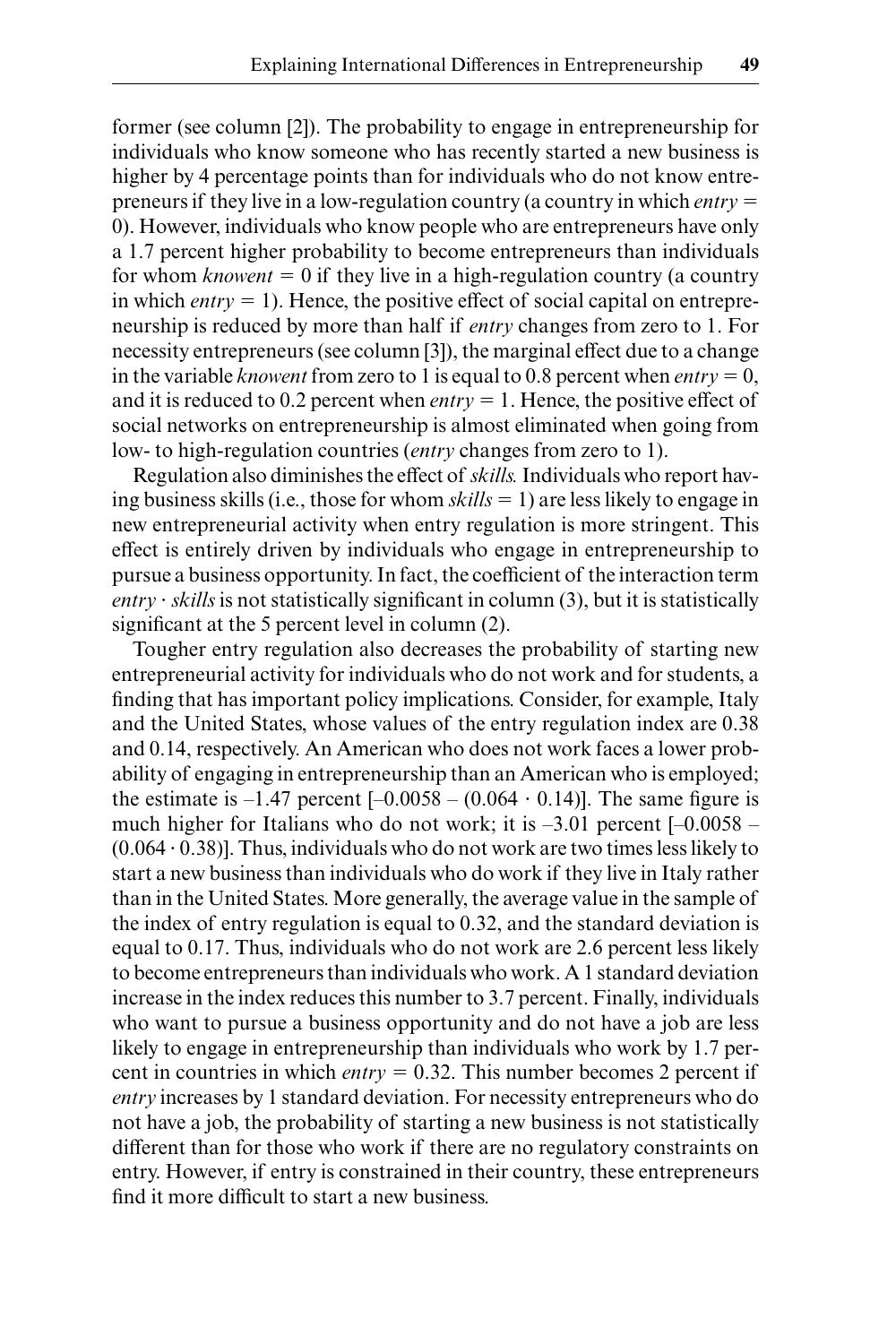Our estimates are in line with the results in Klapper, Laeven, and Rajan  $(2006)$ . They find that relative to the high-entry industries in the United States, in highly regulated countries, a lower number of new firms enter these industries. Ciccone and Papaioannou (2006) also find slower entry in expanding industries in countries where it takes longer to comply with procedures required to open a new firm.

Our other indices of regulation show similar results. When we interact personal characteristics with the *contract* index, which measures the efficiency of the judicial system in resolving commercial disputes, we find estimates similar to those reported in column  $(1)$ ; see columns  $(4)$  to  $(6)$ . Thus, contract regulation can also curb the effects of skills, social networks, and labor force status. A country's legal environment also plays an important role in individual decisions to engage in entrepreneurship, and this is especially true for those individuals who wish to pursue a business opportunity. The economic magnitude is also relevant. For example, while the probability of engaging in entrepreneurship is higher for individuals who know someone who has started a business recently (i.e., those for whom  $known = 1$ ), in countries where the legal system is more regulated, the effect of social networks is much reduced. We calculate again the marginal effect due to a change in the variable *knowent* from zero to 1 in two hypothetical countries: one in which the contract regulatory index is equal to zero (the index minimum value) and one in which the index is equal to 1 (the index maximum value). Using the estimates reported in column  $(4)$ , we find that the probability of becoming an entrepreneur changes by 3.1 percent. Thus, this different type of regulation also curbs the positive effect of social networks on entrepreneurship. Using data from Eastern and Western European firms, Desai, Gompers, and Lerner (2003) also find that industries' entry rates are higher in countries in which courts are fair and impartial, even though this result seems to be driven by Eastern and Central European countries, not by Western European ones.

When we investigate the effect of labor market regulation on the determinants of entrepreneurship (see columns  $[7]$  to  $[9]$ ), we find that as for the other two indices, labor market regulation curbs the effects of social networks. The effect is statistically significant for opportunity entrepreneurs, a finding that can have important implications for public policy. Moreover, the interaction term *fear fail* · labor is statistically significant for every measure of entrepreneurship we use, while it was not in the other two indices of regulation. Thus, ceteris paribus, in countries that heavily regulate the labor market, individuals' risk- taking attitudes seem to play a more important role than in countries with less labor market regulation.<sup>22</sup>

<sup>22.</sup> Our findings about the negative effects of regulation are consistent with the results by Mullainathan and Schnabl (see chapter 5 in this volume). They examine regulation within one country and show that tighter regulation hinders entrepreneurship.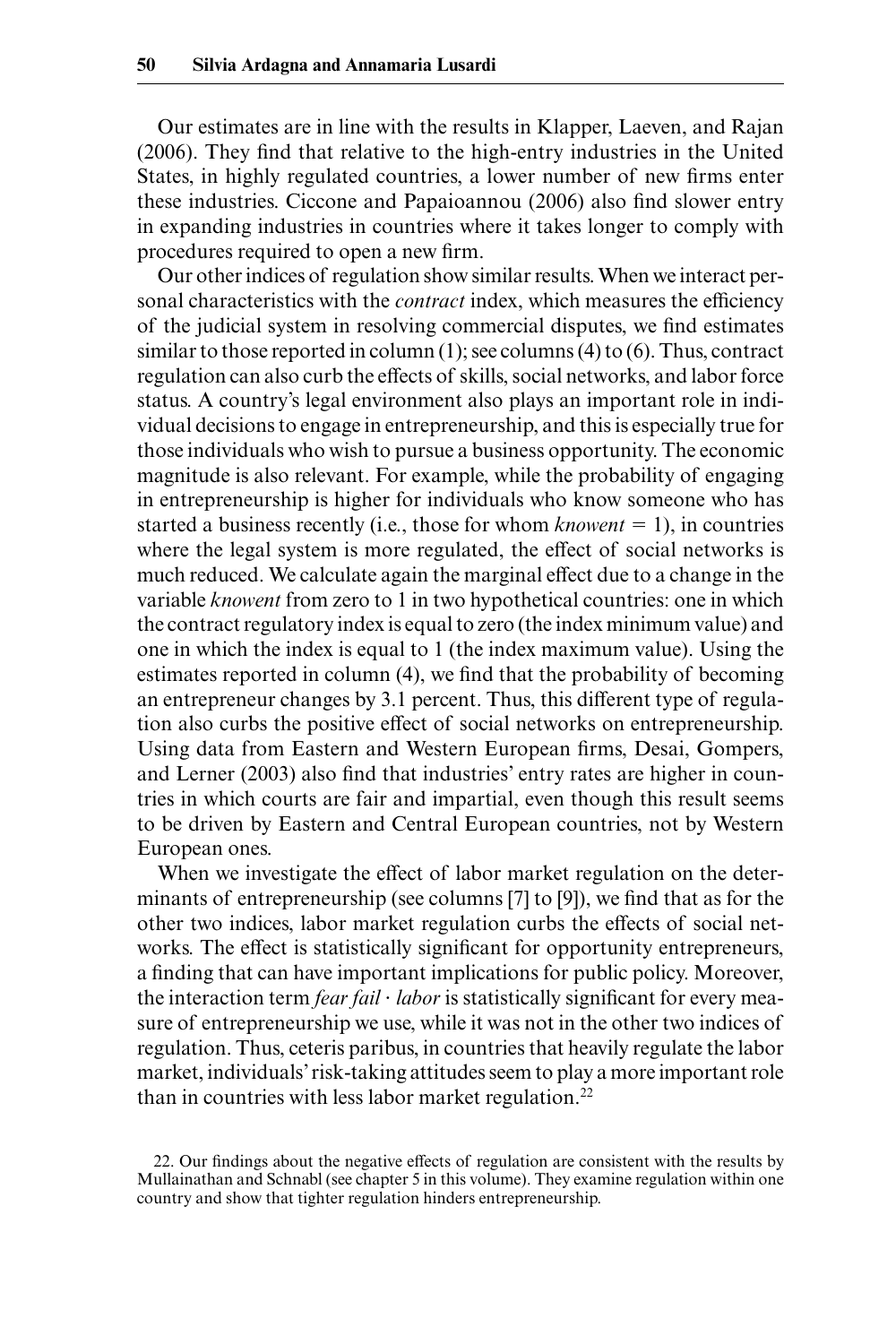#### 1.3.4 Additional Robustness Checks

Our results are robust to a variety of additional specification changes. In what follows, we discuss several extensions of our models. For brevity, results are not reported but are available upon request.

First, we interact the components of each synthetic index of regulation with the vector of individual characteristics. Our goal is to investigate whether a particular aspect of regulation in each of the areas we consider is driving the results reported in table 1.9. For all of the synthetic indicators, we find that the components of the indices generally have similar effects on entrepreneurship, even though some components have a larger and more significant effect through some personal characteristic variables than through others.

Second, we include an income variable (aggregated in broad groups) among the regressors in table 1.9. Our results are the same overall. In the regressions in which we interact the indices of entry and contract enforcement regulation with personal characteristics, we find evidence that regulation also has an effect through the age variable, but the coefficients of the interaction terms between all the regulatory indices and *skills* are not statistically significant.

Third, we estimate the specifications in table 1.9 separately for 2001 and 2002 data for the sample of countries for which we have data for both years.<sup>23</sup> We find no evidence of relevant changes between regressions for 2001 and 2002 and results in table 1.9.

Fourth, we check that our results do not hinge on data for a particular country. We exclude one country at a time and reestimate the specification used in table 1.9. Results are qualitatively the same, even when excluding Russia, Poland, and Slovenia, whose data may be of poorer quality, as previously discussed.

Finally, we estimate equation (1) for subgroups of countries. Specifically, we consider the specifications in table 1.9 for high-income countries and the other countries (i.e., countries with low, middle- low and upper-middle income). We find a stronger effect of labor regulation in the wealthier countries than in the others, but in general, results do not change substantially.

#### 1.3.5 Instrumental Variables Estimation

A potential problem of the estimates just reported is that the underlying variables that may be driving entrepreneurship in a country (e.g., an educational system that encourages individual responsibility or an extensive welfare system that insulates against unemployment and health risks) may also be driving the regulatory system in that country. Thus, the relationship

<sup>23.</sup> Data for Portugal are not available in 2002. Data for Switzerland, Chile, Thailand, China, Taiwan, Hong Kong, Croatia, and Slovenia are not available in 2001.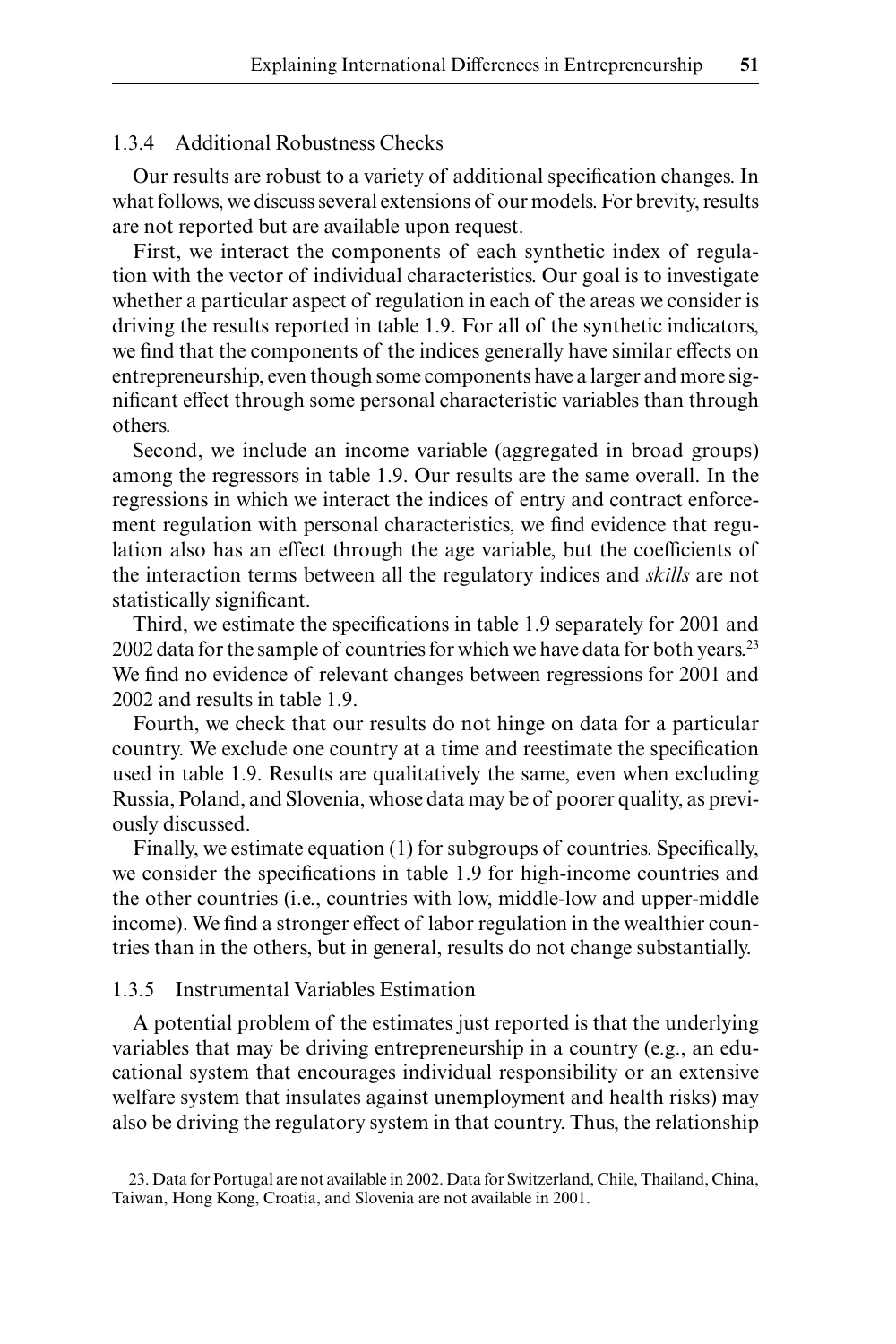between entrepreneurship and regulation may simply be the result of these omitted variables. Alternatively, it could be that the desire to achieve a certain level of entrepreneurship in a country shapes regulation in that country. In other words, the causality may go from entrepreneurship to regulation rather than the other way around. This problem may be less relevant in our empirical work, since we only look at the interaction of regulation with individual characteristics rather than simply looking at the effect of regulation on entrepreneurship. In this section, we tackle these problems by using instrumental variables (IV) estimation.

Our instruments need to be correlated with regulation but uncorrelated with the error term. We use countries' legal origins as instruments. Several papers have shown that the current regulatory environments correlate with each country's legal tradition; for example, countries with English legal origin are among those with the lowest level of regulation, while countries with French and Socialist legal origin are more heavily regulated. Because countries' legal origins have been transplanted through conquest and colonization that occurred centuries ago, legal origin is unlikely to be correlated with omitted variables that influence individuals' decisions to begin new entrepreneurial activity in 2001 or 2002.

We follow the existing literature and group countries with English (common law), French (civil law), Socialist, German, and Scandinavian legal origins. We estimate equation (1), instrumenting the variable *R* with the indicator variables that measure countries' legal origins. Results are reported in table 1.10. Note that coefficient estimates are included in table 1.10, while marginal effects are reported in all the other tables of the chapter; hence, the numbers in the tables are not directly comparable. The estimates continue to confirm the results reported in table 1.9. Both entry and labor market regulation curb the effects of social networks. Contract regulation also curbs the effects of social networks, primarily for opportunity entrepreneurs. Moreover, entry and contract regulation strengthens the effects of risk aversion, thus discouraging entrepreneurship—in particular, remedial entrepreneurship. Finally, note that for the specifications for *TEA* and *TEAOPP*, the *p*- value of a Wald test on the exogeneity of the regressors does not reject exogeneity. Thus, our estimates in table 1.9 do not seem to be biased due to a potential endogeneity problem.

#### **1.4 Conclusions**

In this chapter, we use GEM data from thirty- seven countries to estimate the differential effect that individual characteristics such as work status, education, and attitudes toward risk have on entrepreneurship because of cross- country differences in regulatory constraints. Using our data set, we can distinguish between different types of entrepreneurs; that is, those who enter entrepreneurship to pursue a business opportunity versus those who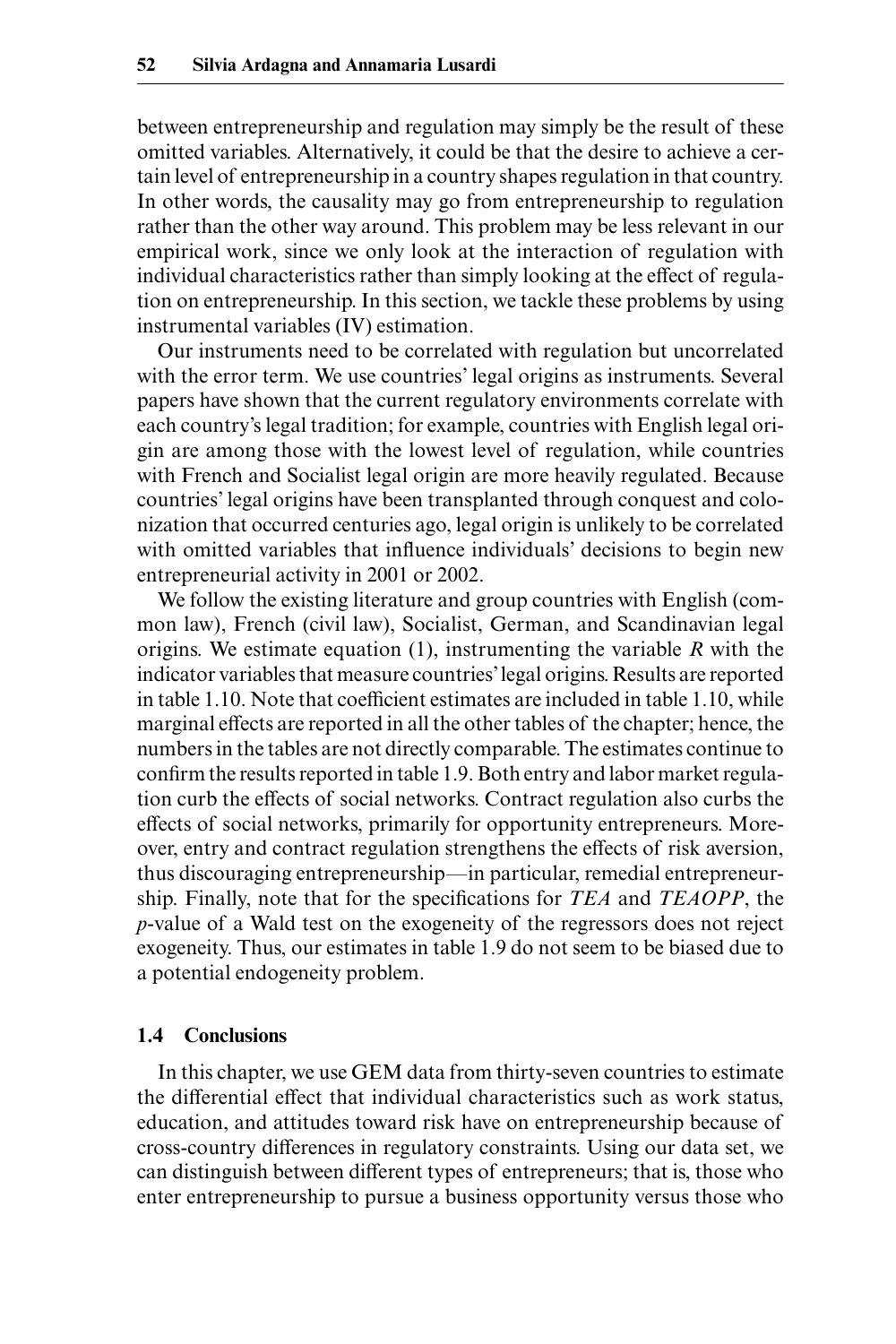Entrepreneurship and regulation: Instrumental variables (IV) estimation (weighted data) **Table 1.10 Entrepreneurship and regulation: Instrumental variables (IV) estimation (weighted data)**

**Table 1.10** 

*R*- Labor TEANEC TEA TEAOPP TEANEC TEA TEAOPP TEANEC TEA TEAOPP TEANEC  $(2.16)$ \*\* \*\*°(9.12) ∗°∗∞\*(2.04)° \*\*\*(2.04)∗°° (3.04)° \*\*\*(1.04)° \*\*\*(4.04)° \*\*\*\*(2.17)° \*\*\*\*(3.04)  $\frac{(1.06)}{0.0207}$ (5.90)∗∗∗ (5.94)∗∗∗ (1.44) (7.70)∗∗∗ (7.46)∗∗∗ (2.57)∗∗ (5.19)∗∗∗ (4.93)∗∗∗ (2.10)∗∗  $0.0004$ 0.0000  $1.91$ <sup>\*</sup>  $0.0064$ 0.0014  $-0.0089$  $(0.91)$ <br> $-0.0144$ 0.0052  $(2.10)$ \*\*  $-0.0115$ t00010 9.10010 220010 9.00010 2.10010 6.10010 t00010 t10010 0.0010 0.34で Age squared –0.0000 –0.0000 –0.0000 –0.0000 –0.0000 –0.0000 –0.0000 –0.0000 –0.0000 Male 0.0254 0.0158 0.0079 0.0207 0.0127 0.0074 0.0241 0.0145 0.0064 t100;0- t610;0- 9910;0- 9.000;0- 9.010;0- 9.010;0- 8.000;0- 8.000;0- 1.200;0- 9.1494 0.01494 0.01494  $(0.15)$ 0.0027 Students – 162010 – 1620101 – 1620101 – 1620101 – 1620101 – 1621 – 1621 – 1621 – 1621 – 1621 – 1621 – 1621 – 1  $0.0001$ 680010- 6.01010 6.90010 100010 t11010 0.11010 2.20010- 1.21010 5.51010 1.01010 1 t#10:0- 6910:0 ts:00:0 6.200:0- s s110:0 8600:0 1.200:0- 8+10:0 ts:10:0 aasil10:0 KNO910 0.0921202200 0.0915 0.09200 0.09200 0.09200 0.00000 0.00000 0.07600 0.07600 0.07600 0.0948 0.0948 0.094 Skills 0.1029 0.0865 0.0099 0.1042 0.0871 0.0109 0.1039 0.0779 0.0207 0.0022 70010 – 0.02010 – 0.02010 – 0.02010 – 1.0010 – 0.02010 – 0.02010 – 0.02010 – 0.0230 – 0.0220 – 0.0220 – 0.0220  $0.0007$ *R*  Age –0.0009 –0.0010 0.0007 –0.0004 –0.0003 0.0006 –0.0008 –0.0009 0.0007 8.11010-0.02010-0.022121 –0.02731 –0.027310-0.0321 –0.02731 –0.0272 –0.0272 –0.027<br>EXTO –0.027010-0.0272 –0.0272 –0.0272 –0.0272 –0.0272 –0.0272 –0.0272 –0.0272 –0.0272 –0.0272 –0.027  $(1.32)$  $(0.19)$ Retired disabled at the condition of the condition of the condition of the condition of the condition of the c<br>Condition of the condition of the condition of the condition of the condition of the condition of the conditio  $(0.02)$  $(1.43)$  $(0.74)$  $0.88)$ (2.64)∗∗ (2.88)∗∗∗ (1.62) (2.69)∗∗ (2.82)∗∗∗ (1.70)∗ (3.10)∗∗∗ (3.37)∗∗∗ (1.91)∗  $(0.98)$  $\widehat{\mathcal{O}}$ (38'O) ∗∗\*\*(δ'C) ∗\*\*(σ'O' \*\*\*(σ'O' (20'I) ∗(τό'I) ∗(16'I) (08'O) \*\*(6'C'2) \*\*(0.72) (stio) (0.51) (1.22) (1.223) (1.223) (1.404) (1.404) (1.404) (1.404) (1.404) (1.404) (1.404) (1.404) (61'0) «(2.1) (1.81) (1.81) (1.81) (1.81) (1.81) (1.81) (1.81) (1.81) (2010) (2.91)∗ (2.071) (2.0010) ∗€(1.611) ∗\*(1.77) (1.70) ∗ (2.77) \*(1.771) (16.0) ∗°(96.1) (1.220) (1.000 ∗€(66.1) (2.27) (0.0210) \*\*(0.272) (1.21) (0.96) (0.96°, (1.90°, (1.90°, 1.90°, (2.09°, 1.49°, 1.43°, 1.43°, 1.43°, 1.43°, 1.43°, 1.43°, 1.43°, 1.43°, 1 (7.82) ∗°∗° (1.84°×° (1.820) (7.84°×° (1.82) (1.82° (1.09° ° (1.08° ° ° ° 1.08° ° ° ° 1.08° ° ° 1.08 (2.78) ∗∗∗\*(2.75) ∗∗\* (2.95) ∗∗∗ (3.82) ∗∗∗ (3.97) ∗∗∗ (3.87) ∗∗∗ (3.87) ∗\*\* (3.07) ∗\*\* (3.07) (0.676) (0.879) (0.676) (0.879) (0.879) (0.879) (0.871) (0.871) (0.870) (0.970) (1.80) (1.80) (1.09°, (1.28°) (1.38°, (1.38°) (1.38°, (1.38°) (1.32°) (1.32°) (1.32°) (1.32°) (1.32°) (1.32°) (1.32°) (1.32°) (1.32°) (1.32°) (1.32°) (1.32°) (1.32°) (1.32°) (1.32°) (1.32°) (1.32°) (1.32°) (1.32°) (1.32°) (6) (2) (6) (6) (5) (5) (5) (6) (6) (7) (7) (7)  $(2.79)$ \*\*\* *R*- Labor  $(11.42)^***$  $3.72$ <sup>\*\*\*</sup>  $(3.37)$ \*\*\*  $(4.93)$ \*\*\* **TEAOPP**  $(1.96)^*$ <br>0.0169  $(2.22)$ \*\* 0.0016  $0.0000$ 0.0145  $(2.60)$ \*\*  $(1.73)^*$ <br>-0.0316 0.0948 0.0779 0.0220 0.0009 0.0134 0.0231 0.0153  $0.0070$  $(1.40)$  $(1.67)$  $(0.87)$  $0.46)$  $\circledS$ *R*- Labor  $(5.19)$ \*\*\*  $(3.53)$ \*\*\*  $(0.81)^{***}$  $3.07$ <sup>\*\*\*</sup>  $3.10$ <sup>\*\*\*</sup>  $2.47$ <sup>\*\*</sup>  $0.0000$  $0.0241$ 0.0165 0.0286  $-0.0373$ <br>(1.76)\* 0.0054 0.1074 0.1039 0.0220 0.0008 TEA 0.0022 0.0063 0.0272  $(1.03)$  $(1.44)$  $(0.52)$  $(0.39)$  $(0.58)$  $\widehat{C}$ 1.50) Contract **TEANEC**  $2.89$ <sup>\*\*\*</sup>  $(2.57)$ \*\*  $(2.32)$ \*\*  $\begin{array}{c} (0.33) \\ 0.0034 \end{array}$  $(0.89)$ <br>0.0109 0.0049 0.0006  $0.0000$ 0.0074  $-0.0029$  $-0.0034$  $-0.0003$  $0.0001$  $(0.01)$ <br> $-0.0023$  $0.0006$  $-0.0242$  $(1.70)*$  $\circledcirc$  $(0.38)$  $(0.51)$  $(0.09)$ 1.08)  $(0.95)$  $1.36$ *R*- Contract TEAOPP  $2.82$ <sup>\*\*\*</sup>  $(7.37)$ \*\*\*  $(5.15)$ \*\*\*  $(2.93)***$  $(7.46)$ \*\*\*  $(2.48)$ \*\*  $(1.91)^*$  $(2.04)$ \*\*  $0.0000$ 0.0127 0.0106 0.0233 0.0114 0.0115 0.0871  $0.0241$ 0.0012  $1.94$ <sup>\*</sup>  $(1.93)*$ 0.0003 0.0056  $(1.53)$  $(0.38)$  $0.33)$  $\overline{c}$ *R* Contract Contract  $\frac{0.1042}{7.70}$  $(3.94)$ \*\*\*  $7.48$ )\*\*\*  $3.82$ <sup>\*\*\*</sup>  $(2.17)$ \*\*  $(2.69)$ \*\*  $(2.40)$ \*\*  $(1.35)$ <br>0.0098 0.0205 0.0019  $0.0000$ 0.0207 0.0149  $0.0291$ 0.0322 0.0110 0.0764  $0.0004$  $1.91)$ \*  $(1.22)$  $(1.10)$ 0.0321 TEA  $(0.34)$ 1.35)  $\widehat{t}$ *R R*- Entry  $2.98$ <sup>\*\*\*</sup>  $(2.04)$ \*\* 0.0004  $0.0000$ 0.0079 0.0038  $-0.0006$ 0.0037  $-0.0022$  $-0.0027$ 0.0009 0.0099 0.0061 0.0007 0.0187  $(0.80)$  $(1.62)$  $(0.45)$  $(0.07)$  $(0.71)$  $(0.26)$  $(0.27)$  $(0.18)$  $1.44$ 1.08)  $\odot$  $1.27$ - Entry  $(2.88)$ \*\*\*  $(3.19)$ \*\*\*  $7.82$ )\*\*\* 5.94)\*\*\*  $3.95$ <sup>\*\*\*</sup>  $(2.26)$ \*\* 0.0865  $0.0014$  $(2.39)$ \*\*  $0.0000$ 0.0158 0.0098 0.0187  $(1.81)^*$ <br>-0.0288<br>(1.85)\* 0.0177 0.0148 0.0838 0.0236 0.0010  $(1.90)*$ 0.0132  $(1.15)$  $(0.89)$  $\widehat{\mathcal{O}}$  $(0.87)$ *R*  $R =$  Entry  $(7.84)$ \*\*\*  $4.03$ <sup>\*\*\*</sup>  $5.90$ <sup>\*\*\*</sup>  $2.78$ <sup>\*\*\*</sup>  $2.20$ )\*\*  $2.64$ <sup>\*\*</sup>  $0.0000$ 0.0254 0.0212  $-0.0318$ 0.0915 0.1029 0.0191 0.0009 TEA 0.0020 0.0071  $(1.81)$ \* 0.0153 0.0134 0.0373  $(1.80)$ \*  $\ominus$  $(0.51)$  $(1.64)$  $(1.21)$  $(0.96)$  $0.66$ Retired disabled Not working Age squared High school Students  $R \cdot$  Male Knowen  $R \cdot \text{Age}$ College Fearfail Male Skills Age

(*continued* ) $cortined$ )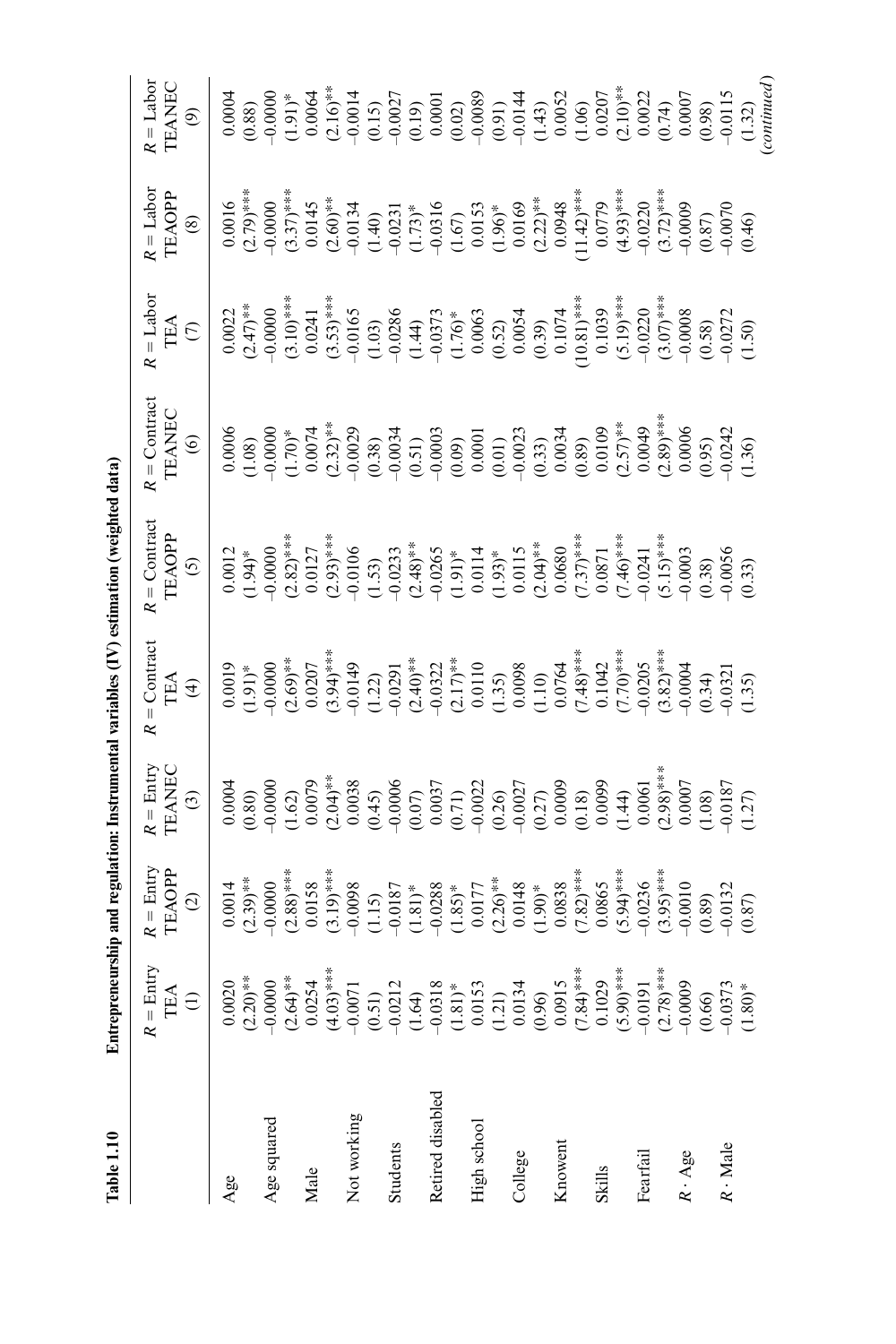| Table 1.10                                                                                                                                                          | (continued)                                |                                                                                                                                                                                                                                                                                                               |                                  |                           |                                                                                                                                                                                                                                                                                                                         |                                                                                                                                                                                                                                                                                                                       |                                                                                                                                                                                                                                                                   |                                                                                                                                                                                                                                                                                                             |                                                                                                                                                                                                                                                                    |
|---------------------------------------------------------------------------------------------------------------------------------------------------------------------|--------------------------------------------|---------------------------------------------------------------------------------------------------------------------------------------------------------------------------------------------------------------------------------------------------------------------------------------------------------------|----------------------------------|---------------------------|-------------------------------------------------------------------------------------------------------------------------------------------------------------------------------------------------------------------------------------------------------------------------------------------------------------------------|-----------------------------------------------------------------------------------------------------------------------------------------------------------------------------------------------------------------------------------------------------------------------------------------------------------------------|-------------------------------------------------------------------------------------------------------------------------------------------------------------------------------------------------------------------------------------------------------------------|-------------------------------------------------------------------------------------------------------------------------------------------------------------------------------------------------------------------------------------------------------------------------------------------------------------|--------------------------------------------------------------------------------------------------------------------------------------------------------------------------------------------------------------------------------------------------------------------|
|                                                                                                                                                                     | $=\frac{\textrm{Entry}}{\textrm{TEM}}$ TEA | $R =$ Entry<br>TEAOPP<br>$\odot$                                                                                                                                                                                                                                                                              | $R =$ Entry<br>TEANEC<br>$\odot$ | Contract<br>দ<br>∉ ⊕<br>ī | $=$ Contract<br>TEAOPP<br>$\odot$                                                                                                                                                                                                                                                                                       | $R =$ Contract<br><b>TEANE</b><br>$\circledcirc$                                                                                                                                                                                                                                                                      | $R =$ Labor<br>TEA<br>(7)                                                                                                                                                                                                                                         | $R = \text{Labor}$ TEAOPP<br>$\circledast$                                                                                                                                                                                                                                                                  | R = Labor<br>TEANEC<br>$\widehat{\mathfrak{G}}$                                                                                                                                                                                                                    |
| R · Not working                                                                                                                                                     |                                            |                                                                                                                                                                                                                                                                                                               |                                  |                           |                                                                                                                                                                                                                                                                                                                         |                                                                                                                                                                                                                                                                                                                       |                                                                                                                                                                                                                                                                   |                                                                                                                                                                                                                                                                                                             |                                                                                                                                                                                                                                                                    |
| $R \cdot$ Students                                                                                                                                                  |                                            |                                                                                                                                                                                                                                                                                                               |                                  |                           |                                                                                                                                                                                                                                                                                                                         |                                                                                                                                                                                                                                                                                                                       |                                                                                                                                                                                                                                                                   |                                                                                                                                                                                                                                                                                                             |                                                                                                                                                                                                                                                                    |
| R · Retired disabled                                                                                                                                                |                                            |                                                                                                                                                                                                                                                                                                               |                                  |                           |                                                                                                                                                                                                                                                                                                                         |                                                                                                                                                                                                                                                                                                                       |                                                                                                                                                                                                                                                                   |                                                                                                                                                                                                                                                                                                             |                                                                                                                                                                                                                                                                    |
| R · High school                                                                                                                                                     |                                            |                                                                                                                                                                                                                                                                                                               |                                  |                           |                                                                                                                                                                                                                                                                                                                         |                                                                                                                                                                                                                                                                                                                       |                                                                                                                                                                                                                                                                   |                                                                                                                                                                                                                                                                                                             |                                                                                                                                                                                                                                                                    |
| $R \cdot$ College                                                                                                                                                   |                                            |                                                                                                                                                                                                                                                                                                               |                                  |                           |                                                                                                                                                                                                                                                                                                                         |                                                                                                                                                                                                                                                                                                                       |                                                                                                                                                                                                                                                                   |                                                                                                                                                                                                                                                                                                             |                                                                                                                                                                                                                                                                    |
| R · Knowent                                                                                                                                                         |                                            |                                                                                                                                                                                                                                                                                                               |                                  |                           |                                                                                                                                                                                                                                                                                                                         |                                                                                                                                                                                                                                                                                                                       |                                                                                                                                                                                                                                                                   |                                                                                                                                                                                                                                                                                                             |                                                                                                                                                                                                                                                                    |
| $R \cdot$ Skills                                                                                                                                                    |                                            |                                                                                                                                                                                                                                                                                                               |                                  |                           |                                                                                                                                                                                                                                                                                                                         |                                                                                                                                                                                                                                                                                                                       |                                                                                                                                                                                                                                                                   |                                                                                                                                                                                                                                                                                                             |                                                                                                                                                                                                                                                                    |
| R · Fearfail                                                                                                                                                        |                                            | $\begin{array}{l} 0.326 \\ 0.25 \\ 0.65 \\ 0.65 \\ 0.67 \\ 0.67 \\ 0.67 \\ 0.67 \\ 0.67 \\ 0.67 \\ 0.67 \\ 0.67 \\ 0.67 \\ 0.67 \\ 0.67 \\ 0.67 \\ 0.67 \\ 0.67 \\ 0.67 \\ 0.67 \\ 0.67 \\ 0.67 \\ 0.67 \\ 0.67 \\ 0.67 \\ 0.67 \\ 0.67 \\ 0.67 \\ 0.67 \\ 0.67 \\ 0.67 \\ 0.67 \\ 0.67 \\ 0.67 \\ 0.67 \\ 0$ |                                  |                           | $\begin{array}{l} \n7* & 8\\ \n7* & 9\\ \n7* & 9\\ \n8* & 9\\ \n9* & 9\\ \n9* & 9\\ \n1* & 9\\ \n1* & 9\\ \n1* & 9\\ \n1* & 9\\ \n1* & 9\\ \n1* & 9\\ \n1* & 9\\ \n1* & 9\\ \n1* & 9\\ \n1* & 9\\ \n1* & 9\\ \n1* & 9\\ \n1* & 9\\ \n1* & 9\\ \n1* & 9\\ \n1* & 9\\ \n1* & 9\\ \n1* & 9\\ \n1* & 9\\ \n1* & 9\\ \n1* &$ | $\begin{array}{l} 0.0285 \\ 0.86) \\ 0.0390 \\ -0.0511 \\ -0.0515 \\ -0.0159 \\ -0.0159 \\ -0.038 \\ -0.038 \\ -0.0247 \\ -0.0454 \\ -0.0049 \\ -0.0047 \\ -0.0049 \\ -0.0049 \\ +0.0049 \\ -0.0049 \\ -0.0049 \\ -0.0040 \\ -0.0040 \\ -0.0040 \\ -0.0040 \\ -0.0040 \\ -0.0040 \\ -0.0040 \\ -0.0040 \\ -0.0040 \\$ | $\begin{array}{l} 0.0402\\ 0.831\\ 0.0647\\ 0.0064\\ 0.0000\\ 0.0000\\ 0.0000\\ 0.0000\\ 0.0000\\ 0.0000\\ 0.0000\\ 0.0000\\ 0.0000\\ 0.0000\\ 0.0000\\ 0.0000\\ 0.0014\\ 0.0000\\ 0.0114\\ 0.0000\\ 0.0114\\ 0.0000\\ 0.0114\\ 0.0000\\ 0.0114\\ 0.0000\\ 0.011$ | $\begin{array}{l} 0.078 \\ 0.66 \\ 0.332 \\ 0.353 \\ 0.363 \\ 0.37 \\ 0.66 \\ 0.67 \\ 0.76 \\ 0.83 \\ 0.76 \\ 0.83 \\ 0.73 \\ 0.33 \\ 0.37 \\ 0.33 \\ 0.37 \\ 0.33 \\ 0.37 \\ 0.38 \\ 0.39 \\ 0.39 \\ 0.30 \\ 0.30 \\ 0.30 \\ 0.30 \\ 0.30 \\ 0.30 \\ 0.30 \\ 0.30 \\ 0.30 \\ 0.30 \\ 0.30 \\ 0.30 \\ 0.30$ | $\begin{array}{l} 0.021\\ 0.86)\\ 0.0304\\ 0.073)\\ 0.0131\\ 0.0132\\ 0.0132\\ 0.0132\\ 0.0132\\ 0.0000\\ 0.0000\\ 0.0000\\ 0.0000\\ 0.0000\\ 0.011\\ 0.0131\\ 0.011\\ 0.0131\\ 0.0131\\ 0.0131\\ 0.0131\\ 0.0131\\ 0.0131\\ 0.0131\\ 0.0131\\ 0.0131\\ 0.0131\\ $ |
| Observations                                                                                                                                                        | 525<br>118.                                | 118,525                                                                                                                                                                                                                                                                                                       | 18,525                           | 18,525                    | 118,525                                                                                                                                                                                                                                                                                                                 | 118,525                                                                                                                                                                                                                                                                                                               | 16,978                                                                                                                                                                                                                                                            | 16,978                                                                                                                                                                                                                                                                                                      | 16,978                                                                                                                                                                                                                                                             |
| Notes: IV regressions including country fixed effects and a time dummy for 2001. Standard errors are clustered at the country level. Instruments for the regulatory |                                            |                                                                                                                                                                                                                                                                                                               |                                  |                           |                                                                                                                                                                                                                                                                                                                         |                                                                                                                                                                                                                                                                                                                       |                                                                                                                                                                                                                                                                   |                                                                                                                                                                                                                                                                                                             |                                                                                                                                                                                                                                                                    |

(continued)

**Table 1.10** 

variable *R* are dummy variables measuring English (common law), French (civil law), Socialist, German, and Scandinavian legal origin. Coefficients and *t*- statistics are shown in the tables. TEA = 1 if individuals are starting a new business or are owners and managers of a young firm, zero otherwise; TEAOPP = 1 if individuals are starting a new business or are owners and managers of a young firm to take advantage of a business opportunity, zero otherwise; TEANEC = 1 if individuals are starting a new business or are owners and managers of a young firm because they could find no better economic work, zero otherwise. See notes to table 1.2 als are starting a new business or are owners and managers of a young firm because they could find no better economic work, zero otherwise. See notes to table 1.2 variable R are dummy variables measuring English (common law), French (civil law), Socialist, German, and Scandinavian legal origin. Coefficients and Astatistics 1 if individu- 1 if individu- 1 if individuals are starting a new business or are owners and managers of a young fi rm, zero otherwise; TEAOPP als are starting a new business or are owners and managers of a young firm to take advantage of a business opportunity, zero otherwise; TEANEC = and appendix A for the exact definition of the variables. and appendix A for the exact definition of the variables. are shown in the tables. TEA  $=$ 

\*\*\* Significant at the 1 percent level. ∗∗∗Signifi cant at the 1 percent level.

\*\*Significant at the 5 percent level. ∗∗Signifi cant at the 5 percent level.

\*Significant at the 10 percent level. ∗Signifi cant at the 10 percent level.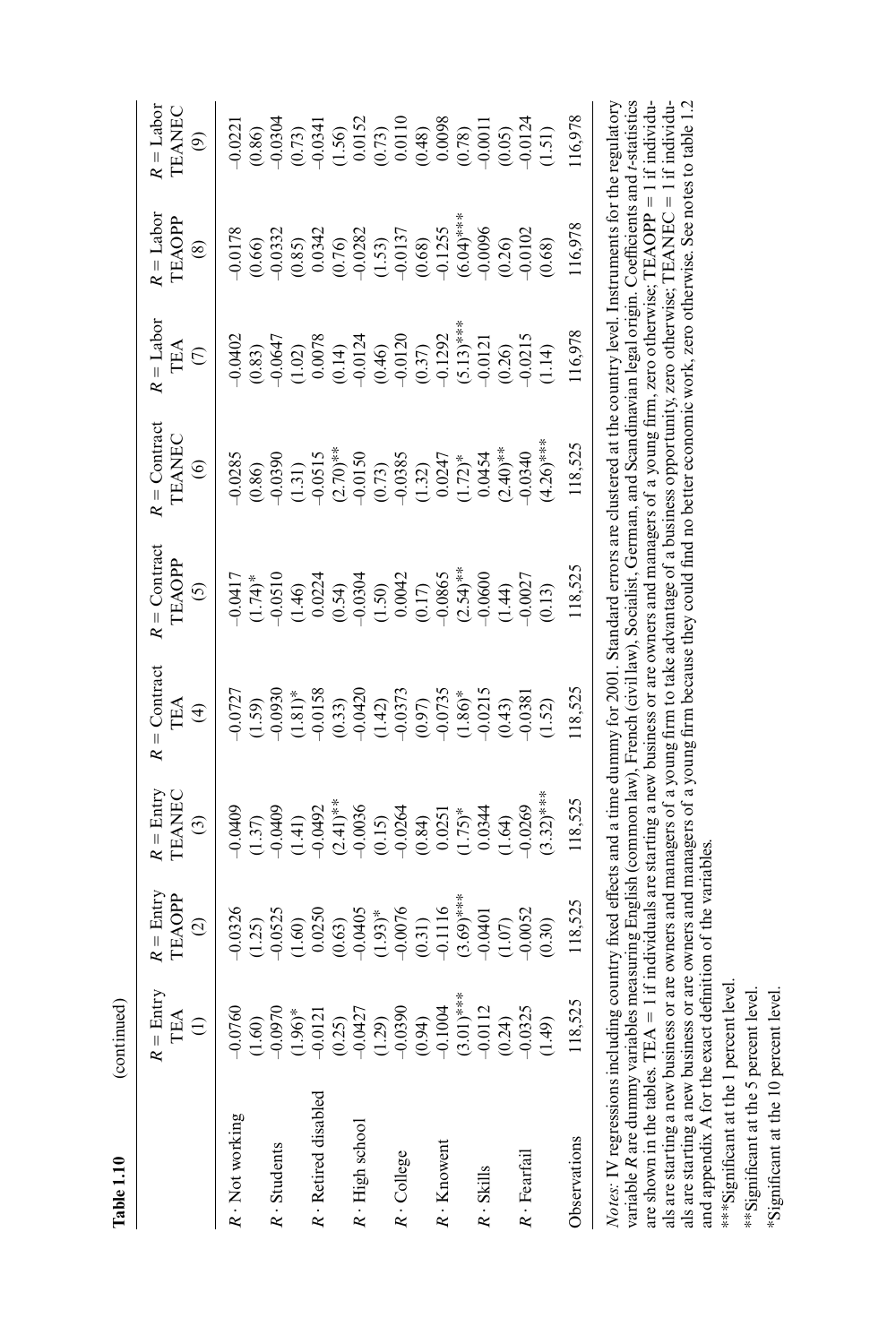enter entrepreneurship because they could not find better work. We also use different measures of regulation, from measures of regulation in the product markets to regulation in the labor markets and the legal system.

We find evidence that regulation plays a critical role in the individual decision to start a new business, particularly for individuals who engage in an entrepreneurial activity to pursue a business opportunity. The variables through which regulation affects entrepreneurship are social networks, working status, business skills, and attitudes toward risk. Specifically, regulation curbs the effects of social networks and business skills, while it strengthens the effects of risk aversion. Moreover, those who do not work are less likely to become entrepreneurs in countries with high levels of regulation. Our results are robust to a variety of robustness checks.

This is one of the few studies that performs a microanalysis of the determinants of entrepreneurship and the effect of regulation in a large cross section of countries. While our approach does not allow us to measure the total effect of regulation, we can measure the effect of regulation on individual characteristics, which has important implications for public policy.

# **Appendix A**

# *Variables Used in the Empirical Analysis*

# **Entrepreneurship Indices (Source: Global Entrepreneurship Monitor [GEM])**

- *TEA* = 1 if individuals are starting a new business or are owners and managers of a young firm, zero otherwise.
- *TEAOPP* = 1 if individuals are starting a new business or are owners and managers of a young firm to take advantage of a business opportunity, zero otherwise.
- *TEANEC* = 1 if individuals are starting a new business or are owners and managers of a young firm because they could find no better economic work, zero otherwise.

### **Individuals' Characteristics (Source: Global Entrepreneurship Monitor [GEM])**

- $\bullet$  *AGE* = age of the individual at the time of the interview.
- $MALE = 1$  if male, zero otherwise.
- *WORKING* = 1 if individual works at the time of the interview, zero otherwise.
- *STUDENTS* = 1 if individual is a student at the time of the interview, zero otherwise.
- *RETIRED DISABLED* = 1 if individual is retired or disabled at the time of the interview, zero otherwise.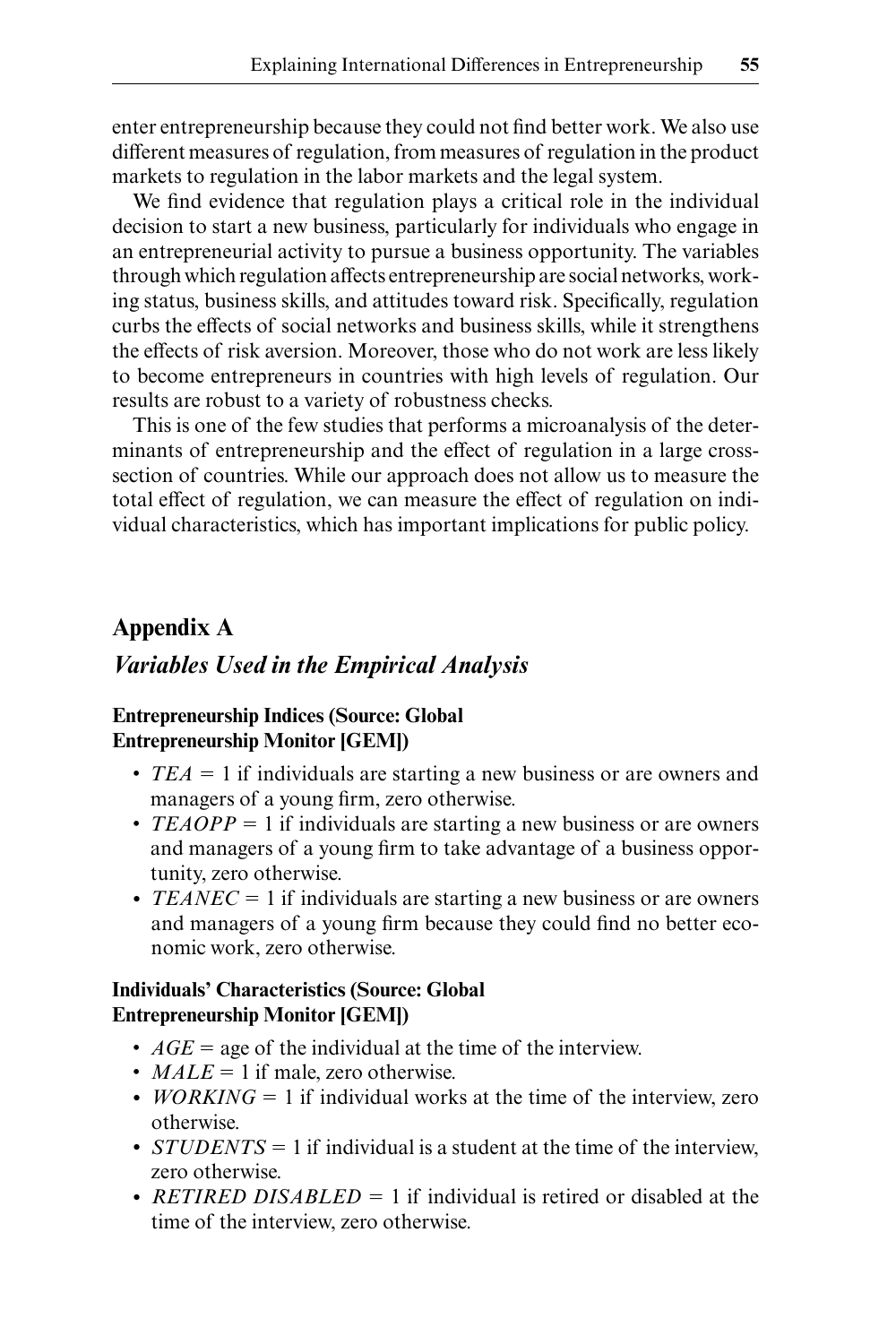- *NOT WORKING* = 1 if individual does not work (and he or she is not a student nor a retired or disabled individual) at the time of the interview, zero otherwise.
- *HIGH SCHOOL* = 1 if individual has a high school degree, zero otherwise.
- *COLLEGE* = 1 if individual has at least a college degree, zero otherwise.
- $KNOWENT = 1$  if the person knows someone who has started a business in the recent past, zero otherwise.
- *SKILLS* = 1 if the person thinks he or she has the knowledge, skills, and experience to start a new business, zero otherwise.
- *FEARFAIL* = 1 if the person's fear of failing could prevent him or her from starting a new business, zero otherwise.
- *LOWESTINC* = 1 if individual's income is in the lowest thirty-third income percentile of his or her country's income distribution, zero otherwise.
- *UPPERINC* = 1 if individual's income is in the upper thirty-third income percentile of their country's income distribution, zero otherwise.

# **Regulatory Indices (Various Sources)**

- *ENTRY* measures the barriers and costs entrepreneurs face when they decide to create a new business;  $ENTRY = (procedures + time + cost$  $+$  regulation [IEF])/4.
- PROCEDURES = number of procedures that are officially required to start and operate a new business. (Source: Doing Business Database [World Bank Group] 2003.)
- *TIME* = time in calendar days needed to complete procedures that are officially required to start and operate a new business. (Source: Doing Business Database [the World Bank Group] 2003.)
- *COST* = cost (measured as a percentage of the country's income per capita) needed to complete procedures that are officially required to start and operate a new business. (Source: Doing Business Database [the World Bank Group] 2003.)
- *REGULATION* (*IEF*) = composite index measuring not only how easy/ difficult it is to operate a business but also examining the degree of corruption in the government and whether regulation is applied uniformly to all businesses. (Source: Index of Economic Freedom [the Heritage Foundation]; variable name in IEF database: regulation, average 1995 to 2000.)
- • *CONTRACT* measures the efficiency of the justice system in resolving  $\text{commercial}\ \text{disputes}; \text{CONTRACT} = (\text{procedures} + \text{quality}\ \text{of}\ \text{bureau-})$  $cracy)/2.$
- *PROCEDURES* = number of procedures required to solve a dispute. (Source: Doing Business Database [the World Bank Group] 2003.)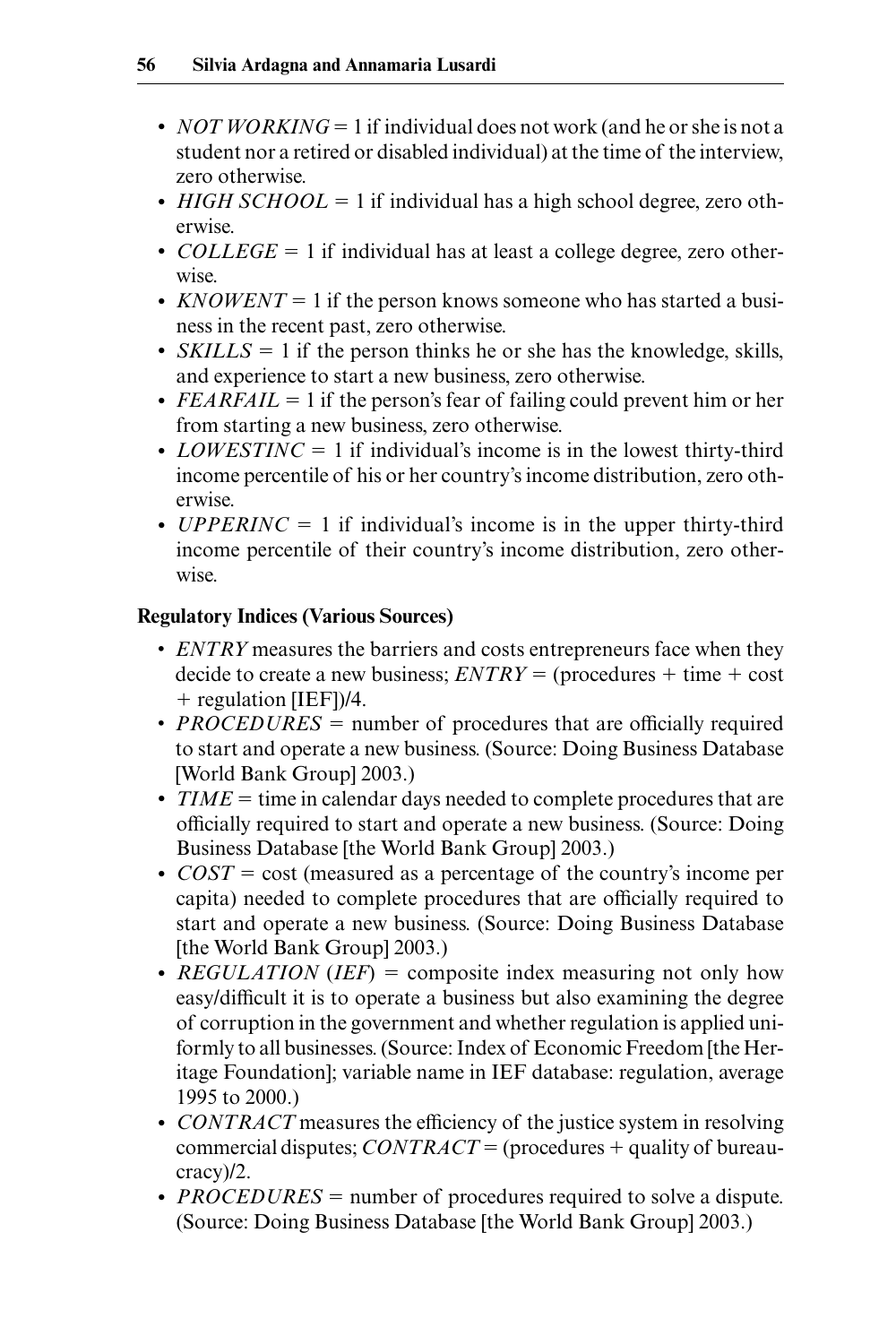- *QUALITY OF BUREAUCRACY* = index measuring the ability of the government to operate without dramatic changes in policy or interruptions of its services. (Source: International Country Risk Guide [the PRS Group]; variable name in ICRG database: bureaucracy, average 1984 to 2000.)
- • *LABOR* measures the difficulty for entrepreneurs of adjusting the labor force.  $LABOR =$  (hiring index  $+$  firing index  $+$  firing costs  $+$  rigidity of labor contracts  $+$  union density)/5.
- $HIRING INDEX = index measuring the availability of term contracts$ for temporary/permanent tasks, the maximum cumulative duration of term contracts, and the ratio of the minimum wage for a trainee or first time employee to the average value added per worker. (Source: Doing Business Database [the World Bank Group] 2003.)
- FIRING INDEX = index measuring whether redundancy is disallowed as a basis to fire a worker, the need for the employer to notify a third party and/or to get approval from a third party when firing one redundant worker and/or a group of more than twenty redundant workers, whether the law requires the employer to consider retraining or reassignment before firing a redundant worker, and whether priority rules apply for redundancies and reemployment. (Source: Doing Business Database [the World Bank Group] 2003.)
- *FIRING COST* = index measuring the cost in weekly wages of advance notice requirements, severance payments, and penalties due when terminating a redundant worker. (Source: Doing Business Database [the World Bank Group] 2003.)
- *RIGIDITY LABOR CONTRACTS* = index measuring whether night and/or weekend work is unrestricted, whether the workweek can consist of 5.5 days and/or can be extended to fifty hours or more (including overtime) for two months a year, and whether paid annual vacation is twenty-one working days or fewer. (Source: Doing Business Database [the World Bank Group] 2003.)
- *UNION DENSITY* = percentage of total workforce affiliated with labor unions in 1997. (Source: Djankov et al. [2004].)

# **Countries' Groups**

- *LOW INCOME* includes India. (Source: World Bank's classification; available at: www.worldbank.org/data/countryclass/classgroups.htm.)
- **MIDDLE LOWINC** includes Brazil, China, and Thailand. (Source: World Bank's classification; available at: www.worldbank.org/data/ countryclass/classgroups.htm.)
- • *UPPER MIDDLE INC* includes Argentina, Chile, Croatia, Hungary, Mexico, Poland, Russia, and South Africa. (Source: World Bank's classification; available at: www.worldbank.org/data/countryclass/class groups.htm.)
- • *HIGH INCOME* includes Australia, Belgium, Canada, Denmark, Fin-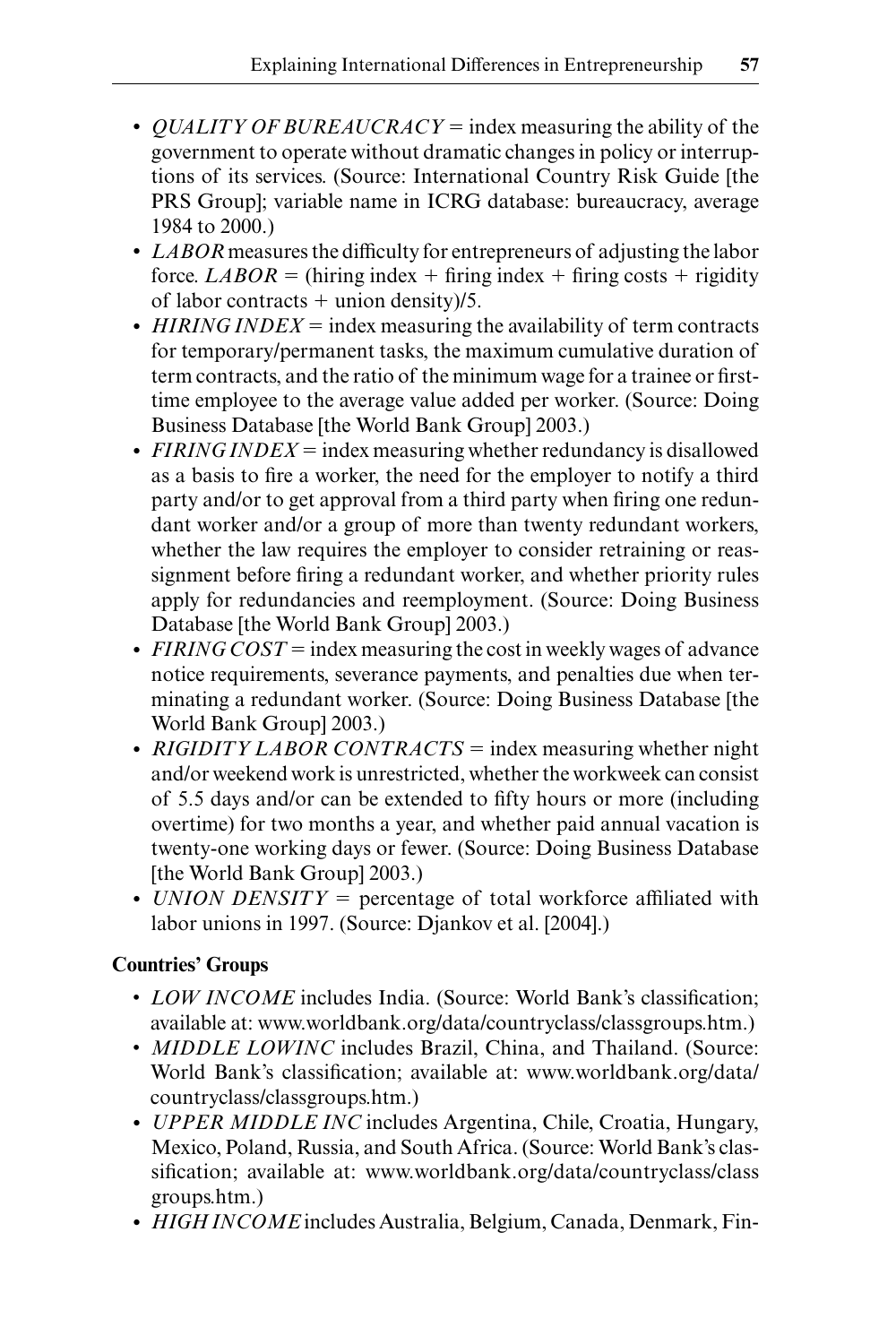land, France, Germany, Hong Kong, Ireland, Israel, Italy, Japan, the Netherlands, Norway, New Zealand, Portugal, Singapore, Slovenia, Spain, South Korea, Sweden, Switzerland, Taiwan, the United Kingdom, and the United States. (Source: World Bank's classification; available at: www.worldbank.org/data/countryclass/classgroups.htm.)

- • *OECD* includes Australia, Belgium, Canada, Denmark, Finland, France, Germany, Ireland, Italy, Japan, the Netherlands, Norway, New Zealand, Portugal, Spain, Sweden, Switzerland, the United Kingdom, and the United States.
- • *EU* includes Belgium, Denmark, Finland, France, Germany, Ireland, Italy, the Netherlands, Portugal, Spain, Sweden, and the United Kingdom.
- • *ECA* includes Croatia, Hungary, Poland, Russia, and Slovenia.
- • *EAP* includes China, Hong Kong, Singapore, South Korea, Taiwan, and Thailand.
- • *LATIN AMERICA* includes Argentina, Brazil, Chile, and Mexico.

# **Legal Origin**

- *ENGLISH* includes Australia, Canada, Hong Kong, India, Ireland, Israel, New Zealand, South Africa, Singapore, Thailand, the United Kingdom, and the United States. (Source: Djankov et al. [2003].)
- *SOCIALIST* includes China, Croatia, Hungary, Poland, Russia, and Slovenia. (Source: Djankov et al. [2003].)
- • *FRENCH* includes Argentina, Belgium, Brazil, Chile, France, Italy, Mexico, the Netherlands, Portugal, and Spain. (Source: Djankov et al. [2003].)
- • *GERMAN* includes Germany, Japan, Switzerland, South Korea, and Taiwan. (Source: Djankov et al. [2003].)
- • *SCANDINAVIAN* includes Denmark, Finland, Norway, and Sweden. (Source: Djankov et al. [2003].).

# **Appendix B** *GEM Questionnaire Questions*

The following are the questionnaire questions that the GEM coordination team uses to generate the variables *TEA*, *TEAOPP*, and *TEANEC*. Questions are from the 2002 data documentation manual. Questions asked in 2001 were exactly the same, even though the numbering of the questions changes. The methodology followed to construct the indices is based on procedures previously used in the US Panel Study of Entrepreneurial Dynamics, and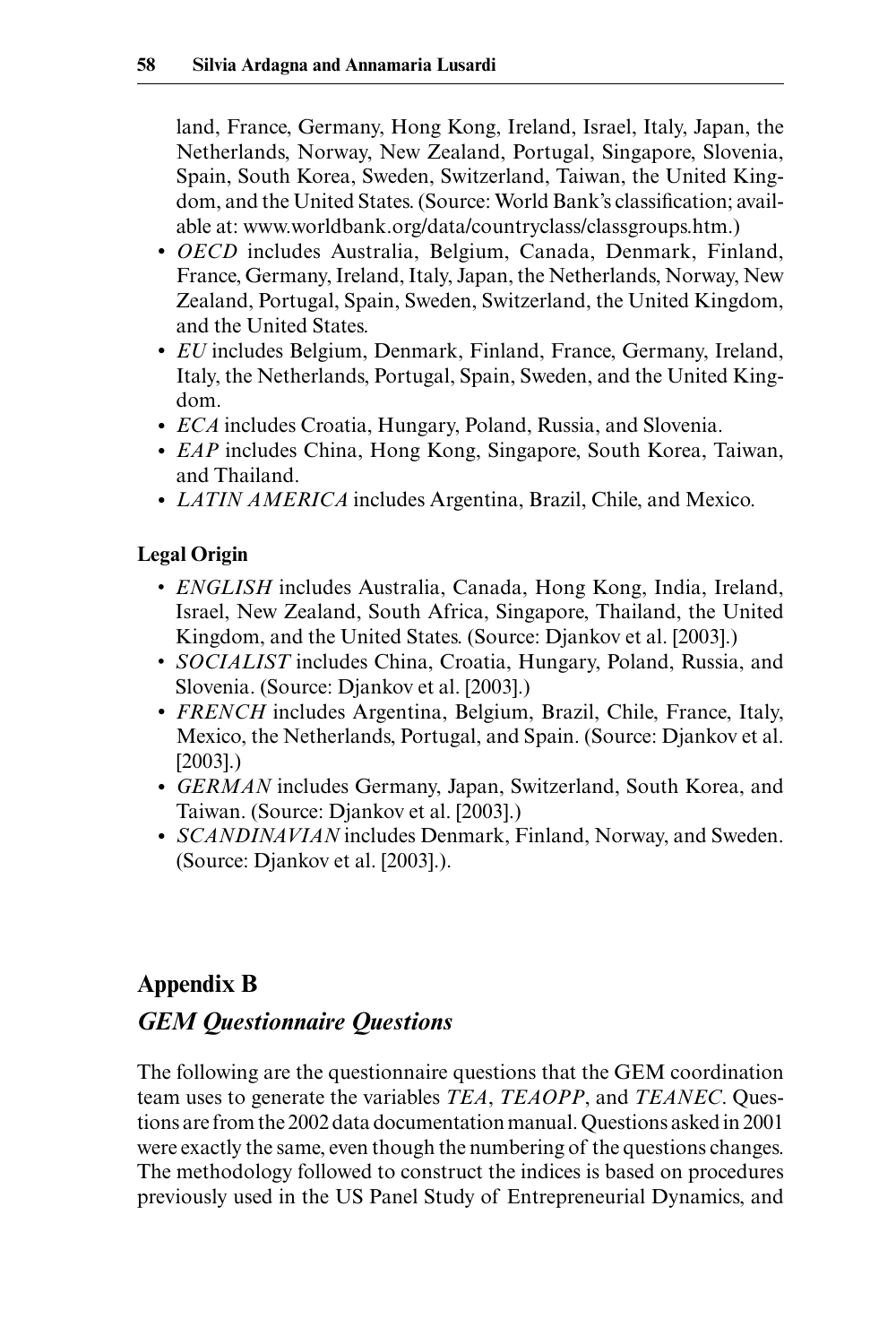it is described in detail in the 2001 and 2002 Adult Population Surveys data documentation and in Reynolds et al. (2005).

- 1. Which of the following would apply to you? (Possible answers: yes, no, don't know, refused.)
- 1a. You are, alone or with others, currently trying to start a new business, including any self- employment or selling any goods or services to others.
- 1b. You are, alone or with others, currently trying to start a new business or a new venture for your employer—an effort that is part of your normal work.
- 1c. You are, alone or with others, currently the owner of a company you help manage, self-employed, or selling any goods or services to others.
- If "yes" or "don't know" to question 1a or question 1b, ask question 2a. If "yes" or "don't know" to question 1c, ask question 3a.
- 2a. Over the past twelve months have you done anything to help start a new business, such as looking for equipment or a location, organizing a start-up team, working on a business plan, beginning to save money, or any other activity that would help launch a business?
- 2b. Will you personally own all, part, or none of this business?
- 2d. Has the new business paid any salaries, wages, or payments in kind, including your own, for more than three months?
- 2d1. What was the first year the owners received wages, profits, or payments in kind?
- 2g. Are you involved in this start-up to take advantage of a business opportunity or because you have no better choices for work?
- 3a. Do you personally own all, part, or none of this business?
- 3c. What was the first year the owners received wages, profits, or payments in kind? (Payments in kind refers to goods or services provided as payments for work rather than cash.)
- 3g. Are you involved in this firm to take advantage of a business opportunity or because you have no better choices for work?

The following are the questionnaire questions used to define the variables *knowent, skills*, and *fear fail,* respectively. Questions are from the 2002 data documentation manual. Questions asked in 2001 were exactly the same, even though the numbering of the questions changes.

- 1. Which of the following would apply to you? (Possible answers: yes, no, don't know, refused.)
- 1g. You know someone personally who started a business in the past two years.
- 1i. You have the knowledge, skill and experience required to start a new business.
- 1j. Fear of failure would prevent you from starting a business.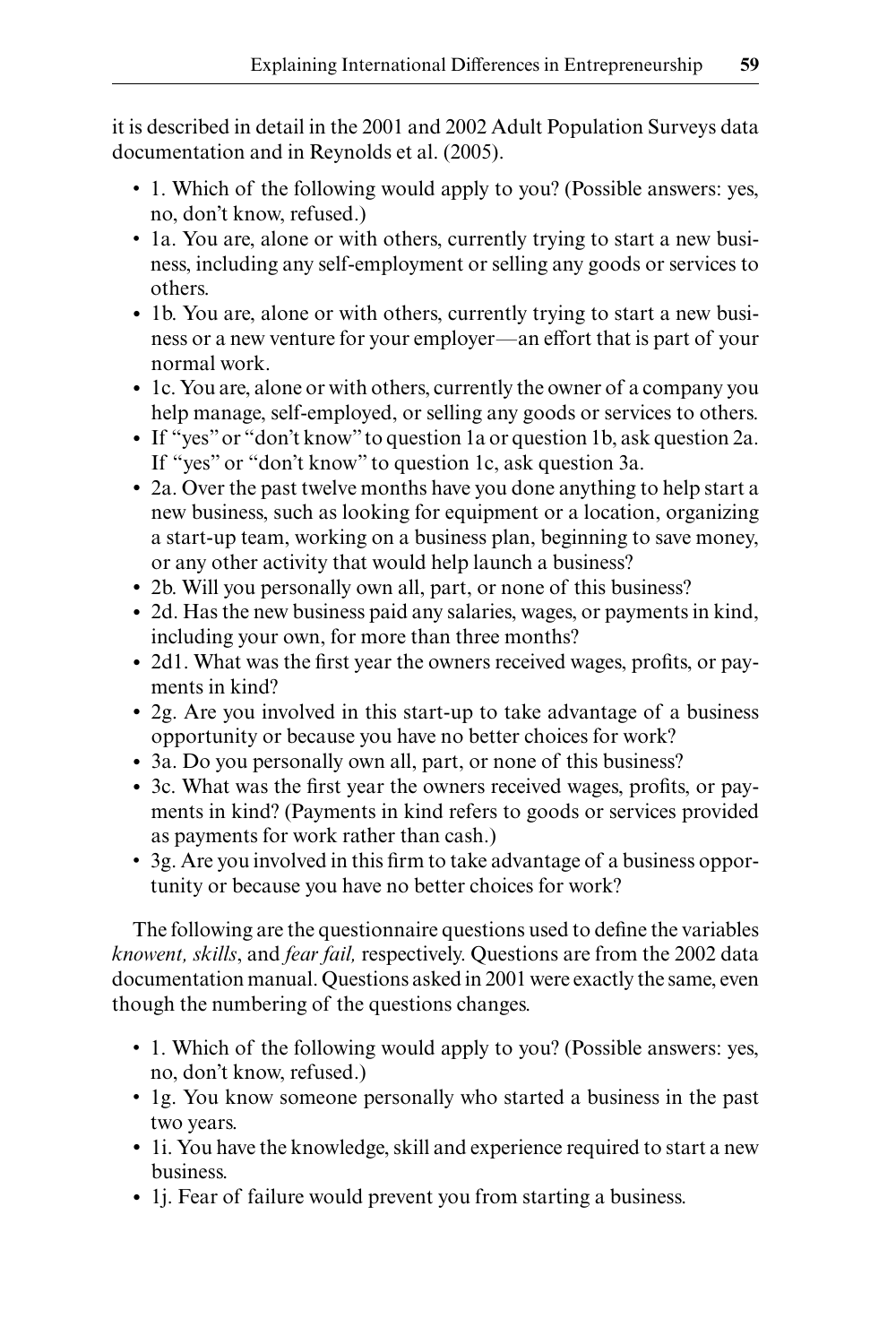# **Appendix C** *Flash Eurobarometer Surveys*

The questions from the Flash Eurobarometer Surveys used to generate the variables *TEA\_Euro*, *TEAOPP\_Euro*, and *TEANEC\_Euro* in table 1.3, column (2) are as follows:

1. Have you started a business recently or are you taking steps to start a new one? Possible answers: (a) It never came to my mind. (b) No, but you are thinking about it. (c) No, you thought of it and you had already taken steps to start a business but gave up. (d) Yes, you are currently taking steps to start a new business. (e) Yes, you have started or taken over a business in the last three years which is still active today. (f) Yes, you started or took over a business more than three years ago and it is still active. (g) No, you once started a business, but currently you are no longer an entrepreneur (business has failed, business was sold or the interviewee has retired). (h) Don't know.

2. All in all, would you say you started, or are starting, your business because you saw an opportunity or you started it out of necessity? Possible answers: (a) You started it because you came across an opportunity. (b) You started it because it was a necessity. (c) Both. (d) Don't know.

To create variables consistent with the ones in the GEM, the indices *TEA\_Euro, TEAOPP\_Euro,* and *TEANEC\_Euro* in table 1.3, column (2) are defined as follows:

- *TEA\_Euro* = 1 if individuals replied "Yes, you are currently taking steps to start a new business" or "Yes, you have started or taken over a business in the last three years which is still active today" to question 1, zero otherwise.
- *TEAOPP\_Euro* = 1 if individuals replied "Yes, you are currently taking steps to start a new business" or "Yes, you have started or taken over a business in the last three years which is still active today" to question 1 and if individuals replied "You started it because you came across an opportunity" to question 2, zero otherwise.
- $TEANCE\_Func = 1$  if individuals replied "Yes, you are currently taking steps to start a new business" or "Yes, you have started or taken over a business in the last three years which is still active today" to question 1 and if individuals replied "You started it because it was a necessity" to question 2, zero otherwise.

The question from the Flash Eurobarometer Surveys used to generate the variable *FEAR OF FAILURE\_Euro* in table 1.3, column (2) is the following: "Do you strongly agree, agree, disagree, or strongly disagree with the following opinion? One should not start a business if there is a risk it might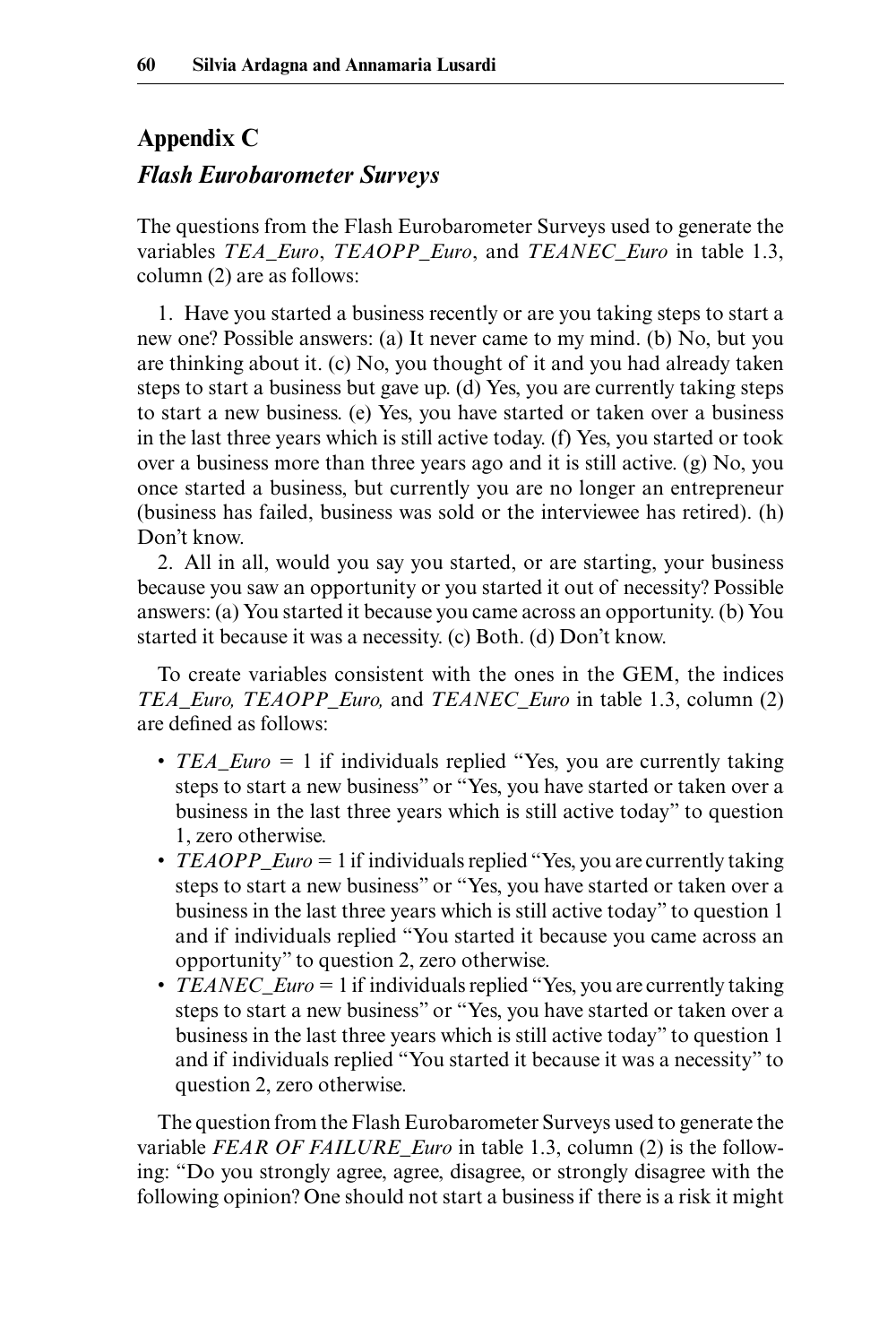fail." *FEAR OF FAILURE\_Euro* measures the percentage of people who strongly agree or agree with this opinion.

# **References**

- Acs, Z., S. Desai, and L. Klapper. 2008. What does "entrepreneurship" data really show? A comparison of the Global Entrepreneurship Monitor and World Bank Group datasets. World Bank Policy Research Working Paper no. 4667. Washington, DC: World Bank.
- Aghion, P., and P. Howitt. 1997. *Endogenous growth theory.* Cambridge, MA: MIT Press.
- Alesina, A., S. Ardagna, G. Nicoletti, and F. Schiantarelli. 2005. Regulation and investment. *Journal of the European Economic Association* 3 (4): 791–825.
- Alfaro, L., and A. Charlton. 2007. International financial integration and entrepreneurial firm dynamics. Harvard Business School Working Paper no. 07-012.
- Banerjee, A., and A. Newman. 1994. Poverty, incentives, and development. *American Economic Review* 84 (2): 211-15.
- Bassanini, A., and E. Ernst. 2002. Labor market institutions, product market regulations and innovation: Cross country evidence. OECD Economics Department Working Paper no. 316. Paris: Organization for Economic Cooperation and Development.
- Bayoumi, T., D. Laxton, and P. Pesenti. 2004. Benefits and spillovers of greater competition in Europe: A macroeconomic assessment. Federal Reserve Bank of New York Staff Report no. 182.
- Bertrand, M., and F. Kramarz. 2002. Does entry regulation hinder job creation? Evidence from the French retail industry. *Quarterly Journal of Economics* 117 (4): 1369– 413.
- Blanchard, O. J., and J. Wolfers. 2000. The role of shocks and institutions in the rise of European unemployment: The aggregate evidence. *Economic Journal* 110 (462):  $1 - 33.$
- Blanchflower, D. 2000. Self-employment in OECD countries. *Labour Economics* 7  $(5): 471 - 505.$

———. 2004. Self- employment: More may not be better. *Swedish Economic Policy Review* 11 (2): 15–74.

- Blanchfl ower, D., and A. Oswald. 1998. What makes an entrepreneur? *Journal of Labor Economics* 16 (1): 26–60.
- Blanchflower, D., A. Oswald, and A. Stutzer. 2001. Latent entrepreneurship across nations. *European Economic Review* 45 (4–6): 680–91.
- Botero, J. C., S. Djankov, R. La Porta, F. Lopez-De-Silanes, and A. Shleifer. 2004. The regulation of labor. *Quarterly Journal of Economics* 119 (4): 1339–81.
- Ciccone, A., and E. Papaioannou. 2006. Red tape and delayed entry. CEPR Discussion Paper no. 5996. Washington, DC: Center for Economic Policy Research.
- Desai, M., P. Gompers, and J. Lerner. 2003. Institutions, capital constraints and entrepreneurial firm dynamics: Evidence from Europe. NBER Working Paper no. 10165. Cambridge, MA: National Bureau of Economic Research, December.
- Djankov, S., T. Ganser, C. McLiesh, R. Ramalho, and A. Shleifer. 2009. The effect of corporate taxes on investment and entrepreneurship. *American Economic Journal: Macroeconomics,* forthcoming.